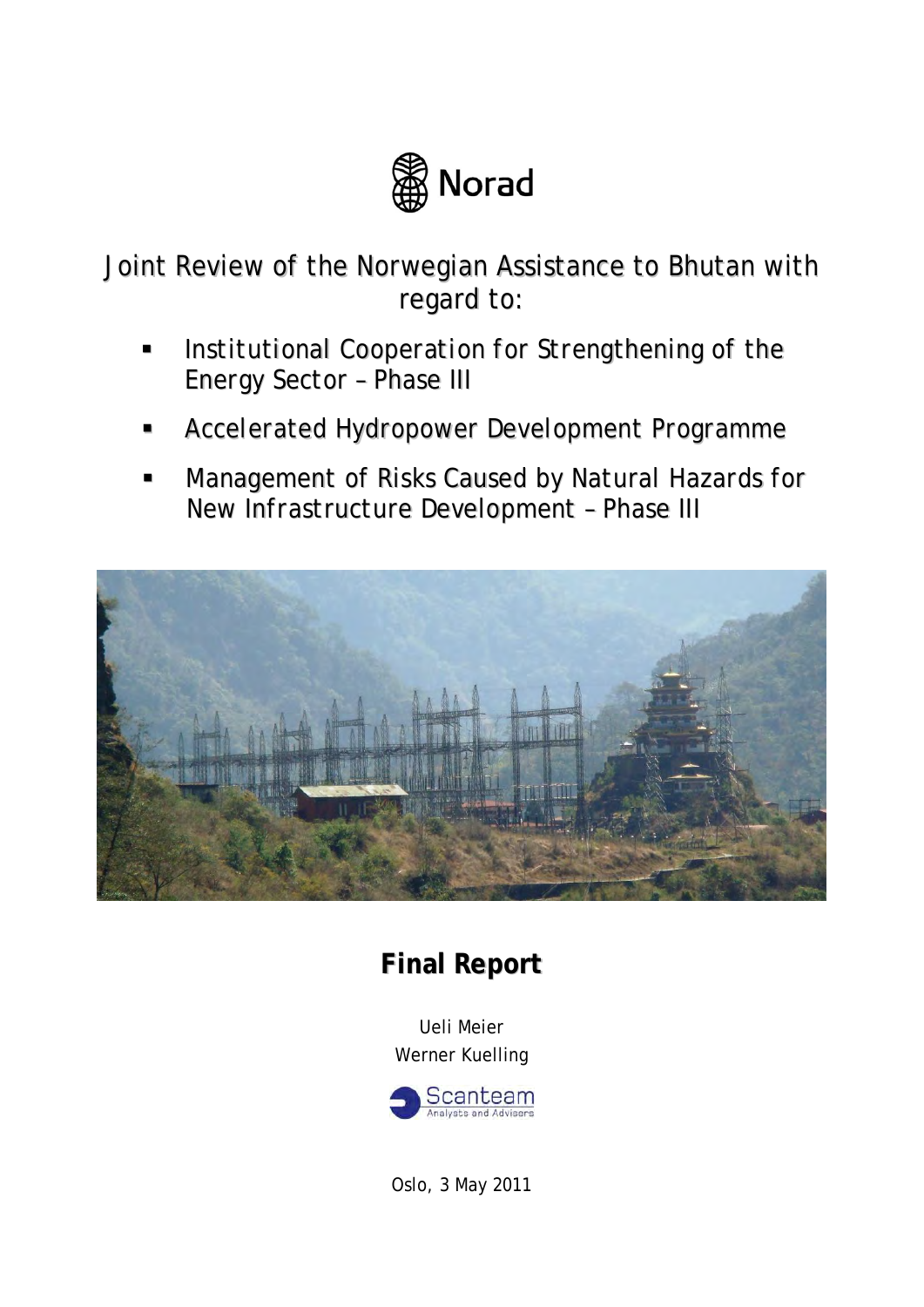# *This report*

## **Title:**

**Final Report-Joint Review of the Norwegian Assistance to Bhutan with regard to:** 

- $\rightarrow$  Institutional Cooperation for Strengthening of the Energy Sector Phase III
- $\rightarrow$  Accelerated Hydropower Development Programme
- $\rightarrow$  Management of Risks Caused by Natural Hazards for New Infrastructure Development – Phase III

**Date of submission:** 3 May 2011

**Client:** Norad, Directorate for Development Cooperation, Oslo, Norway

**Contract period:** February to April 2011

**Task team:** Ueli Meier, senior partner Scanteam AS, Oslo, Norway E. Werner Kuelling, independent consultant, Adliswil, Switzerland

**Cover photo by Ueli Meier:** Open air switchyard of Chukha HPP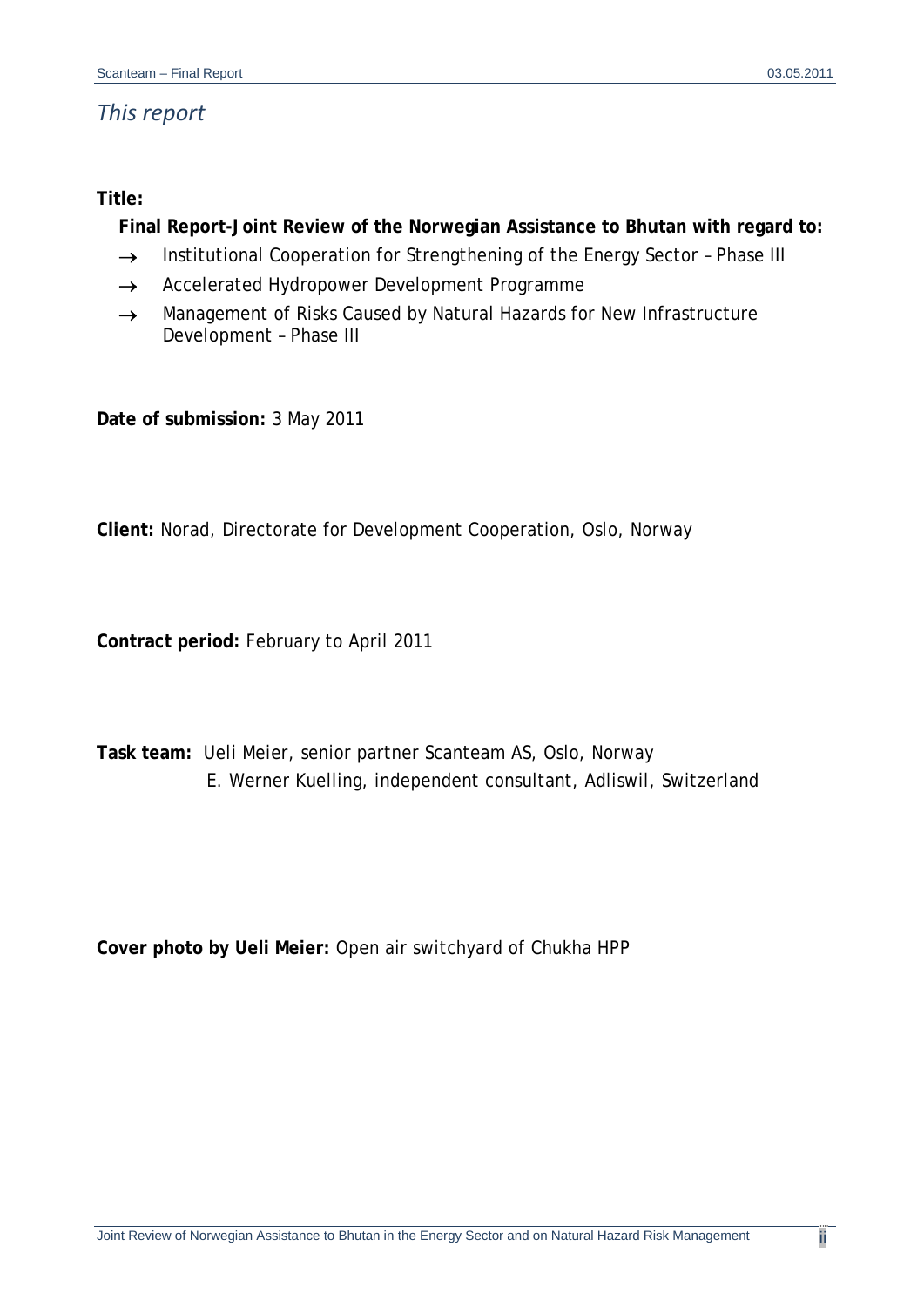# Contents

| 1              |                                                                       |    |  |  |  |
|----------------|-----------------------------------------------------------------------|----|--|--|--|
|                | 1.1                                                                   |    |  |  |  |
|                | 1.2                                                                   |    |  |  |  |
|                | 1.3                                                                   |    |  |  |  |
|                | 1.3.1                                                                 |    |  |  |  |
|                | 1.3.2                                                                 |    |  |  |  |
|                | 1.4                                                                   |    |  |  |  |
|                | 1.5                                                                   |    |  |  |  |
| 2 <sup>7</sup> | Review of Institutional Strengthening of Energy Sector Institutions 5 |    |  |  |  |
|                | 2.1                                                                   |    |  |  |  |
|                | 2.2                                                                   |    |  |  |  |
|                | 2.3                                                                   |    |  |  |  |
|                | 2.4                                                                   |    |  |  |  |
|                | 2.4.1                                                                 |    |  |  |  |
|                | 2.4.2                                                                 |    |  |  |  |
|                | 2.5<br>2.51                                                           |    |  |  |  |
|                | 2.5.2                                                                 |    |  |  |  |
|                | 2.5.3                                                                 |    |  |  |  |
|                | 2.5.4                                                                 |    |  |  |  |
|                | 2.5.5                                                                 |    |  |  |  |
|                | 2.5.6                                                                 |    |  |  |  |
|                | Review of Support to the Accelerated Hydropower Development           | 14 |  |  |  |
|                | 3.1                                                                   |    |  |  |  |
|                | 3.2                                                                   |    |  |  |  |
|                | 3.3                                                                   |    |  |  |  |
|                | 3.4                                                                   |    |  |  |  |
|                | 3.4.1                                                                 |    |  |  |  |
|                | 3.4.2                                                                 |    |  |  |  |
|                | 3.5                                                                   |    |  |  |  |
|                | 3.5.1<br>3.5.2                                                        |    |  |  |  |
|                | 3.5.3                                                                 |    |  |  |  |
|                | 3.5.4                                                                 |    |  |  |  |
|                | 3.5.5                                                                 |    |  |  |  |
|                | 3.5.6                                                                 |    |  |  |  |
| 4              | Review of Management of Risks caused by Natural Hazards for New       |    |  |  |  |
|                |                                                                       |    |  |  |  |
|                | 4.1                                                                   |    |  |  |  |
|                | 4.2                                                                   |    |  |  |  |
|                |                                                                       |    |  |  |  |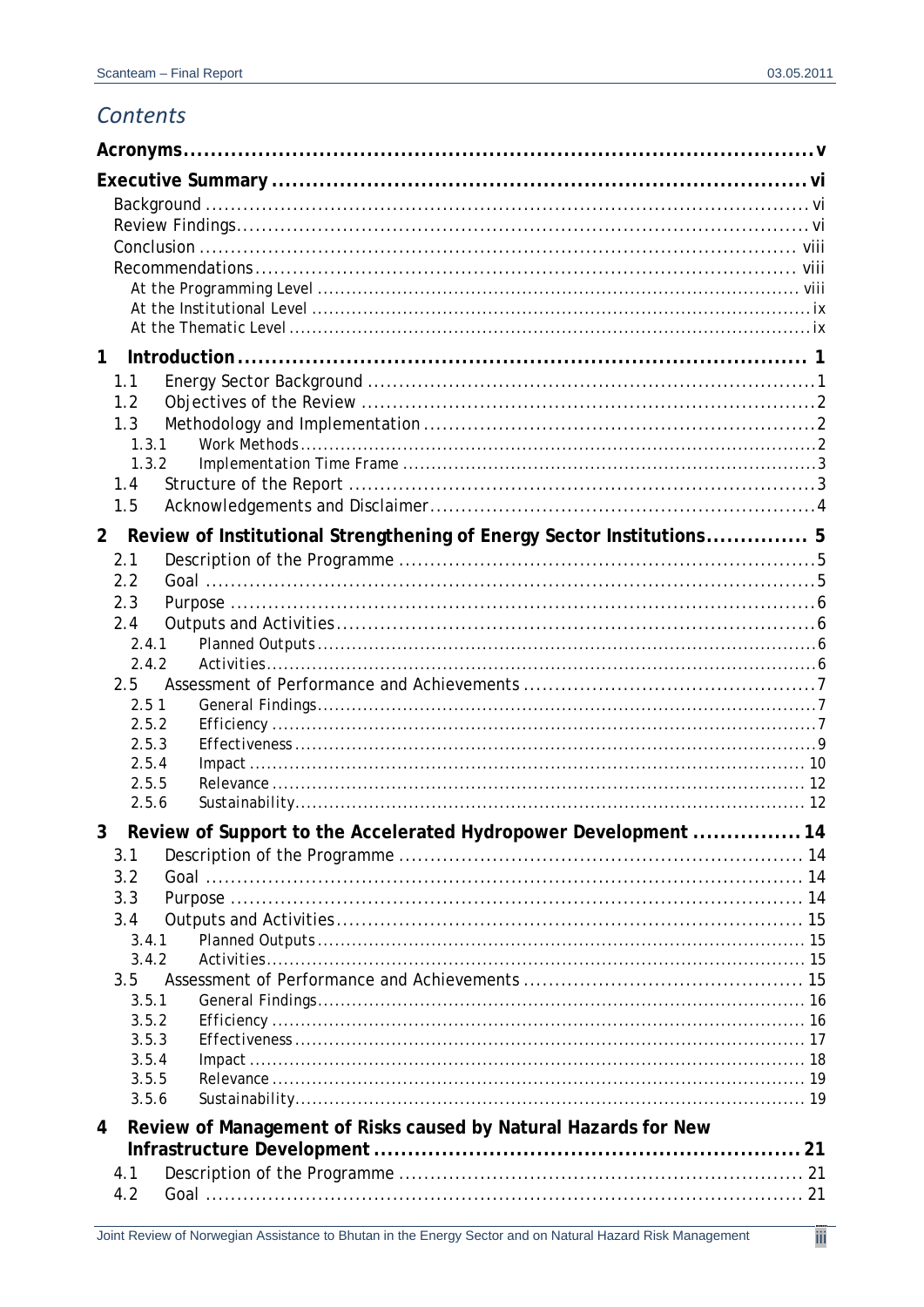|   | 4.3   |                                                                     |  |
|---|-------|---------------------------------------------------------------------|--|
|   | 4.4   |                                                                     |  |
|   | 4.4.1 |                                                                     |  |
|   | 4.4.2 |                                                                     |  |
|   | 4.5   |                                                                     |  |
|   | 4.5.1 |                                                                     |  |
|   | 4.5.2 |                                                                     |  |
|   | 4.5.3 |                                                                     |  |
|   | 4.5.4 |                                                                     |  |
|   | 4.5.5 |                                                                     |  |
|   | 4.5.6 |                                                                     |  |
| 5 |       |                                                                     |  |
|   | 5.1   |                                                                     |  |
|   | 5.2   |                                                                     |  |
|   | 5.3   |                                                                     |  |
|   | 5.4   |                                                                     |  |
|   | 5.5   |                                                                     |  |
|   | 5.5.1 |                                                                     |  |
|   | 5.5.2 |                                                                     |  |
|   | 5.5.3 |                                                                     |  |
| 6 |       |                                                                     |  |
|   | 6.1   |                                                                     |  |
|   | 6.2   |                                                                     |  |
|   | 6.3   |                                                                     |  |
|   |       |                                                                     |  |
|   | 6.3.2 |                                                                     |  |
|   | 6.3.3 |                                                                     |  |
|   |       |                                                                     |  |
|   |       |                                                                     |  |
|   |       |                                                                     |  |
|   |       |                                                                     |  |
|   |       |                                                                     |  |
|   |       | Annex D: Logical Framework and Results-Based Management Approach 48 |  |
|   |       |                                                                     |  |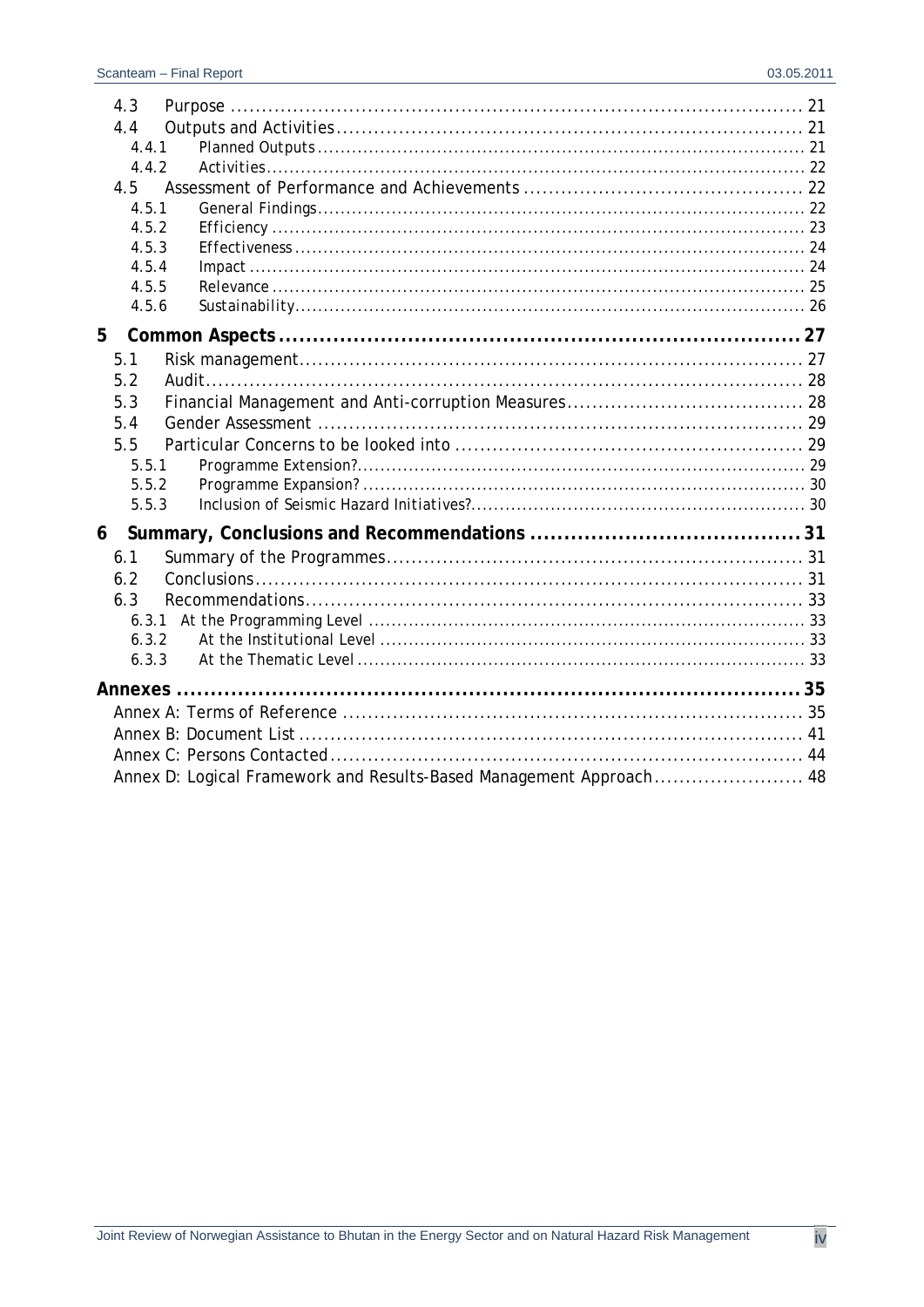# Acronyms

| <b>ADB</b>   | Asian Development Bank                                   |  |  |
|--------------|----------------------------------------------------------|--|--|
| <b>BEA</b>   | <b>Bhutan Electricity Authority</b>                      |  |  |
| <b>BPC</b>   | <b>Bhutan Power Corporation</b>                          |  |  |
| <b>CDM</b>   | Clean Development Mechanism                              |  |  |
| <b>DGM</b>   | Department of Geology and Mines                          |  |  |
| <b>DGPC</b>  | Druk Green Power Corporation Ltd.                        |  |  |
| DHI          | Druk Holding & Investment                                |  |  |
| <b>DOE</b>   | Department of Energy                                     |  |  |
| <b>DOR</b>   | Department of Roads                                      |  |  |
| <b>DPR</b>   | <b>Detailed Project Report</b>                           |  |  |
| <b>DUDES</b> | Department of Urban Development and Engineering Services |  |  |
| <b>FS</b>    | Feasibility Study (synonymous with DPR)                  |  |  |
| <b>GNHC</b>  | <b>Gross National Happiness Commission</b>               |  |  |
| GOI          | Government of India                                      |  |  |
| <b>HMSD</b>  | Hydro-Meteorological Services Division (of DOE)          |  |  |
| <b>HPP</b>   | <b>Hydroelectric Power Project</b>                       |  |  |
| JV           | Joint Venture                                            |  |  |
| <b>LFA</b>   | Logical Framework Analysis                               |  |  |
| Ltd.         | Limited liability (as in corporation)                    |  |  |
| <b>MOEA</b>  | Ministry of Economic Affairs                             |  |  |
| <b>MOWHS</b> | Ministry of Works and Human Settlement                   |  |  |
| <b>NEC</b>   | National Environment Commission                          |  |  |
| <b>NVE</b>   | Norwegian Water Resources and Energy Directorate         |  |  |
| <b>PCD</b>   | Planning and Coordination Division (of DOE)              |  |  |
| <b>PFS</b>   | Pre-feasibility Study                                    |  |  |
| <b>PSMP</b>  | Power System Master Plan                                 |  |  |
| <b>RBM</b>   | <b>Results Based Management</b>                          |  |  |
| <b>RCSC</b>  | Royal Civil Service Commission                           |  |  |
| <b>RGOB</b>  | Royal Government of Bhutan                               |  |  |
| <b>RNE</b>   | Royal Norwegian Embassy                                  |  |  |
| <b>TA</b>    | <b>Technical Assistance</b>                              |  |  |
| <b>TOR</b>   | <b>Terms of Reference</b>                                |  |  |
|              |                                                          |  |  |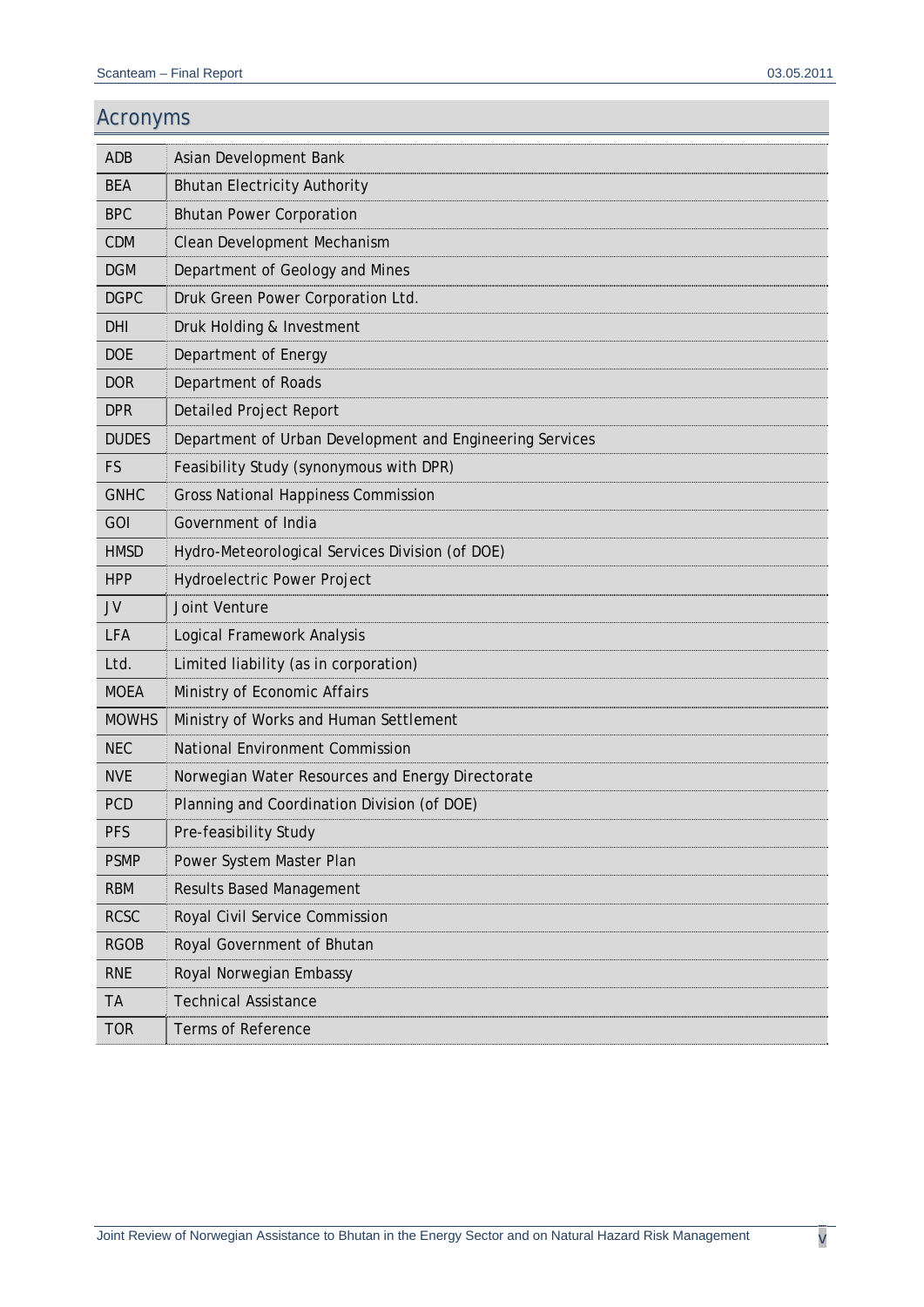## Executive Summary

#### Background

Bhutan is endowed with considerable natural resources. The feasible hydropower potential is estimated at about 30,000 MW, of which now 10,000 MW is targeted for development under a bilateral treaty with India. The geopolitical situation of electricity supply is a key factor in planning and developing the energy sector. Bhutan has a legitimate wish to engage with donors who do not have their own agenda.

The cooperation between Norway and Bhutan has a long tradition in the energy sector and it is also in its third phase in the area of geotechnical risk assessment. Three cooperation programmes are approaching the end of three years of implementation and it has been envisaged to carry out a joint review to inform possible extension.

The Department of Energy (DOE) is leading the programmes "Strengthening of the Energy Sector, Phase III" and "Accelerated Hydropower Development", and the Norwegian Water Resources and Energy Directorate (NVE) is the advisory partner, while the Department of Geology and Mines (DGM) is responsible for the "Management of Risks caused by Natural Hazards for new Infrastructure Development", to which the Norwegian Geotechnical Institute (NGI), is the partner.

The objective of "Strengthening of the Energy Sector" is to support the institutions in building up capacities and capabilities to cope with accelerated hydropower development. This includes funding for training across the board from short practical courses and seminars to long-term formal training at a higher academic level. NVE specialists are engaged in support to tariffs, licensing and regulatory work of the Bhutan Electricity Authority on one hand, and in supporting the Hydromet Services division in building out the hydro-meteorological network, data collection and modelling and in transferring know‐how on hydrology and the impact of climate change. The programme "Accelerated Hydropower Development" is about carrying out field studies at different levels of potential hydropower sites with a view to advance project designs. This work is being carried out by a team from Norplan and counterparts from the DOE and from the new generating company Druk Green Power Corporation (DGPC).

The "Management of Hazard Risks" programme works on the study of geotechnical problems, and on developing measures to reduce the risks of damage to infrastructures and the loss of life. The trend is to engage more in areas that benefit hydropower development.

The programmes have been reviewed in the period February to March 2011 by a team of two consultants from Scanteam, Norway. Document study has been undertaken, and Norwegian as well as Bhutanese stakeholders have been interviewed, the latter during a ten day field visit in early March 2011. Comments to the draft report have been taken into consideration for preparation of the final report.

#### Review Findings

The programmes are successful and increasingly complementary. Bhutanese stakeholders unanimously perceive future developments as very challenging and to cope with this, request further assistance of Norway. Hydropower development is on a path of fast growth, and in order to direct, manage and supervise this process, sector institutions are envisaged to require significant growth. To sustain such growth, further individual training and education, as well as institutional capacity building are required. Hydropower scheme construction and associated roads require new geotechnical expertise, in particular for tunnelling and landslide control, and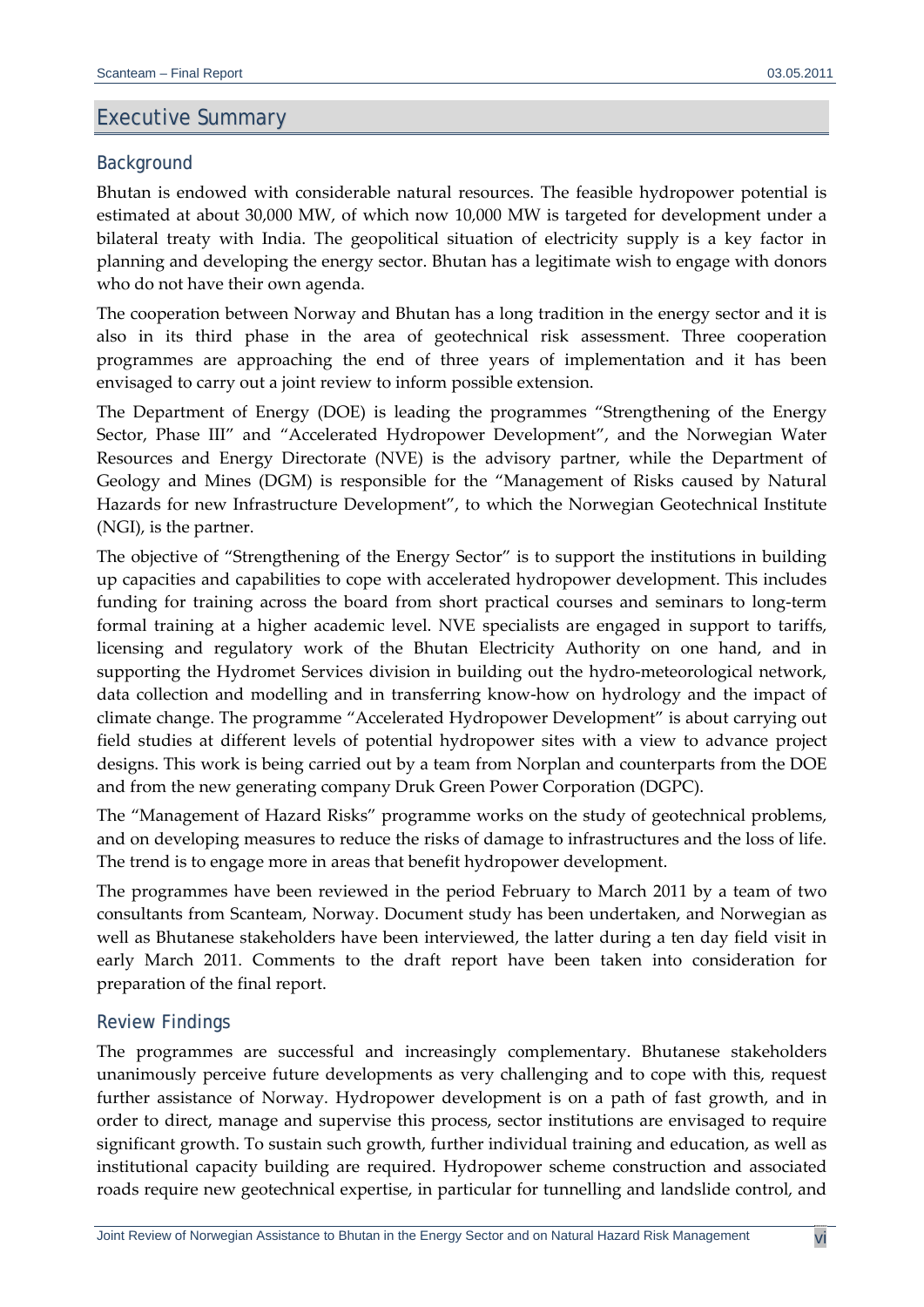this is where institutional cooperation between DGM and NGI – redirected to an extent – is the most rational in the view of the review.

The key findings are that:

- $\rightarrow$  The accelerated hydropower development programme is complementary to the institutional cooperation programme in the energy sector. The programme on geotechnical hazard risk management has its own agenda, but it appears to draw closer to results relevance for the energy sector.
- $\rightarrow$  Road construction is most likely the prime contributor to human-induced landslides. Road tunnelling has the potential to reduce the scale and frequency of landslides due to road construction. At the same time, it may be possible to circumvent areas prone to natural landslides with road tunnels. Hence, the programme can definitely make a positive contribution to offset environmental impact due to infrastructures. Moreover, experiences in solving geotechnical problems in road tunnelling can inform tunnelling challenges in hydropower development.
- $\rightarrow$  Training appears to have resulted in positive outcomes: enhanced skills and knowledge. Many participants have experienced training as an eye opener, widening the perspective, and as enabling them to contribute more to the institution.
- $\rightarrow$  Higher education has enabled staff to take on important positions in management and as specialists.
- $\rightarrow$  Two types of inputs have contributed to overall success. On one hand exposure and shortterm and long‐term training of personnel, and on the other hand, advice and cooperation of NVE/NGI and other specialists in producing outputs, while conducting on‐the‐job training. The perception of Bhutanese stakeholders is that the relevance of Norwegian assistance is high due to this combination. It increases the relevance beyond what each component alone could achieve.
- $\rightarrow$  The energy sector has come far, and it is today clearly structured and competent institutions are in place to cater to future challenges of accelerated growth. However, the growth of staff numbers that is envisaged, and the increased needed staff efficiency will only be feasible if further human resource development, i.e. training and education in a significant number of key areas, and for large numbers of staff at all levels, is emphasised more than ever before. Further Norwegian assistance in this area will be a key contribution to sustainability, and will therefore be highly needed and appreciated by the RGOB.
- $\rightarrow$  With the experiences that counterparts have made, the wish is nurtured in DOE and DGPC to take on more responsibility in future work and also to expand the scope of study to river‐basin development, hydropower design optimisation and the study of the need for storage projects.
- $\rightarrow$  The accelerated hydropower development programme is producing study reports that will be highly relevant in further project implementation. It is considered useful in both, the present bilateral modality and other modalities that may be implemented in the future.
- $\rightarrow$  There is some concern that accelerated hydropower development may further the risk of environmental degradation. The review finds that environmental concerns should be addressed at a strategic and overall level, rather than at the project level only. It is found that achieving and maintaining environmental sustainability will require emphasised attention to environmental management approaches in an extension phase. Strategic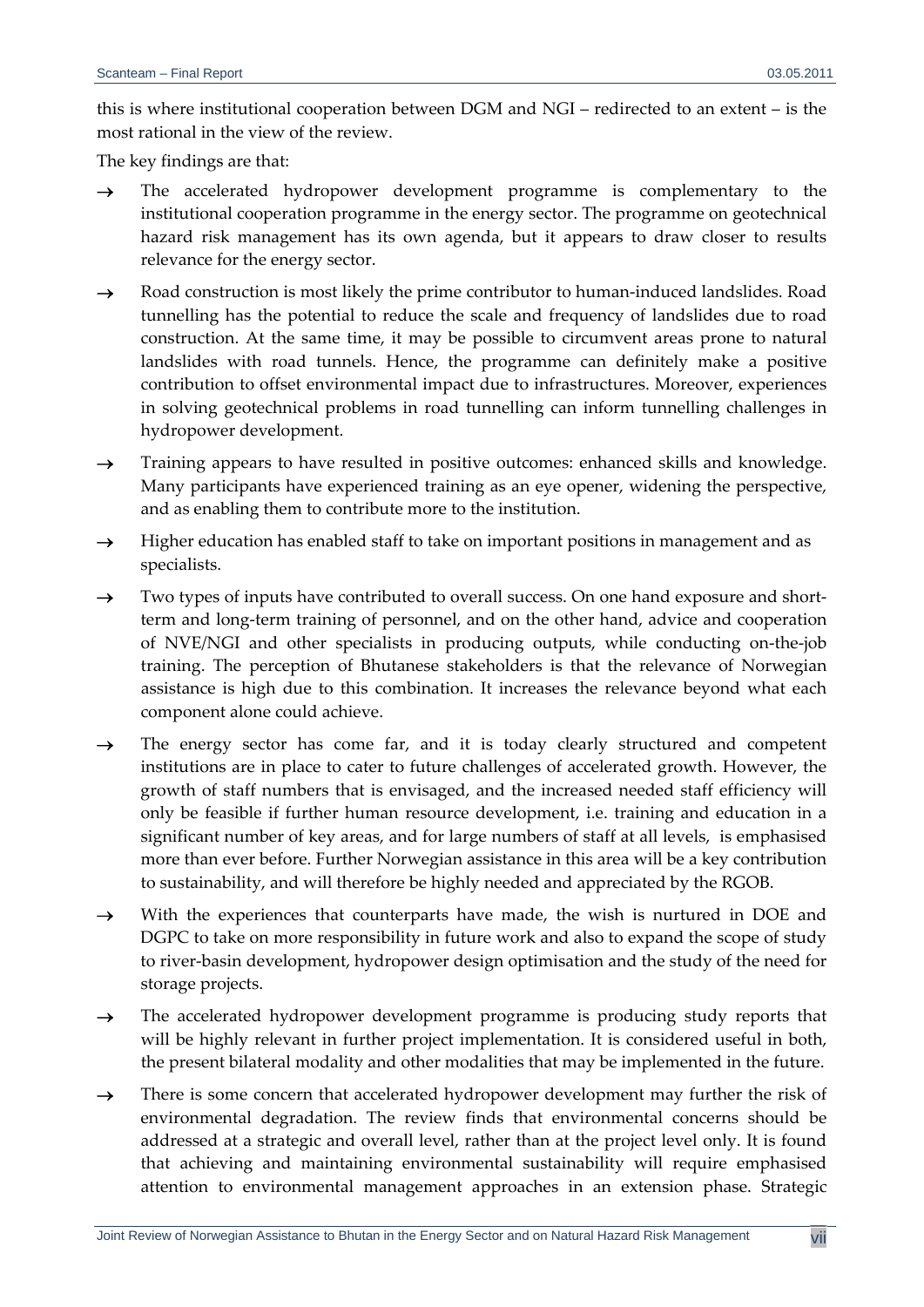Environmental Assessment (SEA), versus project‐based Environmental Impact Assessment (EIA) is considered more suitable for the large projects undertaken.

- $\rightarrow$  The programme of institutional cooperation between DGM and NGI in the geotechnical field is thematically very broad. The review finds that the breadth of engagement is stretching the resources too thin, and is at the cost of a clear focus. While to the energy sector have only been indirect in the past, Phase III tends now to move towards geotechnical study that is also directly relevant to hydropower infrastructure construction. This is regarded as a positive development, as synergies appear attainable, and the focus can be sharpened.
- $\rightarrow$  As an overall observation, the review finds there is room for improving reporting. Reporting on progress is detailed at the activity level in all programmes. Following the results chain is not a conceptual practice, and it is therefore a challenge to identify the causality between activities on one hand and outcomes and ultimate impacts on the other hand. This is unfortunate, as results-based management is not only useful for comprehensive reporting but is also a management tool.

#### Conclusion

It is found that the ongoing projects build on previous collaboration. Capacity building on a practical level appears as the key strength of all programmes, and formal training at Master's level is another key measure.

Overall, the three programmes make a difference – individually and amplified in combination – to institution building in the Ministry of Economic Affairs, and in particular the sub‐ordinate departments DOE and DGM, and affiliated institutions. Commensurate with the economic importance of the energy sector, further growth and associated capacity building is in‐ dispensable. Further Norwegian cooperation is considered more important than ever, as significant challenges loom ahead. These need to be addressed in good time with further opening of the sector. Bhutan sincerely wishes the extension and prolongation of the programmes for at least three years.

The review expresses some concern that the environment is at risk of being compromised in the course of accelerated hydropower development. Therefore, the objective will be to increase national benefits while effectively mitigating and managing environmental and social impacts.

From an overall perspective, Norwegian assistance is conceptually well adapted and carried out in a spirit of genuine partnership by the involved institutions of Bhutan and Norway.

The Review Team is impressed by the high quality and dedication of the management and staff of all Bhutanese agencies and institutions collaborating with the Norwegian partners. This appears as a sound professional basis for future collaboration.

#### Recommendations

A summary version of all recommendations is given here. Please refer to section 6.2 for the full text version.

#### *At the Programming Level*

1. Extend all programmes to complete by 30 June 2014 in order to be able to complete further important work.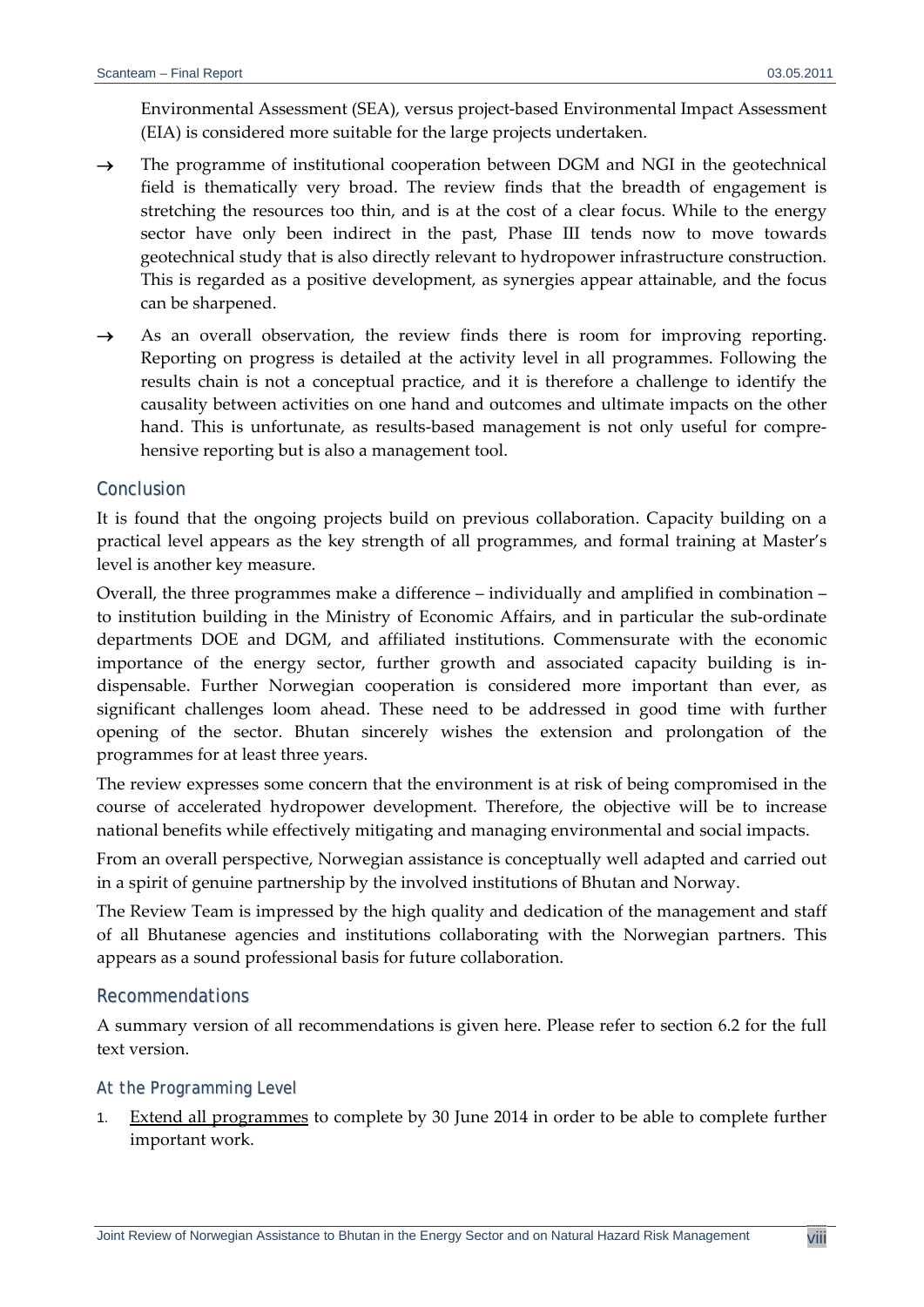- 2. Realign the programme on natural hazard management to contribute more meaningfully to infrastructure construction with major significance for Bhutan, i.e. hydropower plants and major roads.
- 3. Reformulate the task "preparing the Detailed Project Report of one project", with a view to assign the responsibility for the task to the Bhutanese partner institutions DOE and DGPC, and to define the consultant's role as supportive.
- 4. The review recommends to conduct a participatory planning exercise for all three programmes combined, in preparation for the extension phase, with a view to align and coordinate programme Goals and Purpose, and to put in place results‐based management and reporting.
- 5. Establish baselines for the extension phase to report against, in the semi-annual reports per the end of June 2011.

## *At the Institutional Level*

- 6. Develop and introduce a staff performance monitoring system, or adapt from existing system at the Royal Civil Service Commission, at the level of each organisational entity and use it in capacity strengthening programme reporting.
- 7. Strengthen the collaboration between DGM/NGI and the Department of Roads (DOR) with regard to landslide mitigation and tunnelling in the road sector, as well as between DGM/NGI and DGPC on the subject of hydropower-related tunnelling and other geotechnical issues.
- 8. Clarify possible overlap between DGM/NGI and DGM/UNDP/GEF as well as DOE/NVE regarding work on Glacial Lake Outflow Floods (GLOF).

#### *At the Thematic Level*

- 9. The review recommends that support to training efforts is intensified as per identified needs.
- 10. Focus on tunnelling in the road sector and on hydropower schemes in the Natural Hazards Management programme, as this appears to be the most relevant work activity and creates synergies.
- 11. Include the optimisation of hydropower scheme design as a study area, as well as optimal utilisation of basin potentials for hydropower development in the Accelerated Hydropower Development Programme.
- 12. Apply best-practice Strategic Environmental Assessment (SEA) as a tool, rather than only EIA.
- 13. River ecology is an issue, as large dams disrupt it, and fish ladders do not work at this scale. One way to mitigate the problem is to breed local fish species, and to put them into the river upstream and downstream of the dam. To follow up on this, the review recommends establishing contact with experts at the Trondheim University of Technology and Science (NTNU) in Norway.
- 14. It is recommended that the Accelerated Hydropower Development Programme include support to projects smaller than 25 MW as and when opportunities arise.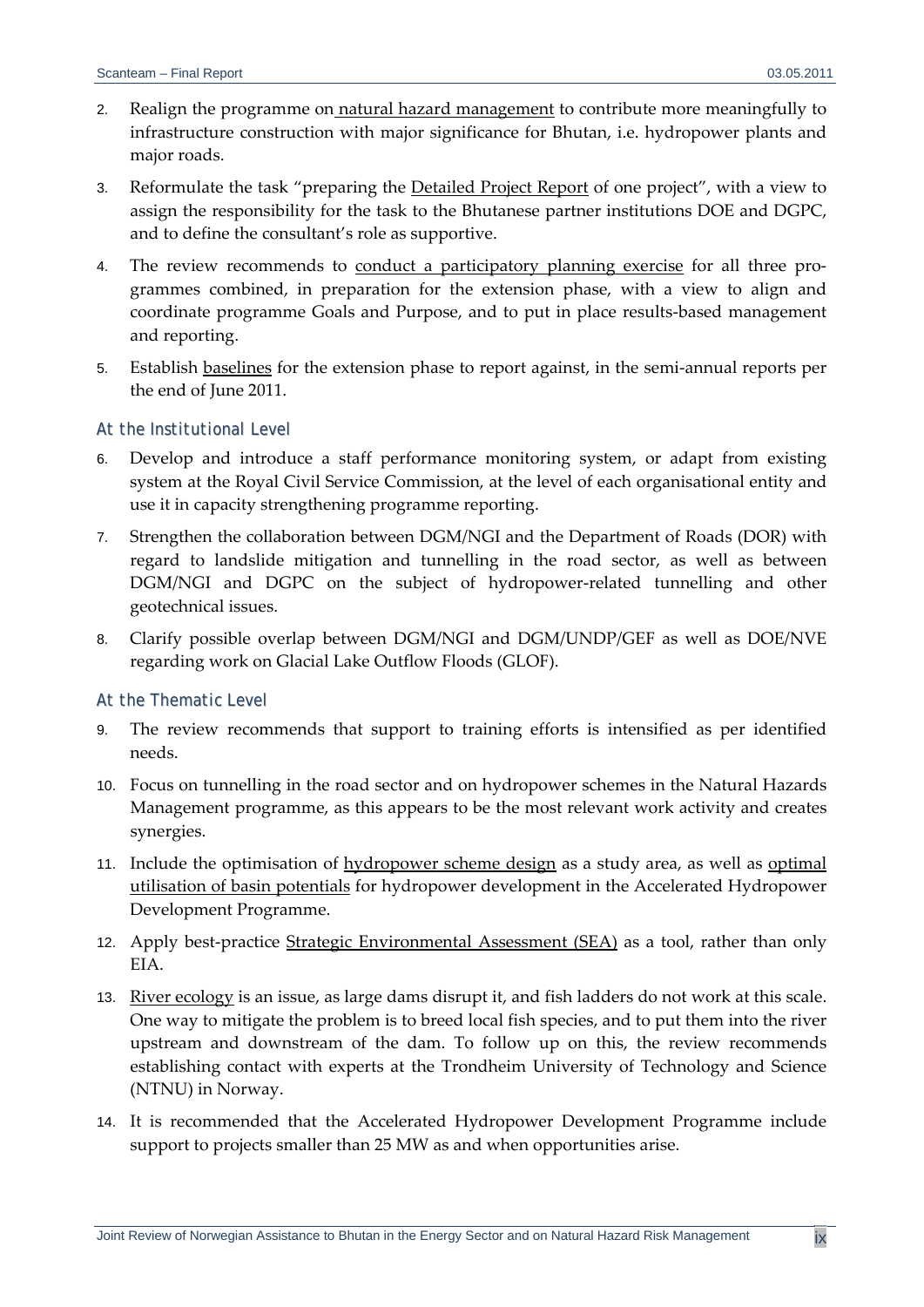15. In order to gain a sharpened focus across all programmes, it is recommended not to include support to other Renewable Energy initiatives in DOE, or seismic mapping and related activities in DGM in the programme extension period.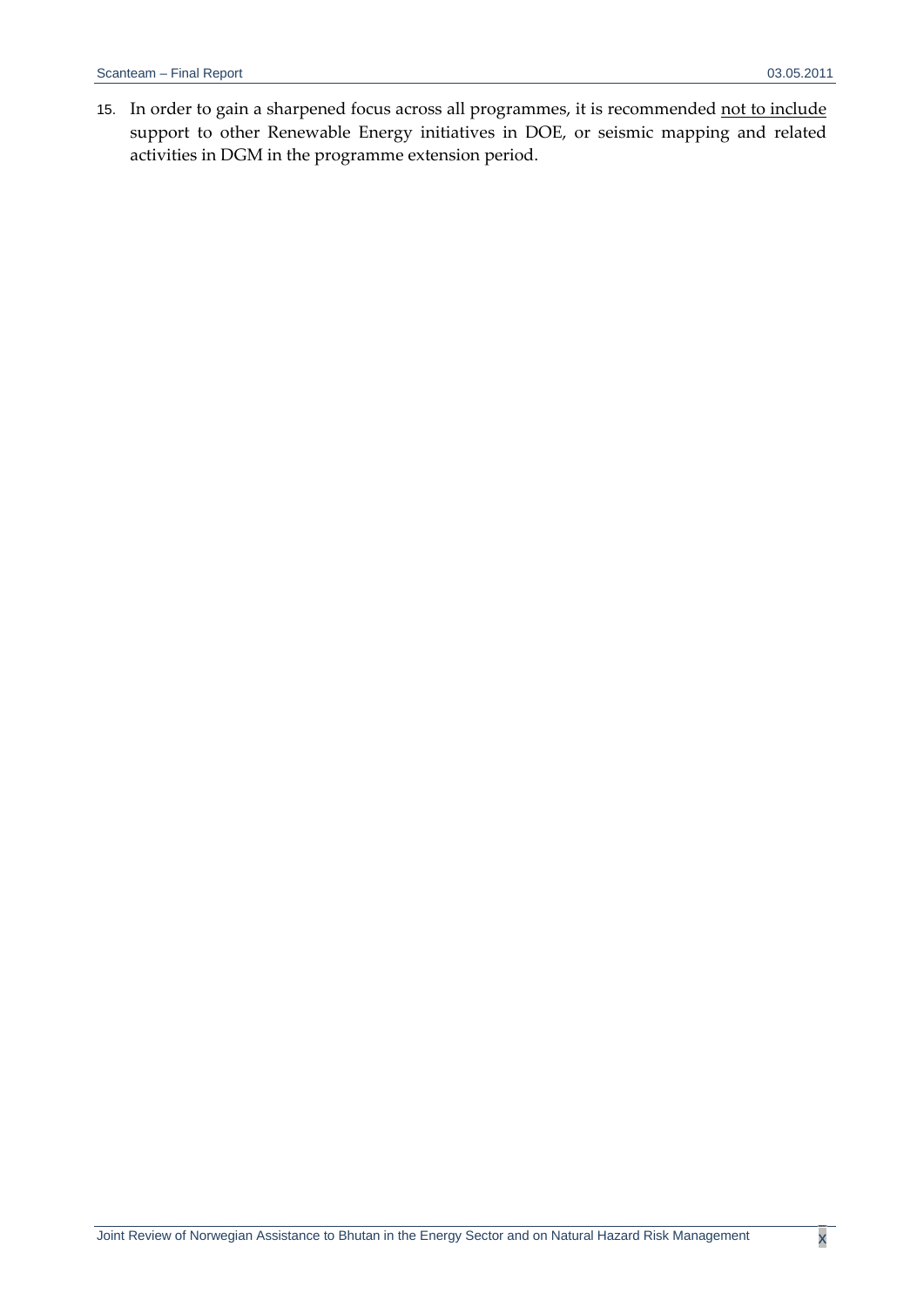## 1 Introduction

#### 1.1 Energy Sector Background

The feasible hydropower potential of Bhutan is estimated at about 30,000 MW, of which now 10,000 MW is targeted for development under a bilateral treaty with India. Compared to the existing about 1,500 MW of generating capacity, the potential for Bhutan is large, and ongoing developments are hugely ambitious. In a geopolitical context, Bhutan can make a small contribution only to clean energy generation on the Indian subcontinent. The total installed capacity of India is almost 172,000 MW, of which about 56,000 MW is hydro and other renewable and almost 5,000 MW nuclear. The remaining two thirds is thermal, mostly coal (about 92,000 MW), but it also includes 18,000 MW gas and 1,200 MW diesel capacity. Hence, 10,000 MW contributes less than 6%, and the total feasible potential would contribute about 13% to the existing capacity in India. In terms of energy production it is much less, as capacity availability is somewhat less than 50%, due to a lack of water in the dry season. In summary, the hydropower potential and its development is very important for Bhutan, but it is modest at best for India. The low cost of power is probably more significant to India than the possible volume. In fact, it appears that the average selling price of Bhutanese power to India is lower than the average sales price of Indian generators.<sup>1</sup>

The geopolitical situation of electricity supply is a key factor in planning and developing Bhutan's energy sector. Getting a fair deal and creating win‐win situations is a huge challenge for the country's political leadership, the Ministry of Economic Affairs (MOEA) and its Department of Energy (DOE), and affiliated institutions. Obviously, selling out Bhutan's renewable resources on one hand and maintaining its pristine natural beauty and biodiversity on the other hand are two opposing extremes between which development must find the path to Gross National Happiness, which is the nation's credo and philosophy.

The energy sector is structured transparently under the Ministry of Economic Affairs, and established institutions have a clear mandate, in place as of 1 January 2008.



#### Fig. 1: Bhutan's Energy Sector Structure

<u> 1989 - Johann Stein, marwolaethau a bh</u>

The role of external donors without own agenda is considered of great importance. Norway plays such a role since many years. The present phase of cooperation constitutes the end of a ten‐year period. Subject to review is the period from July 2008 to the present.

The review has been carried out jointly for three programmes that have been implemented in parallel and that are interlinked to an extent.

After the study of project and related documents and interviews with Norwegian stakeholders, numerous Bhutanese stakeholders were interviewed during a field visit from 27 February to 10 March 2011. The review was carried out by Ueli Meier senior partner in Scanteam, Norway, and Werner Kuelling of Switzerland, independent consultant, who knows Bhutan since many years and who was the resident coordinator of Swiss assistance in the years 2006‐2008.

<sup>&</sup>lt;sup>1</sup> Data are from: http://www.cea.nic.in/power\_sec\_reports/Executive\_Summary/2011\_02/index.htm

Joint Review of Norwegian Assistance to Bhutan in the Energy Sector and on Natural Hazard Risk Management 1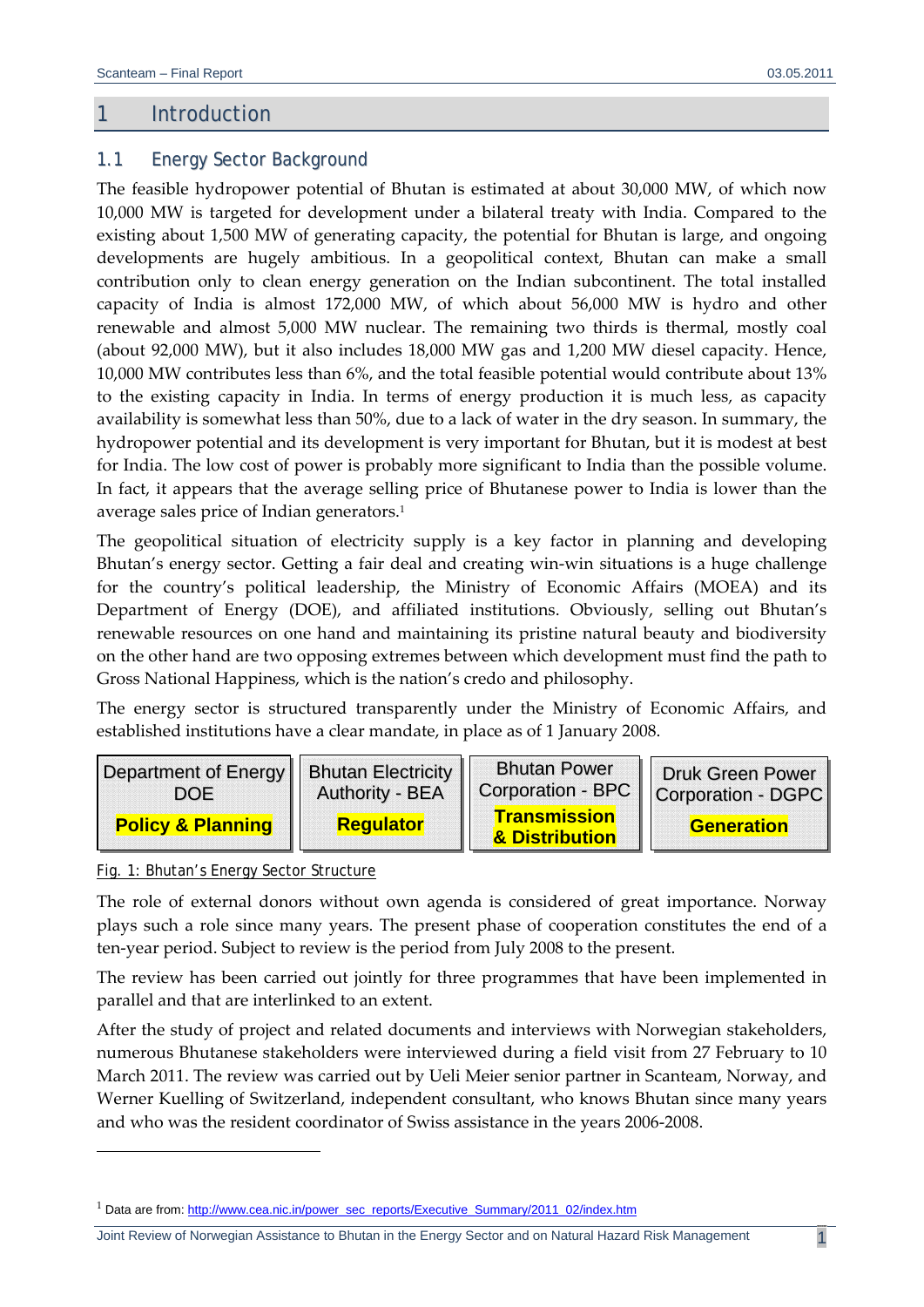## 1.2 Objectives of the Review

The annual meetings between the Government of the Kingdom of Norway and the Royal Government of Bhutan held in May 2010 decided that a joint review of all three programs should be carried out. This is the basis for the present review. The respective programmes are:

- Institutional Cooperation for Strengthening of the Energy Sector Phase III
- Accelerated Hydropower Development Programme
- Management of Risks Caused by Natural Hazards for New Infrastructure Development Phase III

The overall purposes of the joint review of the three above listed programmes are to:

- i) Assess the programme performance against the planned inputs, activities, outputs, outcomes and, if possible to measure, impacts
- ii) Give the foundation for decisions on possible corrective measures for the rest of the programme periods.
- iii) Obtain information and advice with regard to the preparations of possible extensions of the existing programmes after the completion in June 2011, as well as possibilities for changes and expansions of the existing programs and possible new areas of cooperation.

## 1.3 Methodology and Implementation

## *1.3.1 Work Methods*

The review team has studied available documentation. Key documents were the Project Documents and Bilateral Agreements, as well as a review report of 2007 that informed the review with regard to the overall and specific objectives of the assistance and cooperation.

Progress‐ and annual reports, as well as minutes of annual meetings have informed the review on progress and the status of implementation of the projects. Reporting is in general at the level of activities carried out, with commensurate periodical financial reporting. Reporting on the output level has been provided partially. Also, annual work plans and budgets have been looked into, and audited accounts statements have been reviewed.

As a next step, a number of personnel of the three Norwegian actors NVE, NGI and Norplan have been interviewed. In general, interviews served to broaden the reviewers' understanding of the scope of the projects and the challenges encountered, in particular on the input side.

A major activity was the field visit to Bhutan for data gathering and verification of written information. In this, an inclusive approach was chosen, i.e. within time limitations, a broad range of stakeholders, across disciplines and institutions, was heard. Key stakeholders at middle and high management level were interviewed individually, while others were invited to participate in five different focus groups, where all had the opportunity to provide feedback on their personal experience with the respective programme, and their general perceptions of results. As a work hypothesis, it appeared of particular interest to identify linkages and synergies between natural hazard risk management and hydropower development.

With regard to gender, out of 103 persons contacted by the review, 19 were women, of which three on the Norwegian side.

The review attempted to follow the results chain: Inputs – activities – outputs – outcomes – impacts, by making the connections between the different elements and levels visible. This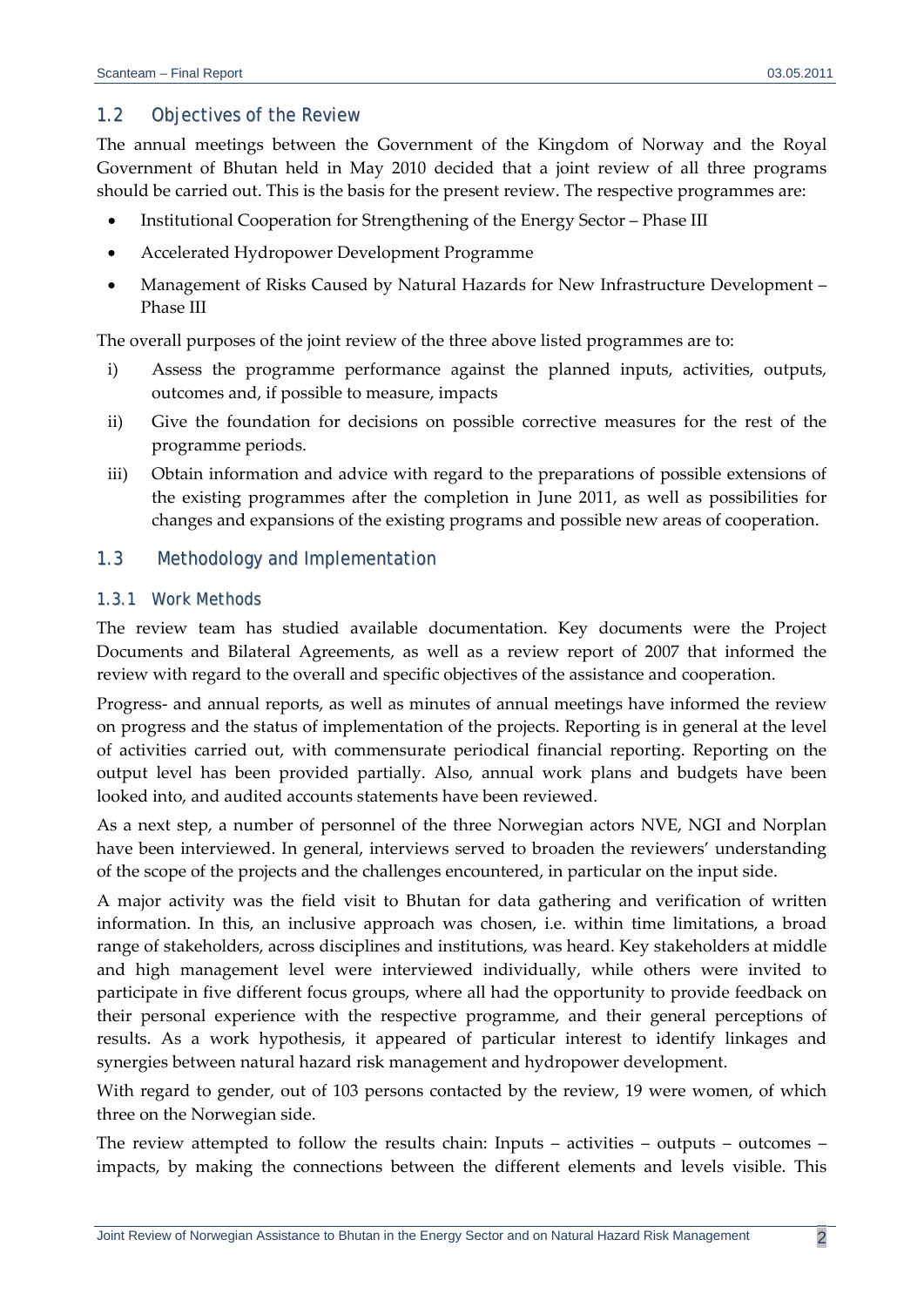intention proved to be ambitious, as the links were not fully evident or visible in available reporting.

It is noted that conceptually, the causal links between outputs and specific activities required to produce the outputs have not been established in the project design of each of the programmes. An overview log‐frame or similar tool is lacking. In other words, the causality between activities and outputs has not been pre‐defined, making results‐based management of the programme difficult. Also, it means that documented evidence of results is lacking to an extent. For the review it meant that an attempt needed to be made to "construct" causality, in order to assess the results chain, and to determine to what extent results can actually be attributed to the programme efforts. Methodologically, extensive interviews with stakeholders have aided the review process.

The thematic focus was on capacity building and institutional development efforts and results, because the summary objectives of all three programs are to achieve competent staff, both men and women, in the relevant sectors. Also, functional institutions with clear mandates and division of labour, with good coordination on a peer level and supervision and oversight at the level of the departments, the corporations and the regulatory authority involved, and the Royal Government of Bhutan (RGOB).

## *1.3.2 Implementation Time Frame*

| Date                   | Event/Activity                                                                                                               |
|------------------------|------------------------------------------------------------------------------------------------------------------------------|
| 27 February 2011       | Arrival of Review team in Paro/Thimphu                                                                                       |
| 28 February            | Initial meetings with review coordinator and start of planned interviews                                                     |
| 28 February to 4 March | Energy sector review: DOE, BEA, BPC, DGPC, RCSC, GNHC, (2 programmes)                                                        |
| 5 March<br>6 March     | Field trip to Punatsangchhu site, Wangdue, and to Basochhu 64 MW HPP<br>Field trip to Chukha 356 MW HPP and Tala dam 1020 MW |
| 7-9 March              | Review of Natural Hazard Risk Management, Phase III: DGM, DOR, DUDES                                                         |
| Afternoon of 9 March   | Debriefing at Department level and appropriate Division of GNHC                                                              |
| Morning of 10 March    | End of mission/departure: Travel to Paro (Bhutan) and Delhi (India)                                                          |
| 11 March               | Debriefing of Norwegian Embassy Delhi by team leader Ueli Meier                                                              |
| 12 March 2011          | Homebound travel New Delhi to Norway                                                                                         |
|                        |                                                                                                                              |

The field mission was planned and carried out as follows:

Table 1: Schedule of Review Field Mission

## 1.4 Structure of the Report

The present report consists of an Executive Summary, an Introduction (chapter 1), and 5 substantive chapters to provide a differentiated view of all three programs:

| <b>Content</b>                                                                        | <b>Chapter</b> |
|---------------------------------------------------------------------------------------|----------------|
| Review of Institutional Strengthening of Energy Sector Institutions                   | ႒              |
| Review of Support to the Accelerated Hydropower Development Programme                 |                |
| Review of Management of Risks caused by Natural Hazards in Infrastructure Development |                |
| <b>Common Aspects</b>                                                                 | $\mathbf{b}$   |
| Conclusions and Recommendations                                                       |                |

Table 2: Review Report chapters

Several annexes contain terms of reference, stakeholder and documentation information.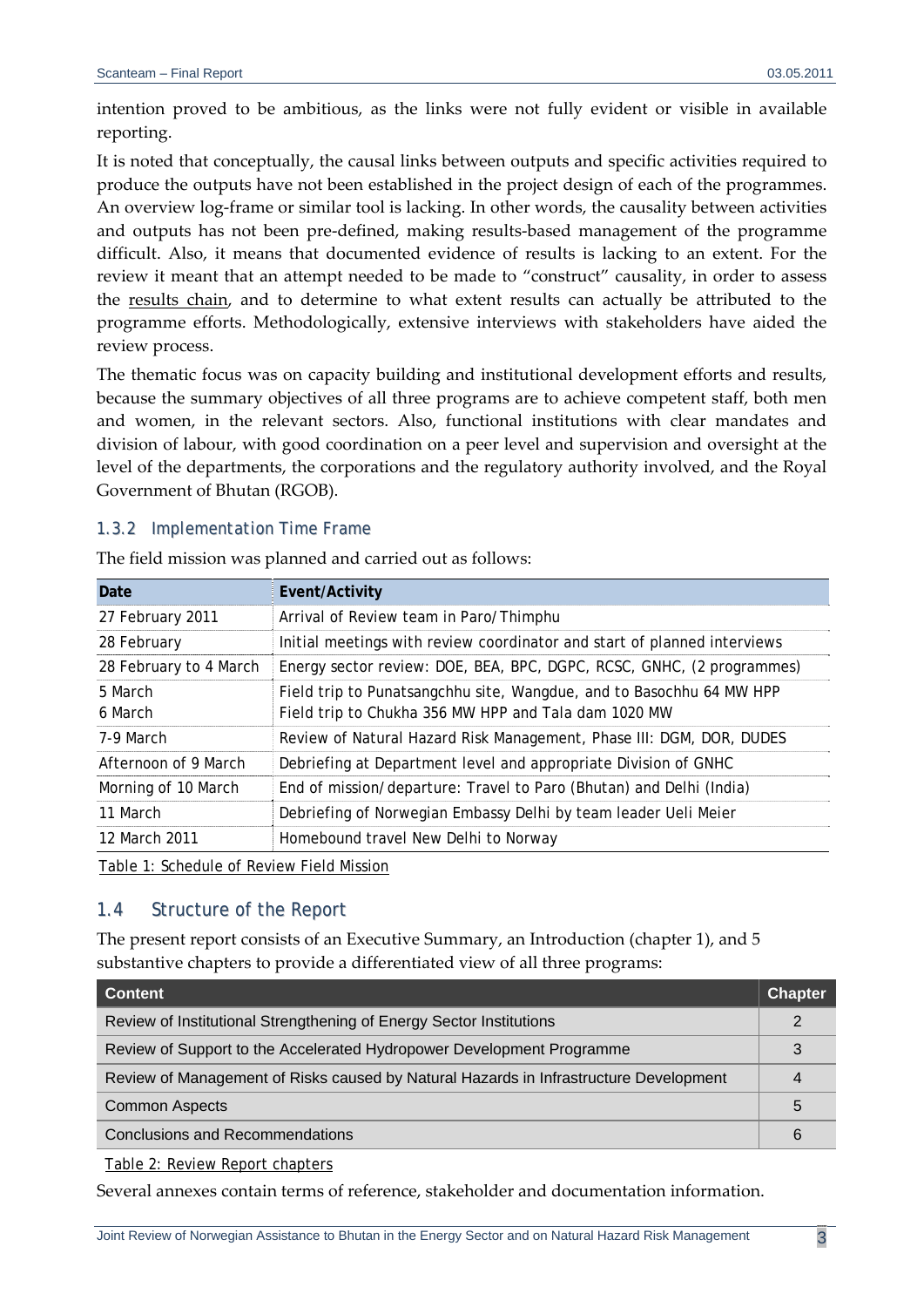#### 1.5 Acknowledgements and Disclaimer

The review team wishes to express its thanks to all the stakeholders who graciously gave their time and shared information freely. A special thanks goes to the various programme coordinators, Mr. Hari Sharma, assisted by Mr. Jambay Lhundup of the Department of Energy (DOE), and Mr. Yeshi Dorjee of the Department of Geology and Mines (DGM), as well as Mr. David Wright of the Norwegian Water Resource and Energy Directorate (NVE) and Mr. Rajinder Kumar Bhasin of the Norwegian Geotechnical Institute (NGI), all of which have made great efforts to make information available and in particular have made effective arrangements so that a considerable number of stakeholders could be interviewed in the limited time available.

The present report and its findings are the sole responsibility of the review team, and do not necessarily reflect the views of the client or the institutions participating in the reviewed programmes. The review team has received comments to the draft report from stakeholders, largely concurring to the findings and recommendations of the review. Amendments in the final report version are therefore limited to adding a project comparison table, a brief gender assessment, and some more detailed comments on various findings, and references related to comments received.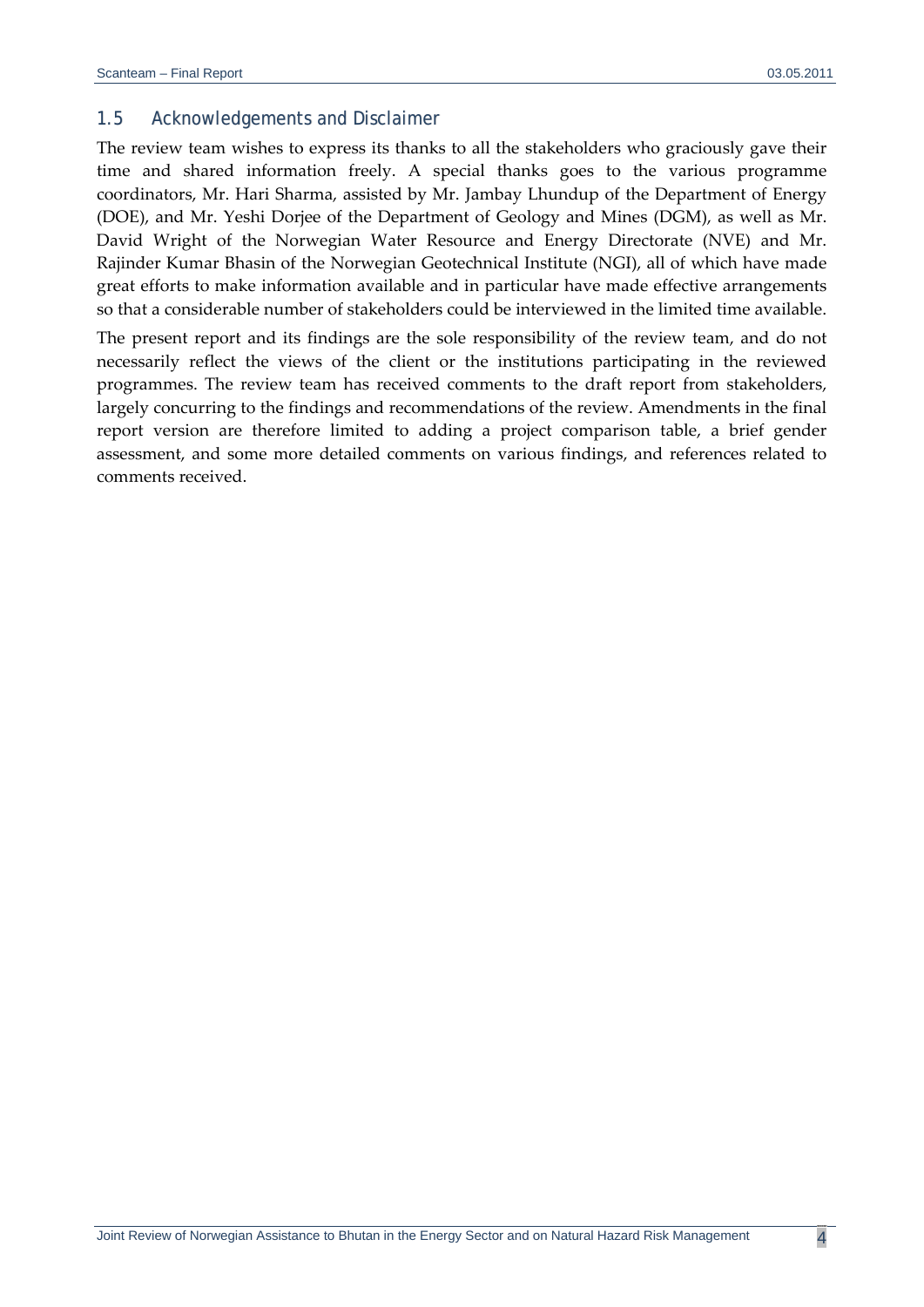## 2 Review of Institutional Strengthening of Energy Sector Institutions

## 2.1 Description of the Programme

The first phase of the institutional cooperation resulted in the updating of the Power System Master Plan for Bhutan as well as other activities. Phase II, which started in January 2004 and was planned to be concluded at the end of 2007 but was extended into 2008, included development of the electricity regulator, preparation of guidelines for water structure safety standards, development of the departments' GIS capabilities for the energy sector, and strengthening of the management information systems for the energy sector.

During the third Annual Meeting between the governments of Norway and Bhutan in May 2006 the need for further assistance was expressed and it was agreed to prepare a Phase III programme. Since Phase I and II had made substantial contributions to the development of the institutional capacity of the sector, it was anticipated that Phase III would build upon the past achievements to enable the energy sector to meet its future strategy mainly focused on accelerated hydropower development. Climate change was also becoming noticeable in the Himalayas like in many other areas around the globe. The impact this would have on the hydropower projects of the accelerated hydropower development was unknown but considered important. This, and strategic extension of the hydrometric network of Bhutan to support the upcoming development projects and their need for reliable data, also needed to be addressed.

Phase III includes a budget of NOK 14.823 million over three years. This amount is split into two components, i.e. Human Resource Development (training) managed by DOE, amounting to NOK 5,170,000, and Support by NVE, amounting to NOK 9,653,000. The programme is intended for five years to coincide with the 10th Five Year Plan of Bhutan (2008‐2013). Norwegian support beyond the initial three years however, is understood to be the subject of review. The budgeted activities are based on the assumption that the institutional capacity of the DOE will be enhanced through restructuring and recruitment of additional manpower and other resources commensurate with the ambitious development plans.

DOE is the executing agency for the phase III cooperation, and it entered into a contract with NVE for activities as described in the Project Document of April 2008, and as further specified in Terms of Reference for the contract.

Within the framework of the available resources in DOE, emphasis is on project management in order to secure efficient handling of the Project and continuity in project management and staff.

Phase III cooperation started in July 2008 and is designed to last for five years, to be reviewed after three years.

## 2.2 Goal

<u> 1989 - Johann Stein, marwolaethau a bh</u>

The development objective is the accelerated development of the hydropower resources of the country, and for attracting investors for implementation of hydropower projects, thereby leading to socio‐economic development and poverty alleviation/reduction. Furthermore, to ensure the required regulatory capacity to allow the growth of the power sector in an orderly and cost effective manner, and in this way also to contribute to the accelerated hydropower development strategy of the 10th Five Year Plan for Bhutan2.

<sup>2</sup> Reference is made to the Project Document of April 2008, which, however, uses different terminology for the Goal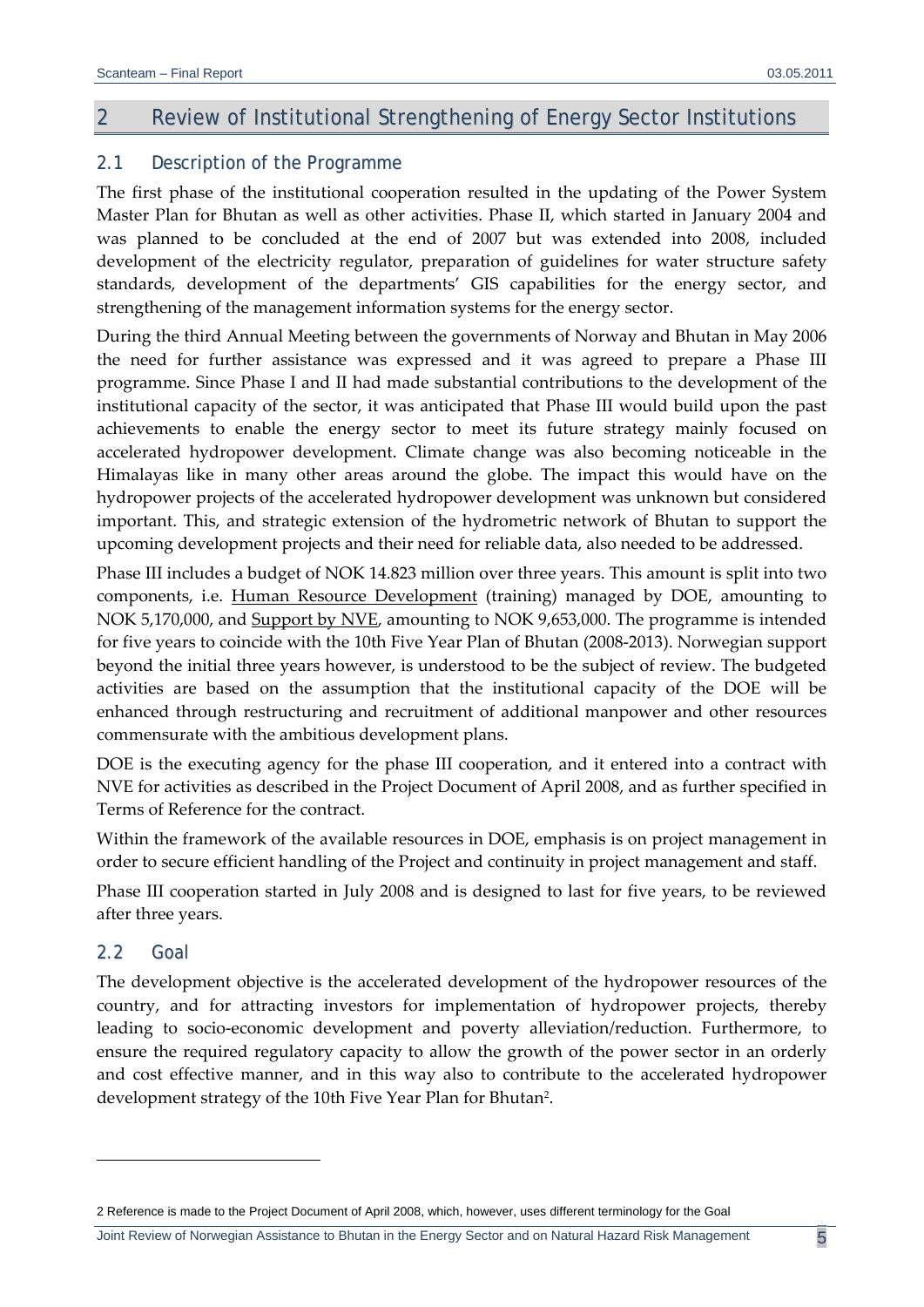## 2.3 Purpose

The purpose of the programme is to ensure the gradual availability of local expertise for planning and development of hydropower resources and strengthening of the regulator capacity needs.

## 2.4 Outputs and Activities

## *2.4.1 Planned Outputs*

The Project Document of April 2008 listed the following target outputs:

- Certificates, diplomas, etc. given to the personnel upon completion of the training
- Improved performance level as documented in Department of Energy (DOE) annual reports/statistics
- Increased Human Resource capacity of DOE, Druk Green Power Corporation (DGPC), Bhutan Power Corporation (BPC) and Bhutan Electricity Authority (BEA)
- Written procedures and guidelines
- Revision of Grid Code
- New Hydro-Meteorological stations in operation

## *2.4.2 Activities*

To produce the outputs, the following activities were defined in the Project Document:

**Activity 1 – Human Resources Development, payment of local costs for other activities** This activity covers the human resource development activities, i.e. training, for the professional staff of the DOE, BEA, BPC and the DGPC. For practical reasons the local costs associated with the other activities are also included under this activity and are paid directly by DOE.

## **Activity 2 – Support for Electricity Regulation to meet the challenges of Accelerated Hydropower Development**

Addition of additional hydropower capacity through bilateral assistance only will not be possible. This requires that Bhutan explore other models of joint ventures and private sector participation for raising the necessary finance. For the additional capacities, at least another 10‐ 12 projects need to be developed within the next twenty years, mainly through Joint Ventures and private sector participation through Build Operate Transfer (BOT) models as per the provision of the Electricity Act. In this, regulatory assistance is required.

## **Activity 3 – Support to Hydromet Services Division for Sustainable Data Provision to Accelerated Hydropower Development**

This activity will provide important support to the capacity and capability of the Hydromet Services Division of DOE in order to help it face the challenges and demands on reliable hydrometeorological data placed on it by the thrust of the increased focus from the accelerated hydropower development program. The activity will include establishment of new hydro‐ meteorological and sediment sampling stations to fill in key gaps in the network at strategic locations for hydropower development, improving the analysis capacity of the Division, and the assessment of the impacts of climate change on the flow regimes of the rivers in Bhutan in order to give a more reliable database for hydropower development.

One of the keys to the success of work under this activity will be coordination and collaboration with the Department of Geology and Mines (DGM) who have much activity and expertise in the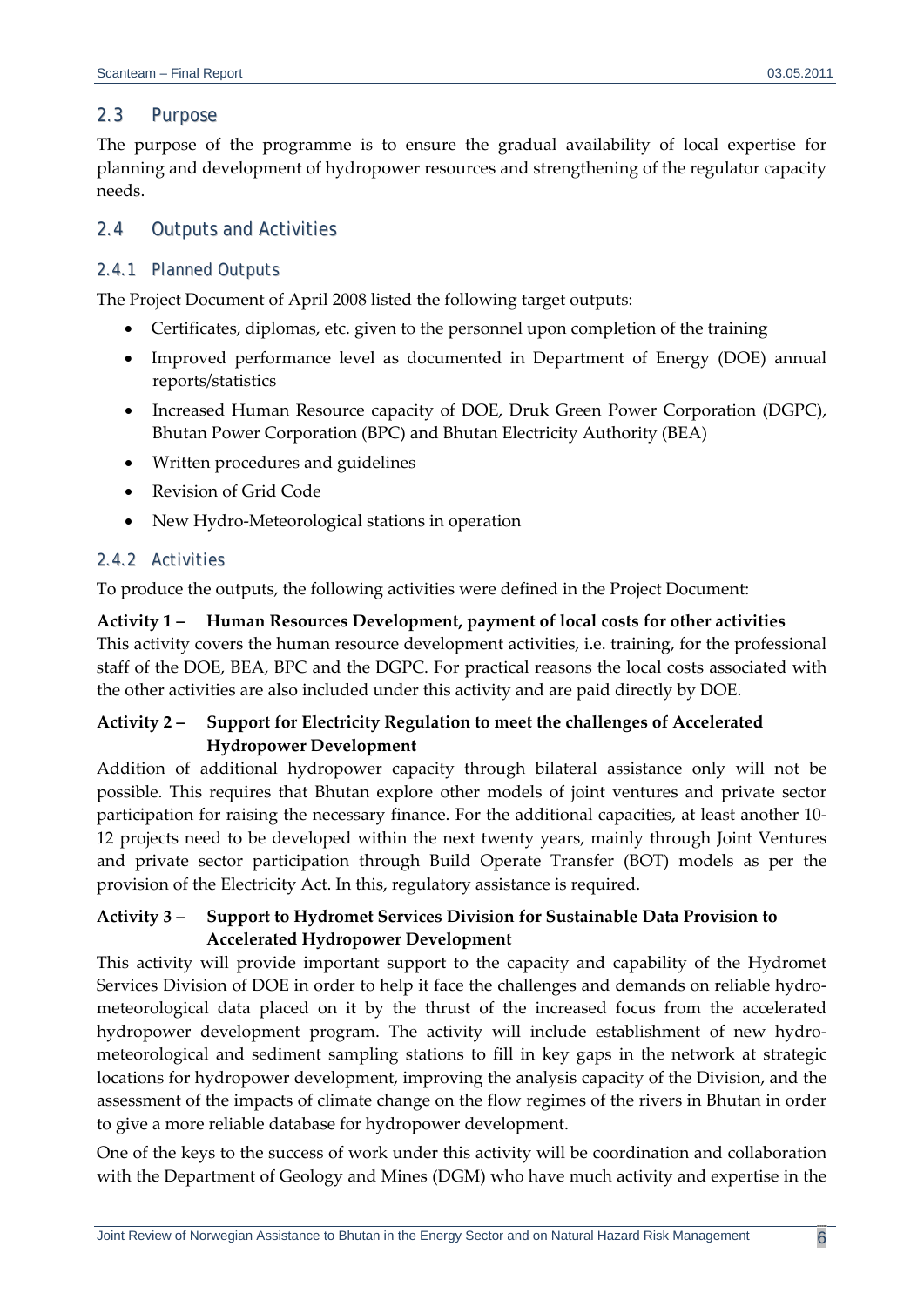monitoring of glaciers in Bhutan. Regular contact between DOE and DGM will therefore be an integral part of the activity.

#### **Activity 4 – Coordination and backstopping by NVE**

This activity includes the daily coordination and communication between the NVE coordinator and DOE's and NVE's project personnel, as well as preparation of progress reports, assistance to DOE in preparing reports for the RNE, participation in Annual Meetings, project accounting, cost control and invoicing, plus an allocation for review and comments to the DOE training plan and various backstopping activities unforeseen at the time of preparation of the Project Document.

## 2.5 Assessment of Performance and Achievements

## *2.5 1 General Findings*

- $\rightarrow$  Training appears to have resulted in positive outcomes: enhanced skills and knowledge.
- $\rightarrow$  Many participants have experienced training as an eye opener, widening the perspective, and as enabling to contribute more. In quantitative terms, 171 candidates of DOE and BEA have spent 2,185 days on training, i.e. somewhat more than ten days on average, if travel time is deducted. In addition, BPC and DGPC have received approximately NOK 130,000 per year each for short term training. In relation to large staff numbers these resources are spread very thin.
- $\rightarrow$  Higher education (a total of eight master degrees, and one post graduate course) has enabled staff to take on important positions in management and as specialists.
- $\rightarrow$  The process of identifying training needs, selecting candidates, training subjects and appropriate training institutions, appears to provide the participating institutions an optimal mix for capacity building on all hierarchical levels.
- $\rightarrow$  The training component of the programme is perceived as making a real difference to the oversight function of DOE, and it has a visible outcome and impact in terms of individual competence. In the words of one of the training participants:

Some years ago, we watched what the external consultants were doing, but we were not able to ask meaningful questions. Now, the situation is reversed: We are able to specify what we need, and we can determine whether it is being delivered, and at what level of quality. This process improves the solutions that Bhutan needs.

 $\rightarrow$  The programme component Cooperation with NVE is in general highly appreciated by Bhutanese stakeholders. In turn, NVE personnel are impressed by the dedication of Bhutanese officials and staff, the ability and willingness to learn and the friendliness of the people. Noteworthy attributes of the cooperation are: Continuity, flexibility, thematic breath of available knowledge and willingness to share, collegiality and openness.

## *2.5.2 Efficiency*

In the context of efficiency, the TOR for the review specifies the following tasks and questions:

- *Assess programme designs, planning processes, participation of relevant stakeholders and programme organization, monitoring and reporting.*
- *Assess progress and efficiency of activities carried out. Measure how economically resources and inputs; funds, expertise, time etc., are converted to outputs.*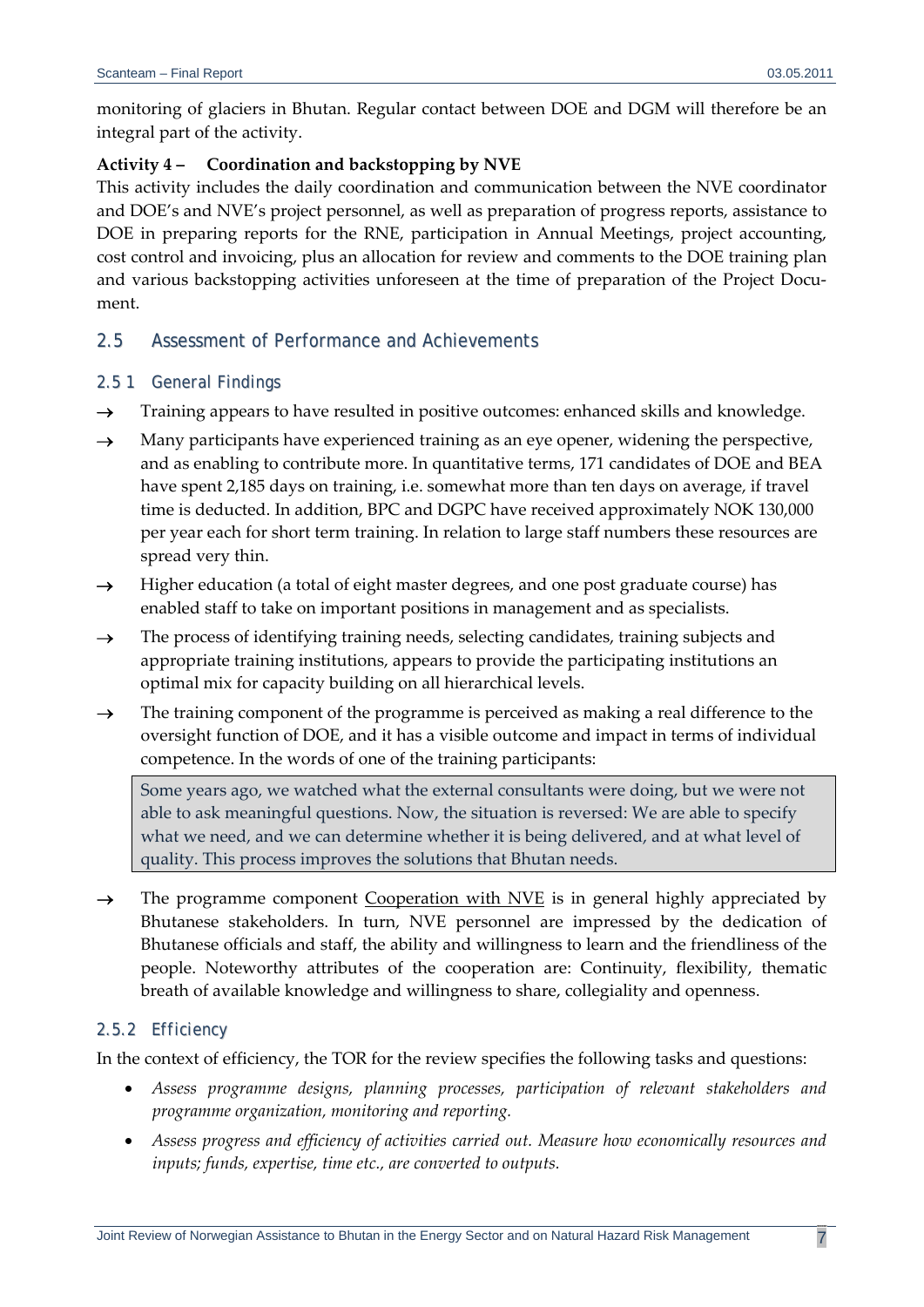- *Compliance with agreements and programme documents. To what extent have the partners in Norway and Bhutan complied with obligations as stated in the agreements and programme documents?*
- *Assess the quality of the results reporting. To what extent can reported results be verified?*
- *To what extent are disaggregated data included in the reporting with regard to men and women?*

The programme design of Phase III builds on the previous phases and it aims to meet the requirements of the future strategy which focuses on accelerated hydropower development. As can be seen from section 0 (and also briefly discussed in paragraph 1.3.1) there is a challenge in identifying the results chain. While in some cases it is obvious which major activity is supposed to produce a specific output, it is obscure in other cases.

Meticulous planning is done on a quarterly basis for the interaction with personnel of NVE and stakeholders at different levels of the DOE in the divisions of Planning and Coordination (PCD), the Hydro‐met Services division (HMSD) and in the BEA. In the context of domestic electricity tariff fixation, DGPC and BPC have also been consulted. It is documented in detail that a participative and inclusive process has been conducted.

The efficiency of spending programme funds is not possible to assess in a rigorous manner, as there is no basis for comparison. It appears that with regard to long-term training, cost-efficiency is not the priority. It is considered more important to identify the best suitable course and training venue. On the other hand, DOE has managed to identify cost‐efficient short‐term training opportunities, among these in the Philippines, with the Electricity Generating Authority of Thailand (EGAT) and a North‐Delhi utility.

The use of personnel from NVE and other Norwegian consultants is expensive, but decisions to use it are based on thematic requirements rather than on cost-efficiency criteria. Bhutanese stakeholders perceive the value‐for‐money as high, and in fact do not wish to sacrifice broad interaction with Norwegian specialists to cost-efficiency.

Reporting of NVE on programme activities is on a quarterly basis to DOE which reports semiannually to the Norwegian embassy (RNE). This procedure as well as related financial reporting is in accordance with the bilateral agreement. Annual Meetings have been called by the DOE and have taken place as planned. Agreed Minutes have been produced, all according to the agreement.

Budgeting is detailed on a quarterly basis. Financial reporting (by DOE) is detailed for all training activities, but it is less detailed for the NVE component, raising the question whether this is in full conformance with agreement requirements. Accounts have been audited, as required (refer to section 0).

Reporting is of good quality on activities, in the format agreed. As a consequence of a weak results-based project design, there is no clear distinction between activities, outputs and outcomes in reporting. According to the bilateral agreement, reporting should include an assessment of the achievement of the purpose. In other words, it should include reporting on outcomes. This is mostly missing, not in the least due to a lack of useful indicators, or the lack of its use. The text box below gives an example; it is rather typical and applies to reporting in general.

#### **An example of incomplete reporting**

The indicator, defined in the Project Document is: *"Increase in hydro‐meteorological network with improved and up‐to‐date equipment".* It is not used in reporting. By how many stations has the network been increased? How many stations have now automated equipment? What is the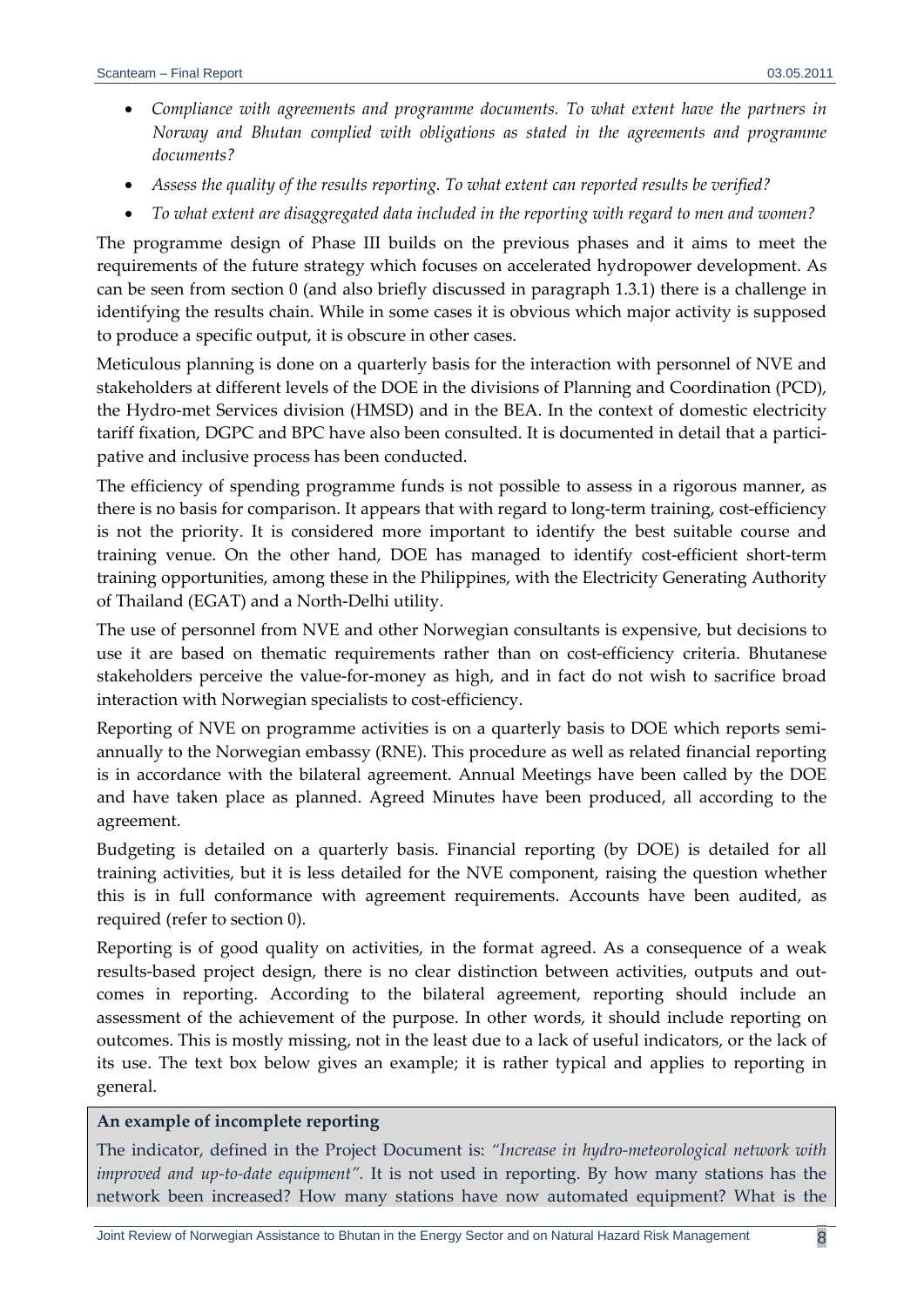general status of the hydro-meteorological network? To these outcome-questions reporting should ideally provide the answers. Reporting stops after stating the completion of procuring and installing the equipment (activities).

Further, reporting should extend to the impact level: How is data quality affected by the intervention? Are time series more complete? Is overall coverage better? etc. If it is too early to provide such answers, reporting should at least state what can realistically be expected.

The quality of results reporting leaves room for improvements. Results can be verified at the level of outputs, but it is more difficult to do this when it comes to outcomes and impacts. The reason for this is twofold: a) In the first place, indicators at the outcome and impact level have not been defined in a manner that would make measuring possible, and in other cases are not used; b) in several contexts, more time is needed for outcomes to become visible.

Reporting does not provide disaggregated data about men and women involved in the activities, except for the Annual Report of 2009, in which the training of nine female staff in office management is specifically mentioned. It is overall plausible from interviews that gender equality is taken seriously, and in general is not a problem in Bhutan. The number of women employed in the various organisations and benefitting from training is increasing over time. However, the number of eligible candidates is limited, as basically, best available qualifications is the selection criteria in recruitment.

## *2.5.3 Effectiveness*

The following questions are addressed:

- *Achievement of objectives:*
	- o *To what extent will the overall objectives be reached? The performance of the programme in relation to set goals and indicators (the results chain).*
	- o *To what extent have inputs, outputs and activities contributed to the overall objectives of the programme.*
- *Deviations:*
	- o *What deviations of plans and budgets have occurred and what are the causing factors. Have adequate measures for avoiding reiteration of deviations been implemented.*
- *The roles and responsibilities among and between the implementing institutions.*
	- o *Donor coordination?*

The overall objectives of the programme encompass the Goal and the Purpose that have been defined initially. The goal is accelerated hydropower development, and the programme purpose that is to contribute to this is the availability of local expertise for planning and development of hydropower resources, and strengthening of the regulatory capacity. It is obvious that an absolute answer to the achievement question is not possible. But the regulatory authority BEA has become autonomous in September 2010, and its capacity is definitely strengthened, evidenced by the fact that a first round of domestic tariff setting, led by BEA, has been completed, and tariffs introduced. Two types of inputs have contributed. On one hand exposure, short-term and long-term training of BEA personnel, and on the other hand, advice and cooperation of NVE specialists in producing outputs such as a tariff review and related discussion paper, draft guidelines on fines and penalties and licensing guidelines.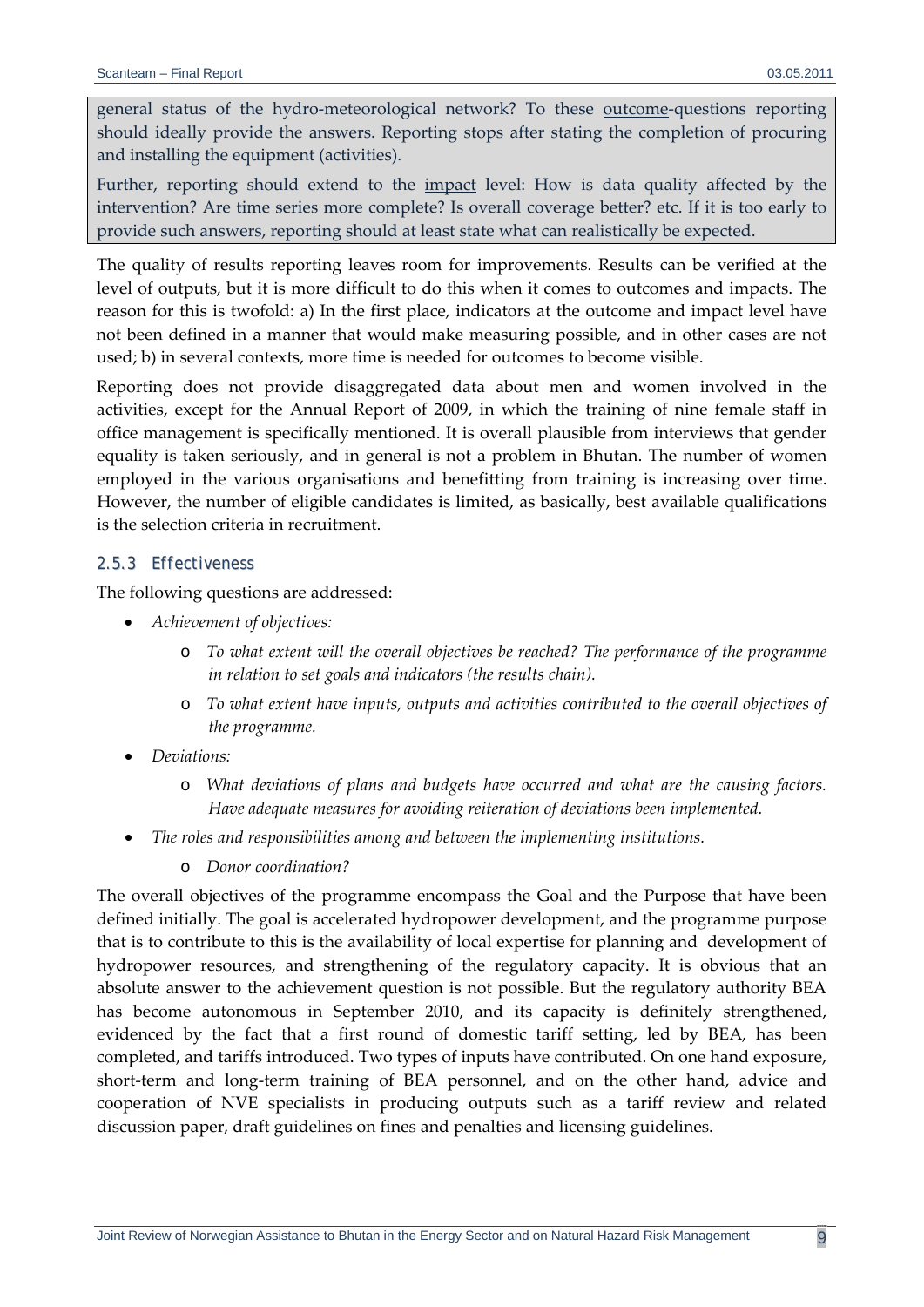

Fig. 2: Results chain in the Regulatory Area

Other results are less discernible, such as improved hydrological data. As discussed above, reporting is incomplete, but nonetheless, the results‐chain is identified.



## Fig. 3: Results Chain for the Hydromet Services Division

Deviations: It is found that the start of the programme was slow. Activities got on the way in the last quarter of 2008 and there was not much to report by the end of the year in terms of achieved training results. Another deviation was that the planned Training Needs Assessment (TNA) was not carried out. This was so decided to avoid overlap with Asian Development Bank (ADB) technical assistance (TA), which included such TNA. Meanwhile, the TNA of ADB TA has been made available to the programme, and it is found that within the programme there is definitely no need for a TNA.

Roles and responsibilities: Annual reports make it amply transparent which other donors are participating in the sector, and roles of donors as well as the Bhutanese institutions are clarified. It appears that there is no overlap or duplication in the various initiatives. In cases of doubt, programme management is fully aware of critical areas, and is experienced in coordinating various interventions side by side.

## *2.5.4 Impact*

<u> 1989 - Johann Barn, mars ar breithinn ar chuid ann an t-</u>

Specific questions in the context of programme impact are the following:

- *What are the main outcomes, and if possible to measure, impacts of the programme*
- *To what extent do the intended target groups benefit from the programme?*
- *To what extent do women and socially excluded benefit from the programme?*
- *Do the programme's activities target gender equality and social inclusion issues?*
- *Environmental consequences: Are there any outcomes, and if possible to measure, impacts of the programme?*

Joint Review of Norwegian Assistance to Bhutan in the Energy Sector and on Natural Hazard Risk Management 10

 $3$  It was noted in comments received from Norad's department for qualiry assurance, that results frameworks are genuinely countryled processes. In this context, the results chains shown here are illustrative examples.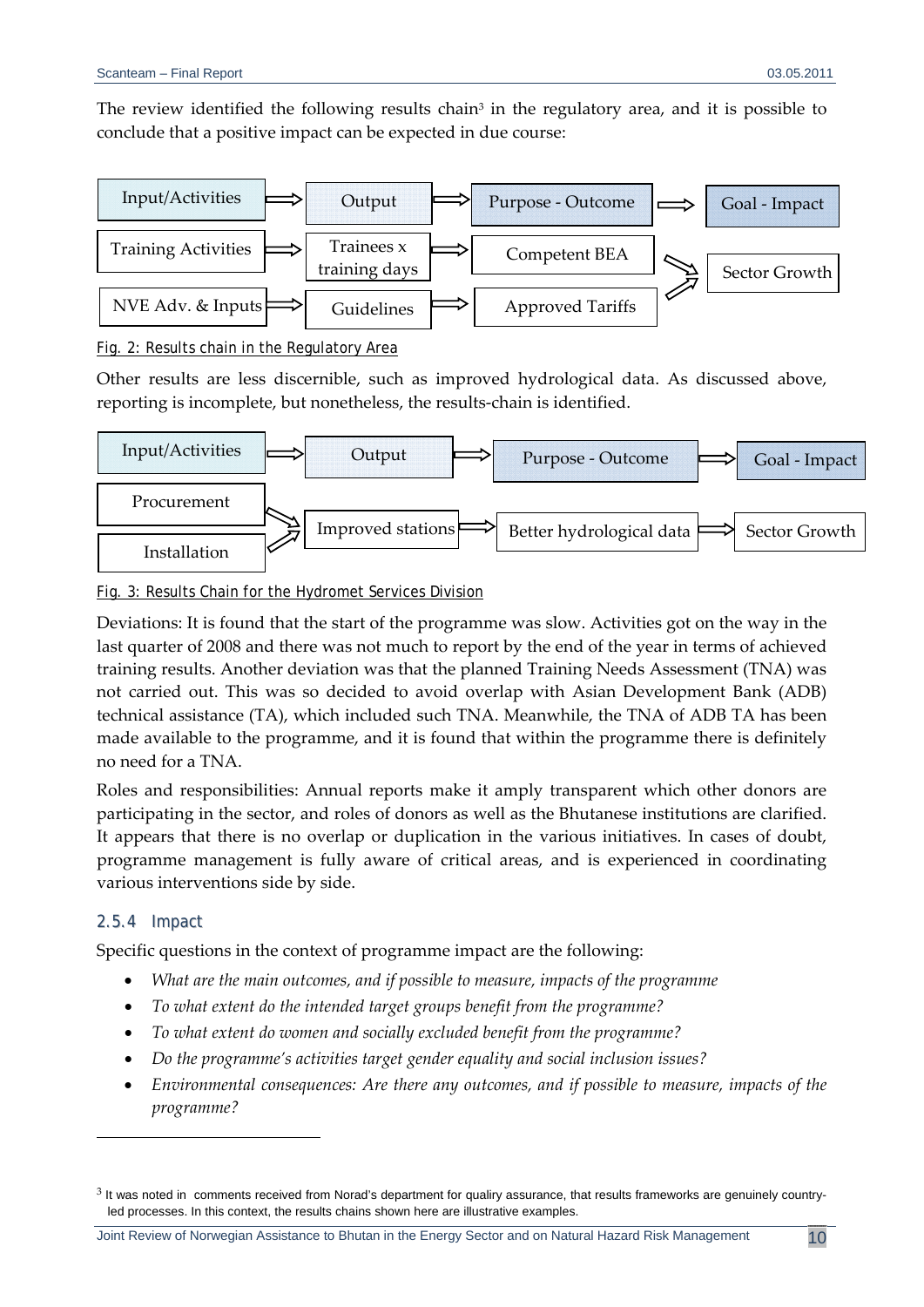The main impacts of the programme is an energy sector that is already restructured to an extent, and that is ready to be restructured further. The energy sector institutions appear as fully functional, with clear mandates. The impacts are considered a result of all three phases of Norwegian assistance and other efforts of the RGOB and other donors.

The Bhutan Electricity Authority (BEA) has become autonomous. It employs at present 24 staff, and it has created 51 positions. It is engaged in tariff setting and overseeing the sector in terms of electrical safety standards, and is getting ready for licensing of HPP.

The Druk Green Power Corporation (DGPC) is firmly established. It is well managed and is developing. In addition to having taken over the ownership, operation and maintenance of the large/mega schemes of Chukha and Tala and the smaller schemes Basochhu and Kurichhu, totalling almost 1,500 MW of capacity, DGPC is now engaged in HPP development activities on its own (study of Nikachhu 210 MW), implementation of Dagachhu 114 MW, the first CDM project, with support from Austria, and in studies (Rotphasong and Komatchhu) in collaboration with the Norwegian assistance. DGPC is at present employing more than 1,400 staff. Operational HPP are overstaffed consciously in order to prepare for new schemes coming into operation by 2017.

The Bhutan Power Corporation (BPC) has become the national transmission and distribution agency. It has been considerably strengthened with trained staff. A total of 59 staff, including two M.Sc. have over time been trained with Norwegian funding, and today BPC feels confident to achieve full electrification of Bhutan by 2013. There are 1,945 employees at present. The corporation is using performance indicators such as SAIFI and SAIDI<sup>4</sup>, which are reported to have improved over time.

DOE is fully staffed, and eight master's degree holders are in mid-level management or other responsible positions. It has a total of 257 employees. It has been proposed to expand the divisions of DOE into departments<sup>5</sup>, which will mean that another approximately 60 staff may be employed.

Training at the level of a master's degree has been made available to one candidate in the environmental field. There are no discernible outcomes on environmental matters, as a direct result of programme activities. The programme document of April 2008 for phase III actually states that hydropower development as such has a positive impact on the environment, and that it provides an alternative to electricity generated from coal in India. Unfortunately, this is a somewhat distorted and one-sided perspective. In terms of scale and total potential volume, electricity from Bhutanese hydropower can only contribute modestly to replacing coal power in India due to the sheer scale of the latter (refer also to section 1.1). A more pertinent question is what hydropower can potentially do to Bhutan's pristine nature. The threat is significant and much will need to be done to keep it under control.

The programme has contributed to integrating environmental considerations in the work on licensing. Environmental topics have also been included in lectures of NVE personnel. Otherwise, concrete environmental studies are a part of the Accelerated Hydropower development programme, but the related main activity is deferred to the extension phase.

<u> 1989 - Johann Stein, marwolaethau a bh</u>

 $4$  SAIFI = System average interruption frequency index and SAIDI = System average interruption duration index for power utilities

<sup>5</sup> Proposed departments are: Department of Hydropower & Power Systems, Department of New and Renewable Energy, and Department of Hydro-Meteorological Services. New and Renewable Energy is to include hydropower < 25MW.

Joint Review of Norwegian Assistance to Bhutan in the Energy Sector and on Natural Hazard Risk Management 11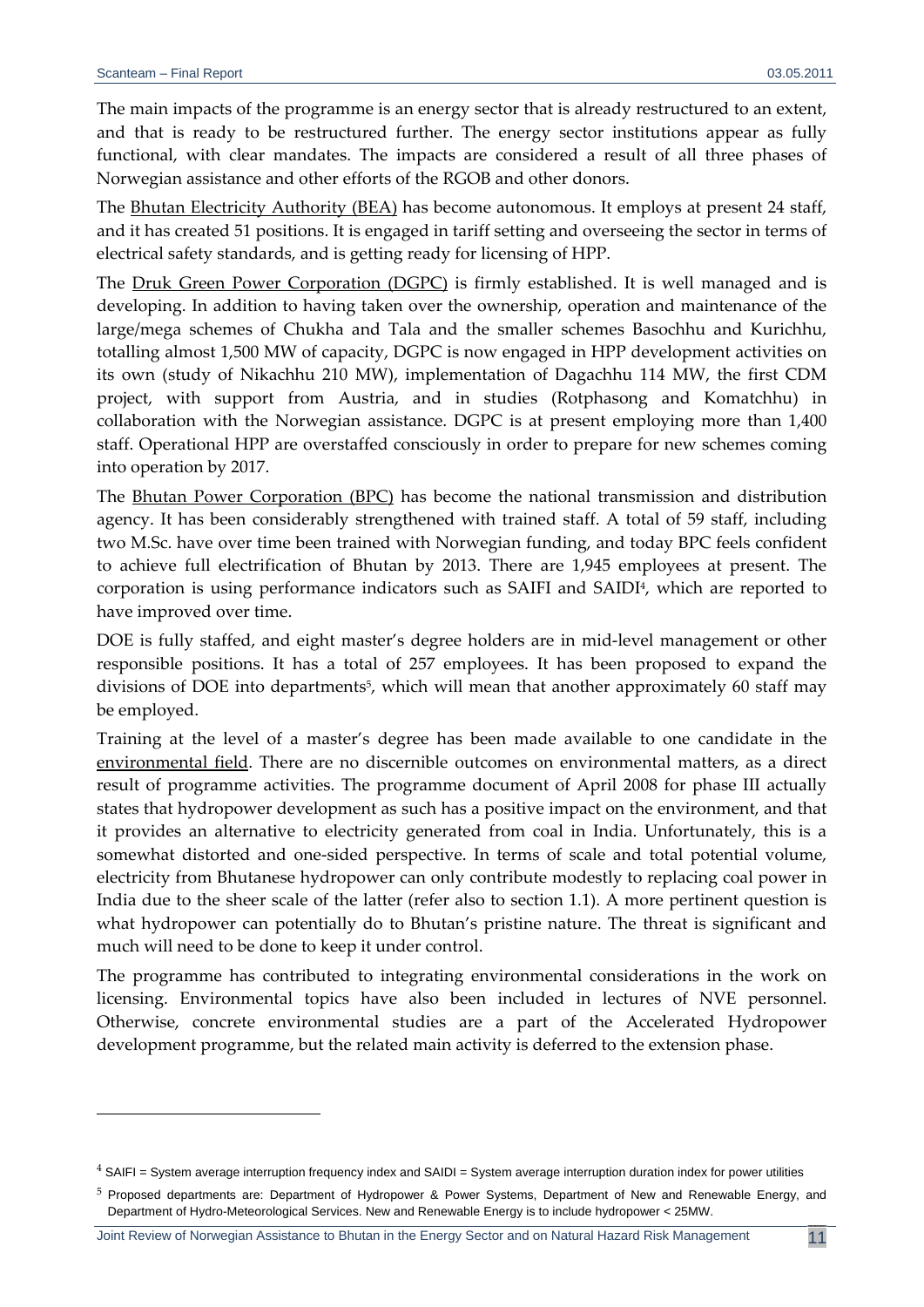In terms of end‐user benefits, i.e. the people of Bhutan, an indicator is the cost of electricity. Of interest with regard to poverty alleviation is the tariff for the "social category". The table below shows the entire tariff regime in force. The social tariff is probably the lowest in existence. Compared with the equivalent category in India, it is only 40%, and the tariff in the comparable category in Nepal is higher by a factor of 2.9.

| Customer Category     |                                  | 1st August 2010 to 30th June<br>2011 | 1st July 2011 to 30th June<br>2012 | 1st July 2012 to 30th June<br>2013 |
|-----------------------|----------------------------------|--------------------------------------|------------------------------------|------------------------------------|
| Wheeling<br>(Nu./kWh) |                                  | 0.111                                | 0,111                              | 0.111                              |
|                       | 0-100 kWh (Nu./kWh)              | 0.85                                 | 0.85                               | 0.85                               |
|                       | 101-300kWh (Nu./kWh)             | 1.47                                 | 1.54                               | 1.62                               |
| <b>LV</b>             | 300+ KWh (Nu. / KWh)             | 1.94                                 | 2.04                               | 2.14                               |
|                       | LV bulk (Na./kWh)                | 1.94                                 | 2.04                               | 2.14                               |
|                       | Energy charge (Nu./kWh)          | 1.63                                 | 1.71                               | 1.79                               |
| MV.                   | Demand charge (Nu.<br>/kW/month) | 95                                   | 105                                | 115                                |
|                       | Energy charge (Nu./kWh)          | 1.51                                 | 1.54                               | 1.54                               |
| <b>HV</b>             | Demand charge<br>(Nu./kW/month)  | 85                                   | 105                                | 105                                |

Source: http://www.bpc.bt/utilities/electricity-tariffs

Table 3: Electricity Tariffs of BPC

#### *2.5.5 Relevance*

Requirement according to the TOR: *In general assess the extent to which the objectives of the programme are consistent with the intended beneficiaries' requirements and country needs.*

The perception of Bhutanese stakeholders is that the relevance of Norwegian assistance is high. The combination of a formal training component and the cooperation with NVE personnel, which includes on-the-job training and significant professional exchange, increases the relevance beyond what each component alone could achieve.

There is a consensus among Bhutanese stakeholders, that future close cooperation with Norway will be even more relevant because of the challenges lying ahead.

High relevance is accorded to a number of characteristics in the cooperation. An attempt at ranking shows the following:

|   | <b>Rank Characteristic</b>      | <b>Attribute</b>  |
|---|---------------------------------|-------------------|
|   | Broad experience of experts     | Highest relevance |
|   | Willingness to share knowledge  | Highest relevance |
| 3 | <b>Flexibility and openness</b> | High relevance    |
|   | Untied funds for training       | Medium relevance  |

Table 4: Ranking of Relevance Characteristics

## *2.5.6 Sustainability*

Finally, the terms of reference pose the following questions in the context of sustainability:

- *To what extent have the activities undertaken contributed to strengthening the institutional capacity of the relevant Bhutanese institutions and to make the institutions more sustainable?*
- *Capacity/competence building: The need for training/capacity building should be identified.*
- *Social‐cultural/gender equality and sustainability? Assess the involvement of women in the programme, including planning and decision‐making. Have, and will the programmes affect men*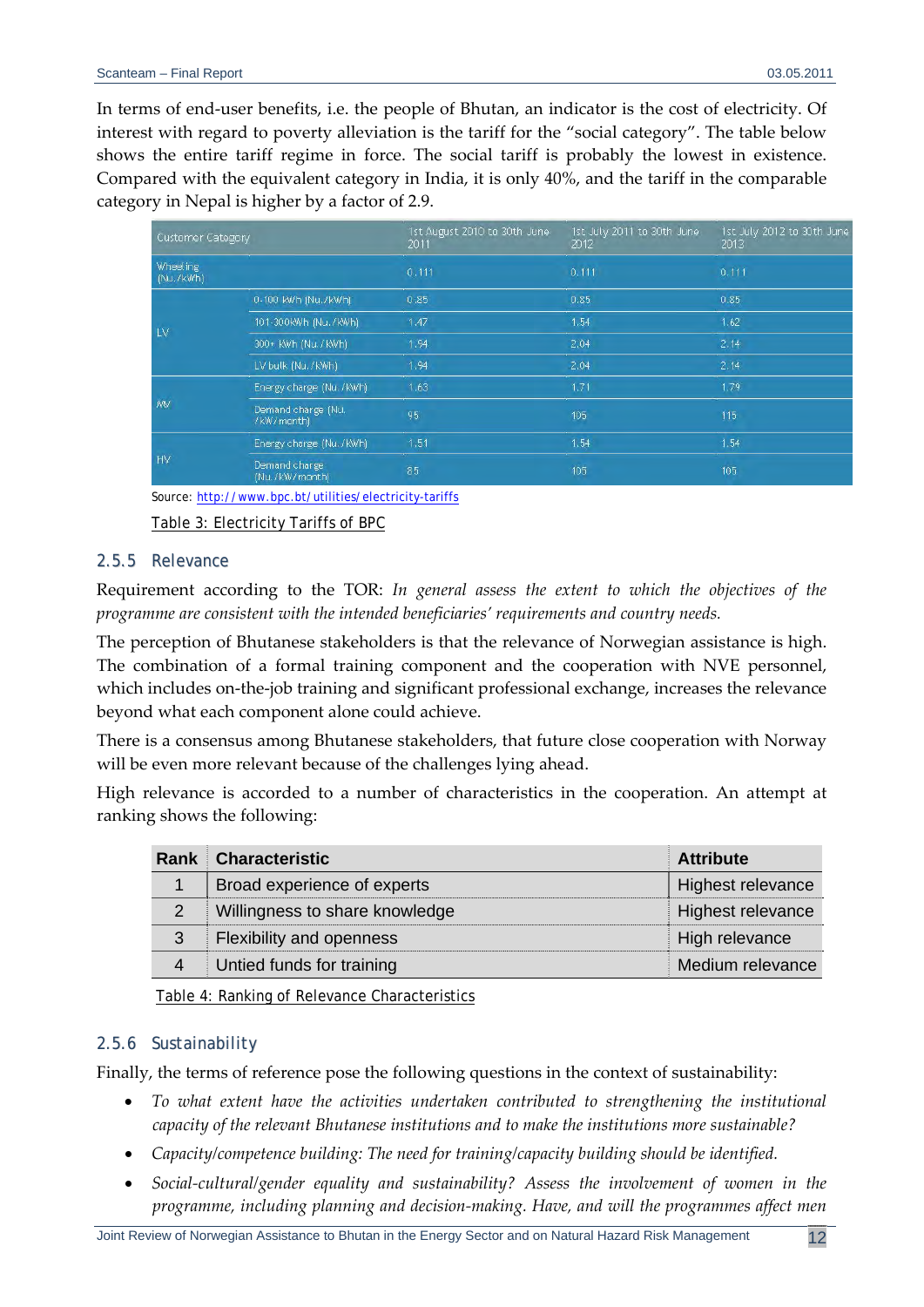*and women differently? Have the programmes incorporated specific activities and mechanisms to ensure equal participation of women and men? What are the barriers to women's and men's participation? Have means and resources been distributed equitably between women and men?*

 *Environmental sustainability: Have adequate mechanisms for monitoring and mitigating environmental impacts been integrated? Is it possible to follow up and monitor the results?*

The review assesses the sustainability of the energy sector institutions as follows:

 $\rightarrow$  The energy sector has developed into the main and driving economic force in Bhutan. All efforts are being made to further build on strong institutions and to assure their sustainability. It is today plausible that sustainability of all institutions in the sector is high. It is perhaps in order to reiterate Bhutanese sentiments by citing the Minister of the Ministry of Economic Affairs, Lyonpo Khandu Wangchuk, who is quoted to have said in a recent speech:

#### The Energy Sector is in safe hands!

There is no doubt that the programme and Norwegian assistance has contributed to this assessment, but the challenges lying ahead should be taken seriously.

- $\rightarrow$  Leaders in the energy sector emphasise that employment in the energy sector will need to reach about 6,000 staff by 2020. Based on hydropower generating capacity planned to reach roughly 11,500 MW by that date. The key performance indicator MW/staff would then number about 1.9, a change from about 0.4 MW/staff at present. This represents an increase of personnel efficiency by a factor of close to 5, and an efficiency gain fosters sustainability.
- $\rightarrow$  However, the growth of staff numbers, and the increased envisaged staff efficiency will only be feasible if further human resource development, i.e. training and education in a significant number of key areas, and for large numbers of staff at all levels, is emphasised more than ever before. Further Norwegian assistance in this area will be a key contribution to sustainability, and will therefore be highly needed and appreciated by the RGOB.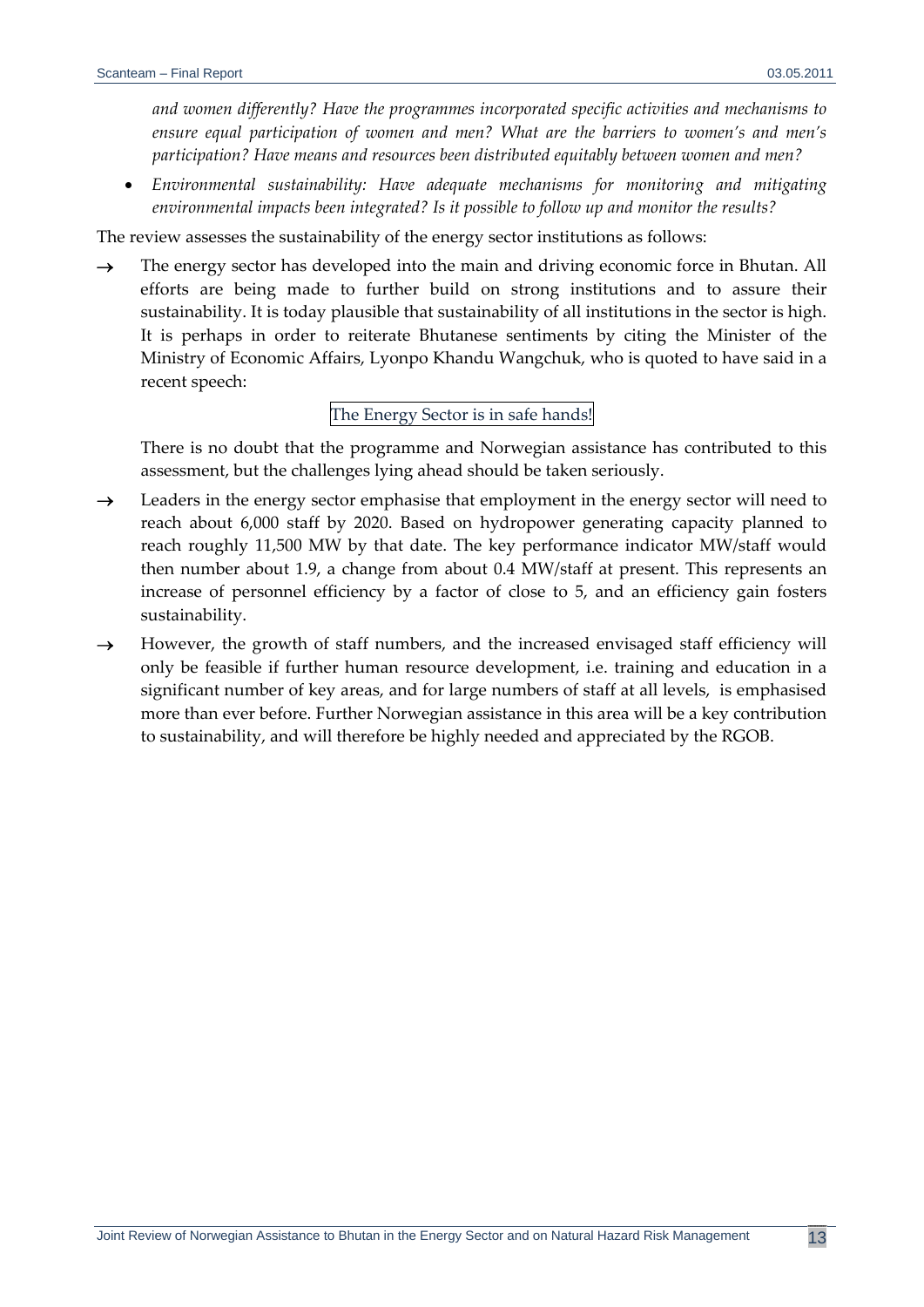# 3 Review of Support to the Accelerated Hydropower Development

## 3.1 Description of the Programme

Norway provides funding of up to NOK 14.982 million for the programme, which is implemented by the DOE. NVE of Norway is the designated collaborating partner. Funding is used for the implementation of defined field activities, in particular studies carried out by the engineering consultant Norplan, who was awarded the contract upon international tendering carried out by NVE. Inclusion in the study of local stakeholders to the extent feasible, in particular staff of DOE and DGPC, is envisaged in order to provide relevant field experience. The foreign consultant is instructed to use and build capacity within Bhutanese consultants.

According to the Project Document of April 2008, the programme was to include institutional capacity strengthening in project finance, power sales agreements, and associated activities with a major focus on the needs of independent power producers, as major activities. This was envisaged as crucial to DOE's ability of developing the hydropower resources of Bhutan in an accelerated tempo and speed.

The programme was also to contain support to preparatory activities for invitation of investors, reconnaissance studies of all remaining un‐investigated sites under the Power System Master Plan, preparation for and carrying out of pre‐feasibility studies for selected priority hydropower projects, and preparation for and carrying out of a Detailed Feasibility Study (including a Clean Development Mechanism preparatory Study) for one selected priority project.

With respect to the project studies, emphasis was to be placed on developing the capacity of DOE such that its staff could assume more and more of the responsibility and finally carry out all study activities themselves.

The duration of the project is five years, starting from July 2008 through 2012, matching the period of the 10<sup>th</sup> Five Year Plan for Bhutan<sup>6</sup>. It was understood that funding after the first three years would be subject to review.

## 3.2 Goal

The main purpose of the programme on the national scale is the accelerated development of the hydropower resources of the country, and for attracting investors for implementation of hydropower projects, thereby leading to socio‐economic development and poverty alleviation /reduction<sup>7</sup>.

#### 3.3 Purpose

The immediate objective of the programme is to accelerate the hydropower development in Bhutan in the form of programme finance and power sales agreements, reconnaissance surveys for the remaining listed sites under the Power System Master Plan, pre‐feasibility studies of project sites and a Detailed Project Report of one site including environmental studies.

<u> 1989 - Johann Barn, mars ar breithinn ar chuid ann an t-</u>

 $6$  The end of the 10th Plan falls on 30 June 2013.

 $7$  Reference is made to the Project Document of April 2008, which however, uses different terminology for both Goal and Purpose

Joint Review of Norwegian Assistance to Bhutan in the Energy Sector and on Natural Hazard Risk Management 14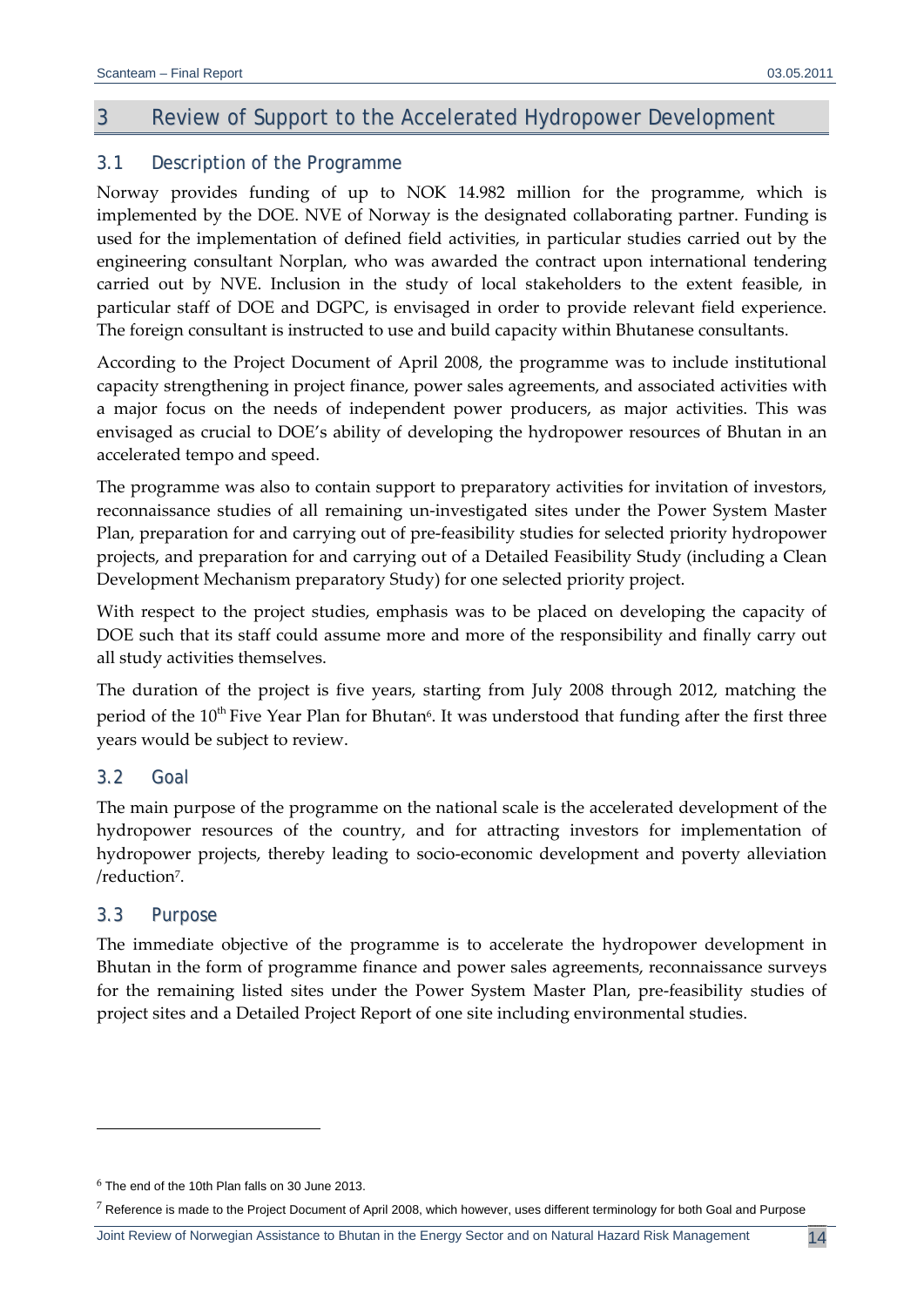## 3.4 Outputs and Activities

## *3.4.1 Planned Outputs*

The Project Document of April 2008 listed the following target outputs:

- Reconnaissance report of all the remaining projects listed in the Power System Master Plan
- Power sale agreement formats
- Pre-feasibility reports of project sites
- Detailed Project Report of one Project, including an Environmental Report

Note: The programme was conceived before Bhutan's bilateral agreement with India to prioritise the construction of 10'000 MW of HPP.

## *3.4.2 Activities*

## **Activity 1 ‐ Project finance and power sales agreements**

Support by a small group of specialists to manage and carry out the process of preparations to invite investors. This would need to be tailored to the results of the ADB TA, but would include considerable preparation work, resulting in the packaging of project information (including pre‐ feasibility studies, study of the export market, financing opportunities, risk assessment, CDM opportunities).

## **Activity 2 ‐ Reconnaissance Surveys for unvisited sites under the PSMP**

Under this activity, reconnaissance surveys were carried out for remaining unvisited projects listed in the power system master plan (PSMP). The survey works were to include verification of the physical head availability, site identification of major infrastructure like dam site, head race alignment, power house, switchyard, and transmission alignment. Emphasis was to be on capacity building of DOE personnel to enable them to handle the studies themselves.

## **Activity 3 ‐ Prefeasibility Studies of project sites incl. environmental Studies**

Prefeasibility studies to be conducted for 4 projects sites, later reduced to two sites, with optimization of design by Norwegian hydropower experts where opportunities are provided for the DOE and other national counterpart staff also to be trained on‐the‐job for effective skills and technology transfer. Great emphasis to be placed on capacity building of DOE experts. The rationale for carrying out the studies is based on a package of studies in which the first project studied has intensive input from Norwegian experts, the next project has reduced Norwegian expert input and increased DOE and Bhutanese staff involvement, and so on.

## **Activity 4 ‐ Detailed Project Report (DPR) of 1 site incl. environmental Study**

A Detailed Project Report will be prepared for at least one project site. Project development models through potential models like bilateral financing, joint venture, IPP and also through Norwegian assistance and joint venture partnership will be addressed in the study. The activity is also to include a Clean Development Mechanism Preparatory Study and an Environmental Study.

## 3.5 Assessment of Performance and Achievements

Due to the priority on implementing 10,000 MW bilaterally with India, it was agreed in the Annual Meeting of 6 May 2009, that no activity is expected on Activities 1 and 4 during the first three years of the project. The budget that was assigned to Activity 1 was reallocated to Activities 2 and 3. The review therefore contains no assessment of activities 1 and 4.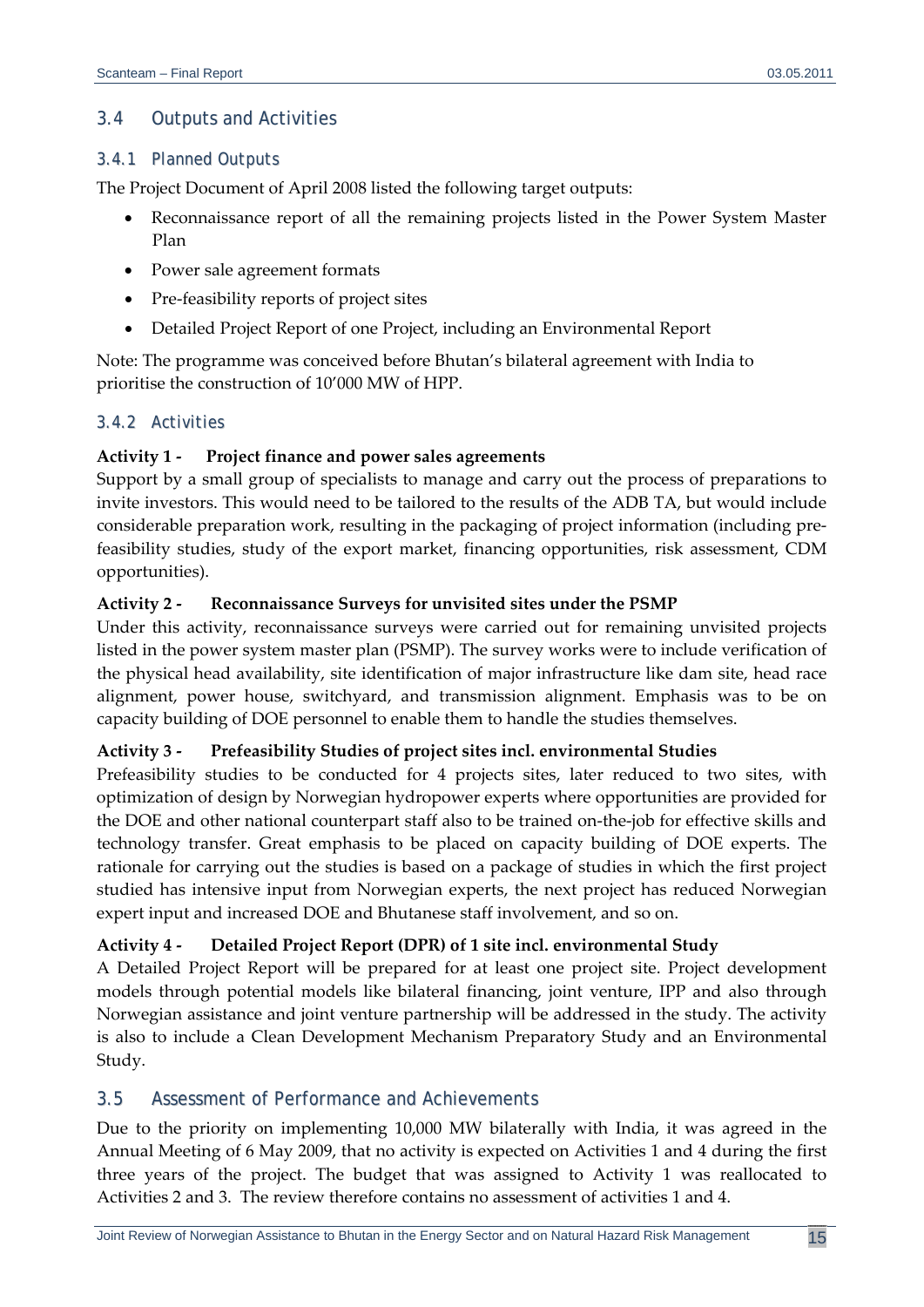#### *3.5.1 General Findings*

- $\rightarrow$  The tasks of activities 2 and 3 were tendered, and a tender evaluation team with two members from DOE as well as two members from NVE selected the winning bid: Norplan of Norway. The contract was awarded on 15 April 2009.
- $\rightarrow$  Ten counterparts from DOE and DGPC were assigned to the programme to work with the consultant in a first phase. Each participant was assigned specific tasks and activities, and a supervisor from the consultant's team. This concept was found a successful approach and counterparts were engaged with enthusiasm and diligence.
- $\rightarrow$  It was found from interviews that formal training (under the Strengthening of Capacity programme) and on‐the‐job training in the presently reviewed programme is complementary and considered particularly useful by participants.
- $\rightarrow$  Initial field work was hindered by the lack of quality maps. These had to be produced from satellite images. Additional costs were covered by using contingencies that had been set aside.
- $\rightarrow$  With the experiences that counterparts have made, the wish is nurtured in DOE and DGPC to take on more responsibility in future work and also to expand the scope of study: Be responsible for the planned comprehensive detailed design study, engage more in project design optimisation studies in general, and include river-basin development approaches with the purpose of optimised systematic development of potentials. Also, engage in comprehensive study of the need and scope of seasonal storage projects, with a view to improve power supply security, while minimising environmental impacts.
- $\rightarrow$  The review's main contention is that environmental concerns should be addressed at a strategic and overall level, rather than at the project level only. It is basically about Strategic Environmental Assessment (SEA), versus project‐based Environmental Impact Assessment (EIA), as a matter of policy, simply for the fact that the ongoing development programme and future plans are massive and will have an impact on the national level, beyond the impact of individual projects. Brief assessment of what has been done so far in terms of environmental management in the various programme activities is a further motivation for a recommendation in this context.

## *3.5.2 Efficiency*

In the context of efficiency, the TOR for the review specifies the following tasks and questions:

- *Assess programme designs, planning processes, participation of relevant stakeholders and pro‐ gramme organization, monitoring and reporting.*
- *Assess progress and efficiency of activities carried out. Measure how economically resources and inputs; funds, expertise, time etc., are converted to outputs.*
- *Compliance with agreements and programme documents. To what extent have the partners in Norway and Bhutan complied with obligations as stated in the agreements and programme document?*
- *Assess the quality of the results reporting. To what extent can reported results be verified?*
- *To what extent are disaggregated data included in the reporting with regard to men and women?*

The programme design is assessed as very ambitious. This has resulted in corrections and deferral of activities to a later stage. New RGOB priorities in bilateral hydropower development have played a role in this, but there have also been budget issues. Considerable time was spent at the beginning of programme implementation to align available budgets with the volume of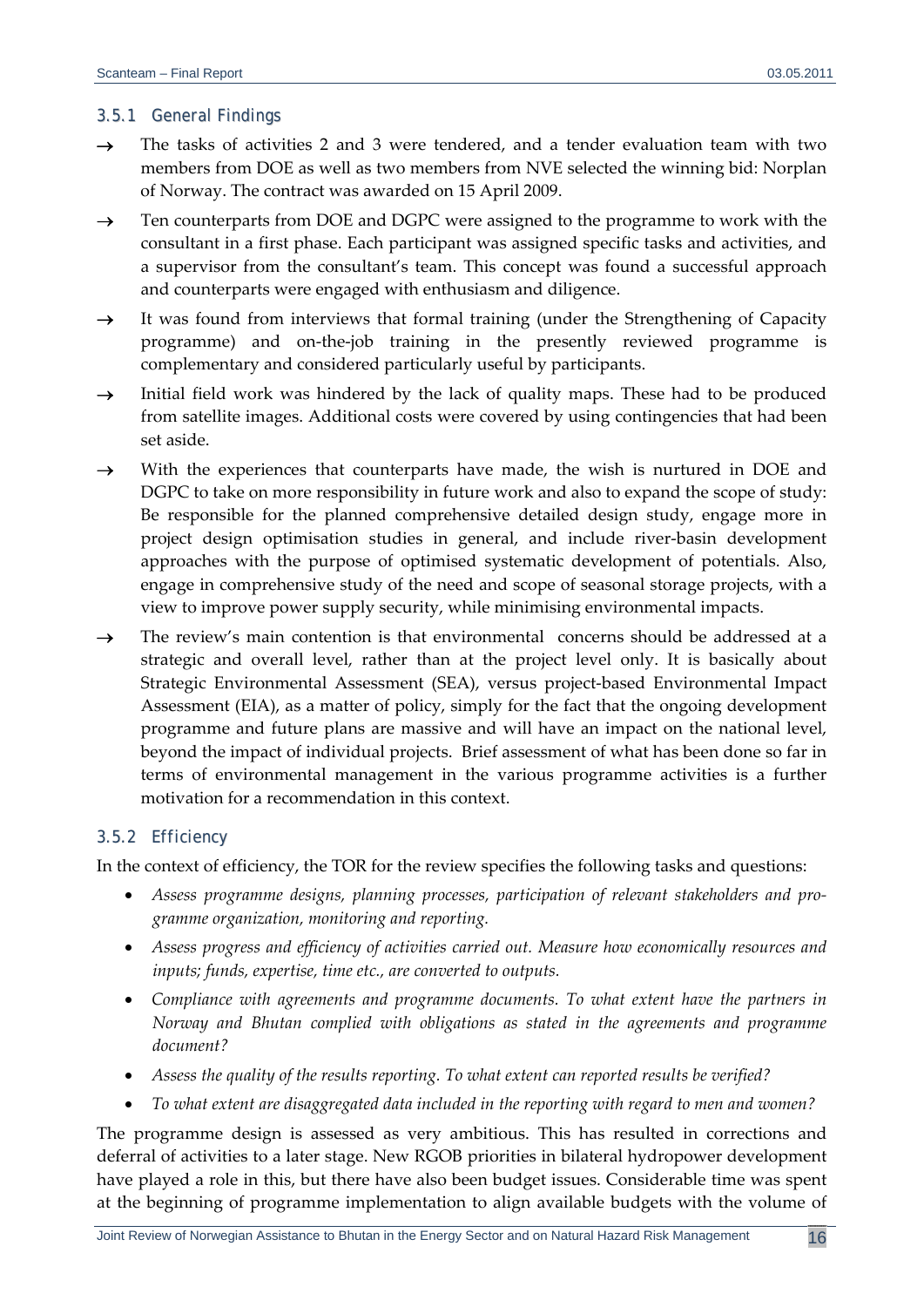work. The programme has been designed for participation by DOE and DGPC personnel. In particular, staff of the hydro-met services division have been challenged with responsible tasks, as hydrological data interpretation is critical for good project design, but at the same time, it is very difficult due to constrained availability of reliable data.

In the area of social and environmental study, processes have been adequately participative by consulting with local communities and authorities. It appears that no opposition formed against potential hydropower development. At the locations in question, it is reported that communities do not extract water from the rivers for their own consumptive use. Hence, water sharing is not an issue, but people expect to benefit from getting access to a road when a HPP is being constructed.

It not possible to assess efficiency in terms of cost-saving implementation. The implementation had to deal with a number of issues such as a lack of accurate maps and geotechnical issues with breakdown of drilling equipment. This has raised the cost, and in addition a big landslide has not allowed field visits at an early stage, so another trip had to be undertaken. Despite these cost-inflating events, the programme was implemented within budget, and some savings were even achieved overall. This reflects well on efficiency. In another area however, it came to light that duplication of efforts in sediment sampling and analysis by DOE and DGPC in parallel threatened to reduce cost efficiency. This is further discussed in the following paragraph.

As far as can be ascertained, the agreement partners fully concur to obligations entered into. It so happened that the review could verify the results of the activities, as the draft reconnaissance reports for 14 sites, and pre‐feasibility study reports for two sites had been submitted the previous week, in accordance with plans, and despite considerable problems encountered in sample drilling. There may be a point of non-compliance to the required extent of environmental study however (refer to 0, end of paragraph).

Reporting for the programme is on a quarterly basis from NVE to DOE, and semi-annually from DOE to the RNE, the same mode that is being followed in the Phase III programme. In addition, Norplan as the contractor for the field studies reports quarterly on progress of the studies to DOE. Reporting on activities is of high information content and is submitted in a timely manner. It is in the nature of the task that results in the form of produced project reports will be available at the very end of the contract.

Reporting identifies the personnel involved. Hence, it is transparent to what extent women are involved: Four women out of ten counterparts, but somewhat variable, and two women in the consultants' team of twelve, and later four out of fifteen.

## *3.5.3 Effectiveness*

The following questions are addressed:

- *Achievement of objectives:*
	- o *To what extent will the overall objectives be reached? The performance of the programme in relation to set goals and indicators (the results chain).*
	- o *To what extent have inputs, outputs and activities contributed to the overall objectives of the programme.*
- *Deviations:*
	- o *What deviations of plans and budgets have occurred and what are the causing factors. Have adequate measures for avoiding reiteration of deviations been implemented.*
- *The roles and responsibilities among and between the implementing institutions.*
	- o *Donor coordination?*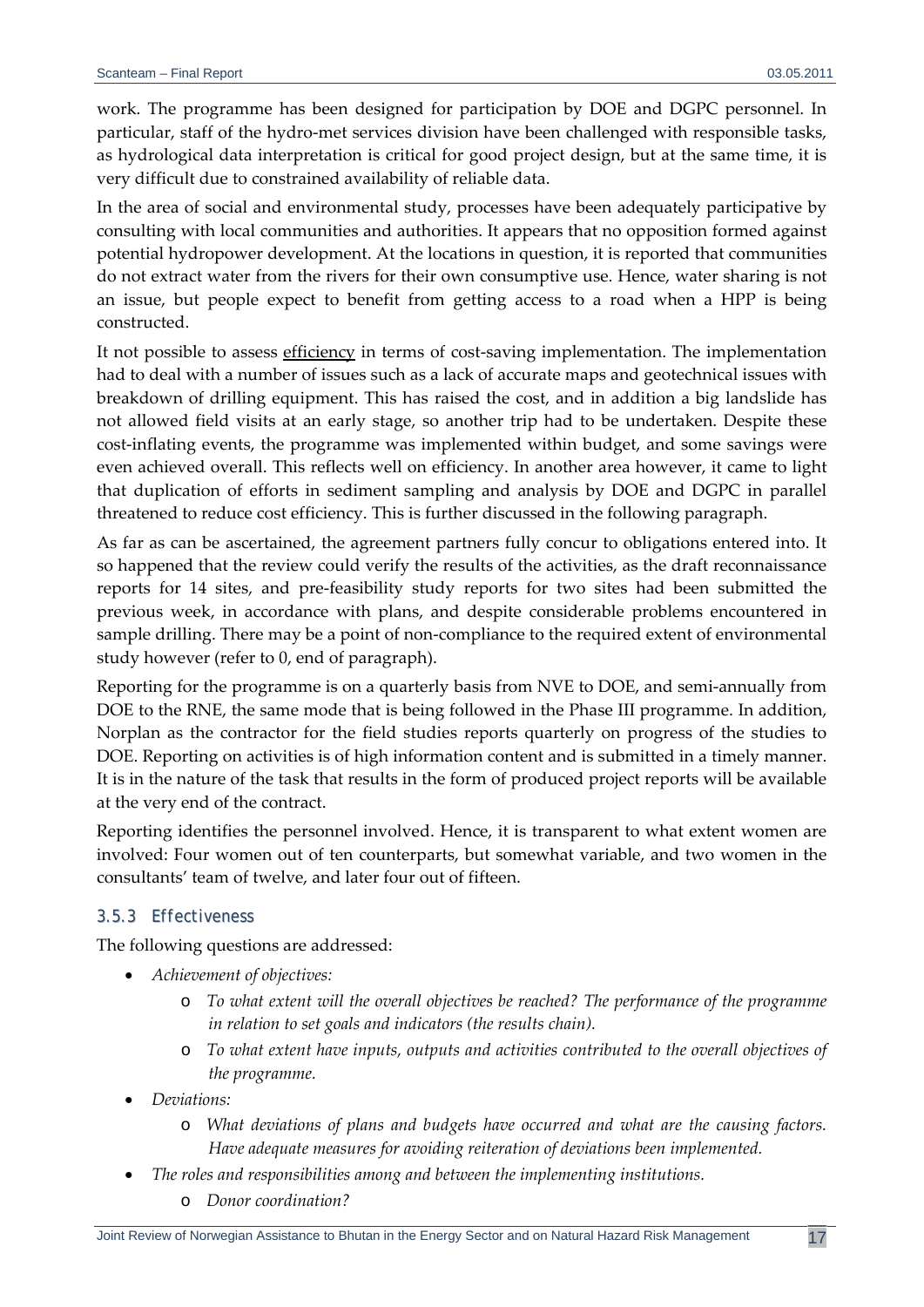For various reasons, the programme has been reduced to a less ambitious level. This indicates that the original objectives have not been achieved. The main reason for this is that priorities for Bhutan have changed. Accelerated hydropower development is now primarily following the bilateral approach, rather than the private sector and direct foreign investment approach. There is less urgency for the latter, and this implies that more time is available to "set the stage" for it. The programme has adapted early to this new reality. One may argue with the benefit of hind‐ sight that the budget provided would not have been adequate for the full scope of activities in the first place.

Deviations: It was decided to carry out two pre‐feasibility studies instead of four. The reason for this has been the budgetary constraint. Overall, It would have been appropriate to re‐formulate the programme goal and purpose, as postponing half the activities or more made it far from realistic to achieve the original objectives. Nonetheless, what has been agreed to be carried out in terms of field studies and on‐the‐job training, has been achieved most effectively.

The roles and responsibilities between the implementing institutions are relatively clear. This may have been a bit different at the outset of the programme. DGPC had just become operative and its mandate was limited to operation and maintenance of HPP at the beginning. It was later extended to include project implementation, and this made it a candidate to also engage in project study, in parallel to DOE. This may have given rise to duplication of efforts on sediment sampling and research at an early stage. The problem was recognised however, and the consultant has made a proposal how it may be solved by upgrading the DGPC sediment lab in Kurichhu. This has now been agreed. DOE and DGPC discuss at present how this facility is to be managed, and equipment required is in the process of being procured, with delivery expected in the last quarter of the programme period.

Donor coordination: The study of hydropower potential through creation of the PSMP (master plan) has been the domain of Norwegian‐Bhutanese cooperation for many years and it has continued to remain so in the present programme. Bilateral hydropower development with India does not duplicate this work, but uses results of studies for project implementation. The cooperation of Austria with Bhutan is on construction of HPP and CDM implementation, and other donors on other subjects, rather than prospective study. Hence there is no overlap, and no need for coordination.

#### *3.5.4 Impact*

Specific questions in the context of programme impact are the following:

- *What are the main outcomes, and if possible to measure, impacts of the programme?*
- *To what extent do the intended target groups benefit from the programme?*
- *To what extent do women and socially excluded benefit from the programme?*
- *Do the programme's activities target gender equality and social inclusion issue?*
- *Environmental consequences: Are there any outcomes, and if possible to measure, impacts of the programme?*

Given the limited scope of the actual work, it is not surprising that it is not possible to measure outcomes beyond the produced outputs. Intended target groups, the people of Bhutan, can be expected to benefit only at a much later stage. The same is true for women and the socially excluded in general. On the other hand, women who have been involved in the programme as counterparts benefit in the same manner as male staff. Otherwise, the programme is of a technical nature, and none of the activities target gender equality and social inclusion issues.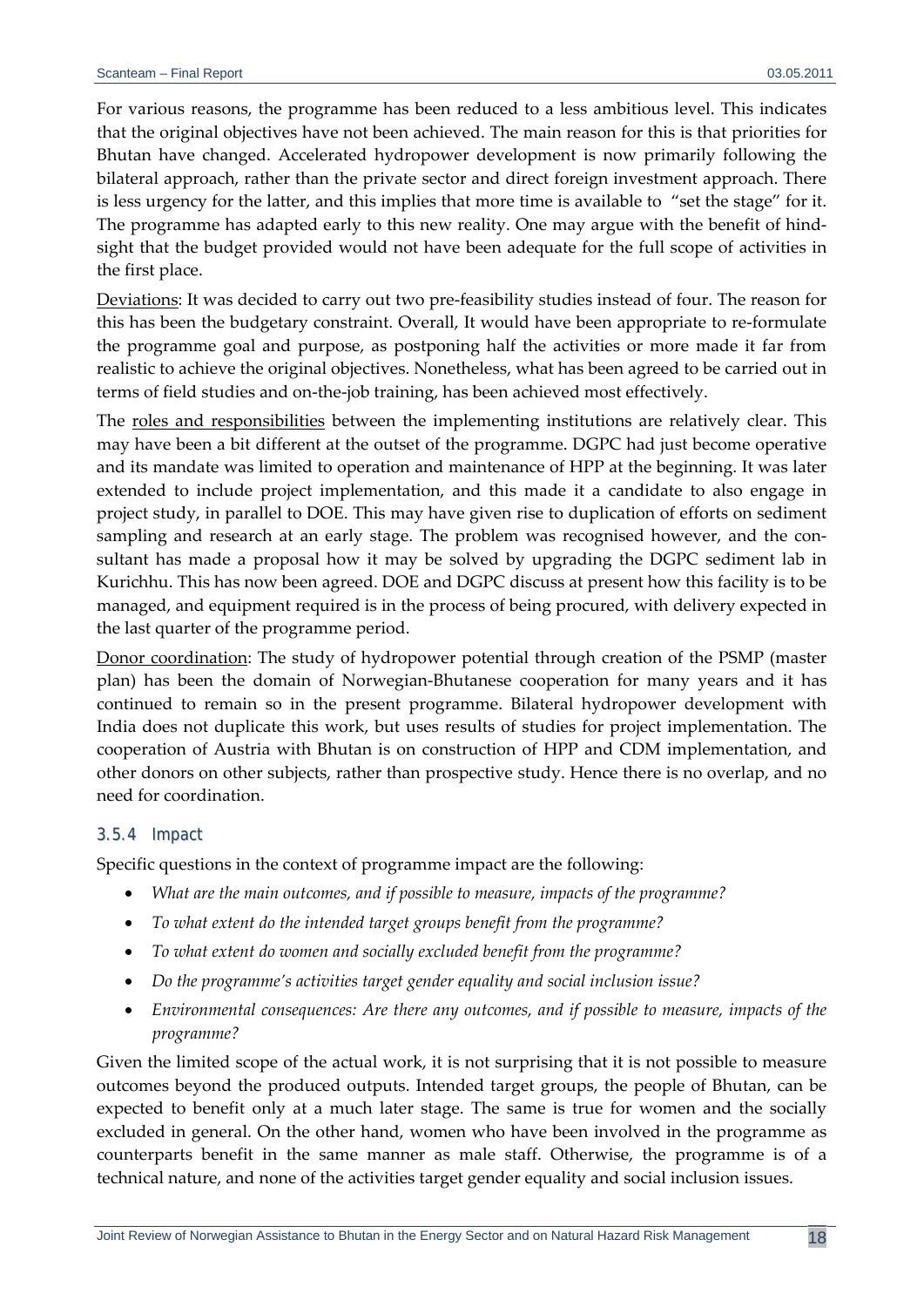There are, so far, no impacts in terms of environmental consequences. Within the tasks of preparing pre‐feasibility studies for Rotpashong and Khomachhu HPP, Initial Environmental Assessment (IEA) has been carried out, but Environmental and Social Impact Assessment (ESIA)‐pre‐feasibility is actually required. IEA is limited largely to social and environmental data collection. Expected impact is described rather superficially in the main report, and no environmental measures are proposed, except that "environmental costs" are estimated at USD two million, representing 0.12% of the total estimated cost of USD 1,665 million. It is common, and considered current practice, that detailed environmental measures are not elaborated at this level of study, but then it is not clear, how a cost item for environmental measures can be estimated with any degree of relevance. Overall, adequate mechanisms for monitoring and mitigating environmental impacts are not in place at this stage, not even conceptually. This appears not as is required by the terms of reference for the consultant, which states: "....the ESIA prefeasibility will determine.... compensation and mitigation measures according to international standard."

#### *3.5.5 Relevance*

Requirement according to the TOR: *In general assess the extent to which the objectives of the programme are consistent with the intended beneficiaries' requirements and country needs.*

The perception of Bhutanese stakeholders is that the relevance of Norwegian assistance is high.

The accelerated hydropower development programme is complementary to the institutional cooperation programme. In terms of capacity building, it provides indispensable practical experience to participating counterparts. In addition, the programme also provided formal training. In the context of on‐the‐job training of counterparts at Norplan's offices in Norway, several staff had the opportunity to attend a course at the International Centre for Hydropower (ICH) in Trondheim.

In terms of relevance to the sector development programme, preparation of reconnaissance and pre-feasibility studies is a highly relevant logical step. It may in fact be relevant for all future development approaches, including the presently prioritised bilateral approach, which requires additional feasible projects. Relevance is also true for the detailed feasibility study planned for an extension phase. It is required and relevant with a view beyond 2020, when strategic national plans envisage entering into a HPP development approach beyond bilateral implementation.

#### *3.5.6 Sustainability*

Finally, the terms of reference pose the following questions in the context of sustainability:

- *To what extent have the activities undertaken contributed to strengthening the institutional capacity of the relevant Bhutanese institutions and to make the institutions more sustainable?*
- *Capacity/competence building: The need for training/capacity building should be identified.*
- *Social‐cultural/gender equality and sustainability? Assess the involvement of women in the programme, including planning and decision‐making. Have, and will the programme affect men and women differently? Has the programme incorporated specific activities and mechanisms to ensure equal participation of women and men? What are the barriers to women's and men's participation? Have means and resources been distributed equitably between women and men?*
- *Environmental sustainability: Have adequate mechanisms for monitoring and mitigating environ‐ mental impacts been integrated? Is it possible to follow up and monitor the results?*

The review assesses the sustainability of the accelerated hydropower development programme as follows: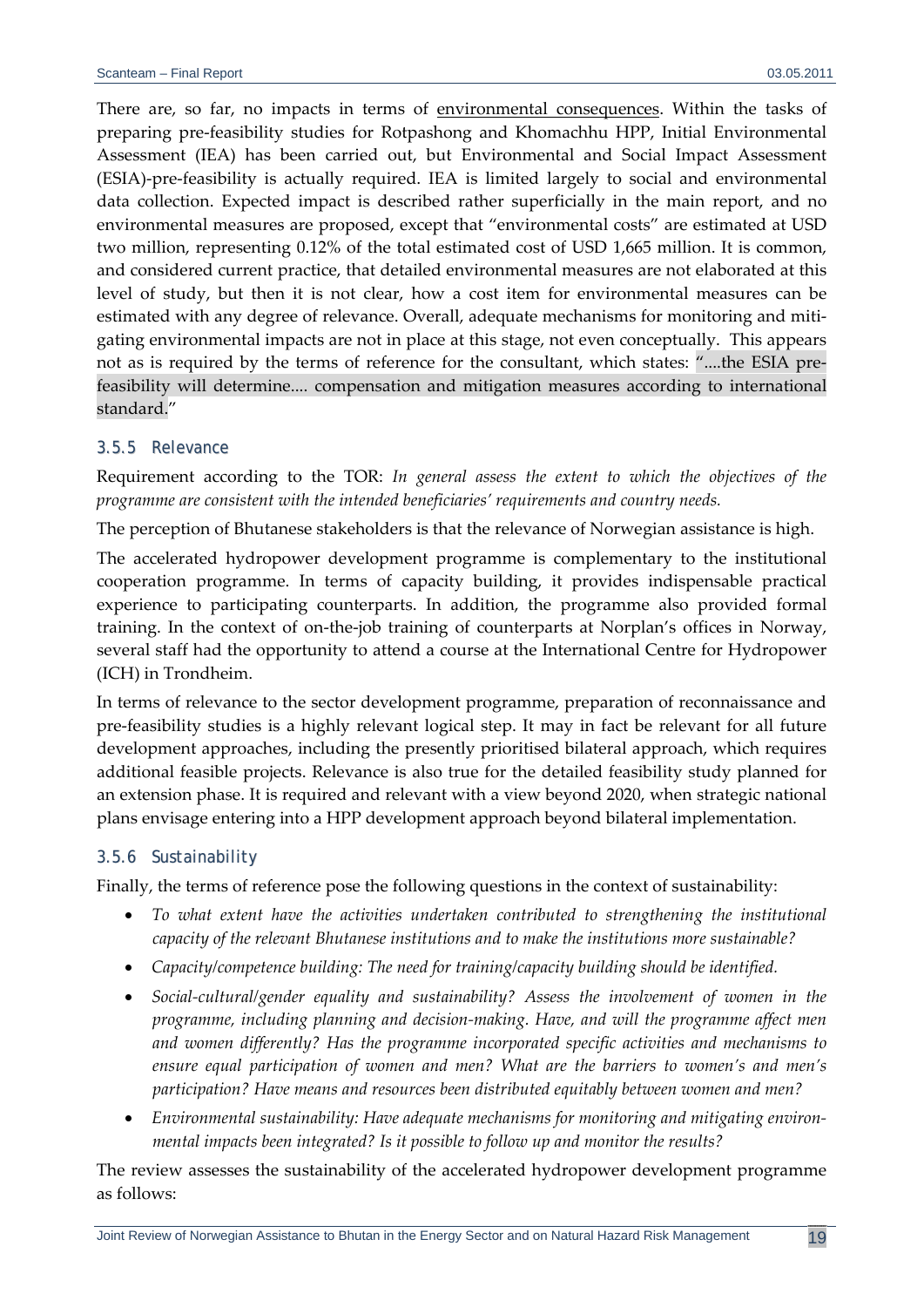- $\rightarrow$  Competence of staff in handling field studies has been significantly strengthened by the programme. To the extent that DOE and DGPC wish to take a more responsible role in further studies under the programme, in particular the task of carrying out a detailed feasibility study of one project which has been envisaged in an extension phase.
- $\rightarrow$  Social-cultural/gender equality and sustainability are not specifically addressed by the programme. Women have equal chances in being engaged in tasks and positions as men, but they have to meet qualification criteria. Apparently, such criteria are being met increasingly, resulting in a number of women on the counterpart team.
- $\rightarrow$  Environmental sustainability: So far, the level of study (reconnaissance and pre-feasibility) is not sufficiently deep to assess monitoring of environmental mitigation measures. It is too early for an assessment at this stage. Nonetheless, the review shares the concern of several senior Bhutanese officials that the environment is at great risk of being compromised in the course of accelerated hydropower development, on the basis of the observations made in the previous paragraph. It is found that achieving and maintaining environmental sustainability will require emphasised attention to environmental management approaches in an extension phase.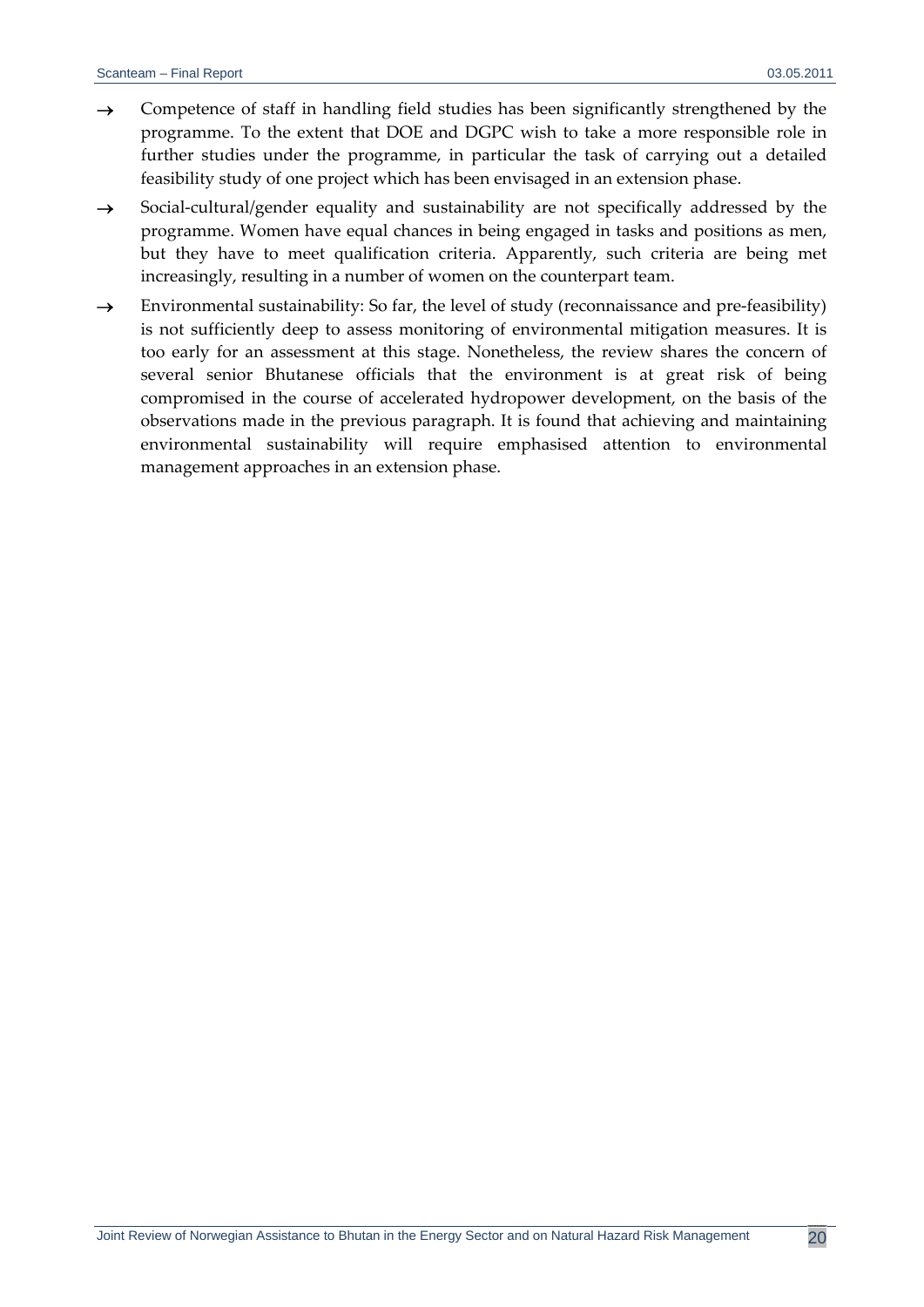# 4 Review of Management of Risks caused by Natural Hazards for New Infrastructure Development

## 4.1 Description of the Programme

The programme is a continuation of the previous institutional cooperation programme "Capacity Building and Technology Transfer to Obtain Higher Degree of Regularities on Bhutan's Major Roads". The Department of Geology and Mines (DGM) is the responsible Bhutanese entity that cooperates with the Norwegian Geotechnical Institute (NGI).

To assist Bhutan in coping with the challenges related to existing roads, Norway has supported capacity building projects at DGM in two phases. The first was completed in 2004 and the second phase in 2007. While both phases were related to improvements and mitigation of risk for existing road systems, the present Phase III addresses the challenges related to managing the risks from Natural Hazards in connection with the planned development projects in the country.

Risk management includes elements such as hazard identification, risk assessment and risk reduction, measures for land use practice, use of building codes and regulations, possible use of structural mitigation measures, early warning systems and awareness and preparedness efforts. In addition to DGM, important stakeholders of the project include the Department of Urban Development and Engineering Services (DUDES), the Department of Roads (DOR) and the Thimphu and Phuentsholing township authorities.

The programme has a budget of NOK 6 million for a period of three years. Start was in July 2008, and it has been decided in the Annual Meeting of 2010 to extend the programme till the end of 2011. A two year extension is being considered.

Note: The design elements shown below are drawn from the Project Document of April 2008 and are listed under the appropriate sub-title. Categorisation has been attempted by the review as clear structuring has not been done in the PD. The review has also made an attempt to construct the results chain at least partially, which had not been shown using appropriate terminology, and in a logical manner.

## 4.2 Goal

The main goal of the programme is to mitigate natural hazards associated with infrastructure development in Bhutan through technology transfer and build up of capacity at DGM and other stakeholders. The ultimate goal is to prevent the negative effects on Bhutan's economy through sustainable development.

## 4.3 Purpose

The purpose of the programme is implementation of proper planning and risk management in connection with new infrastructure development, so that threats from natural hazards do not contribute to loss of lives and damage to critical structures.

## 4.4 Outputs and Activities

## *4.4.1 Planned Outputs*

- Reduced disaster risks by minimizing vulnerabilities.
- Strengthened capacity and skills of DGM in management of risks caused by natural hazards.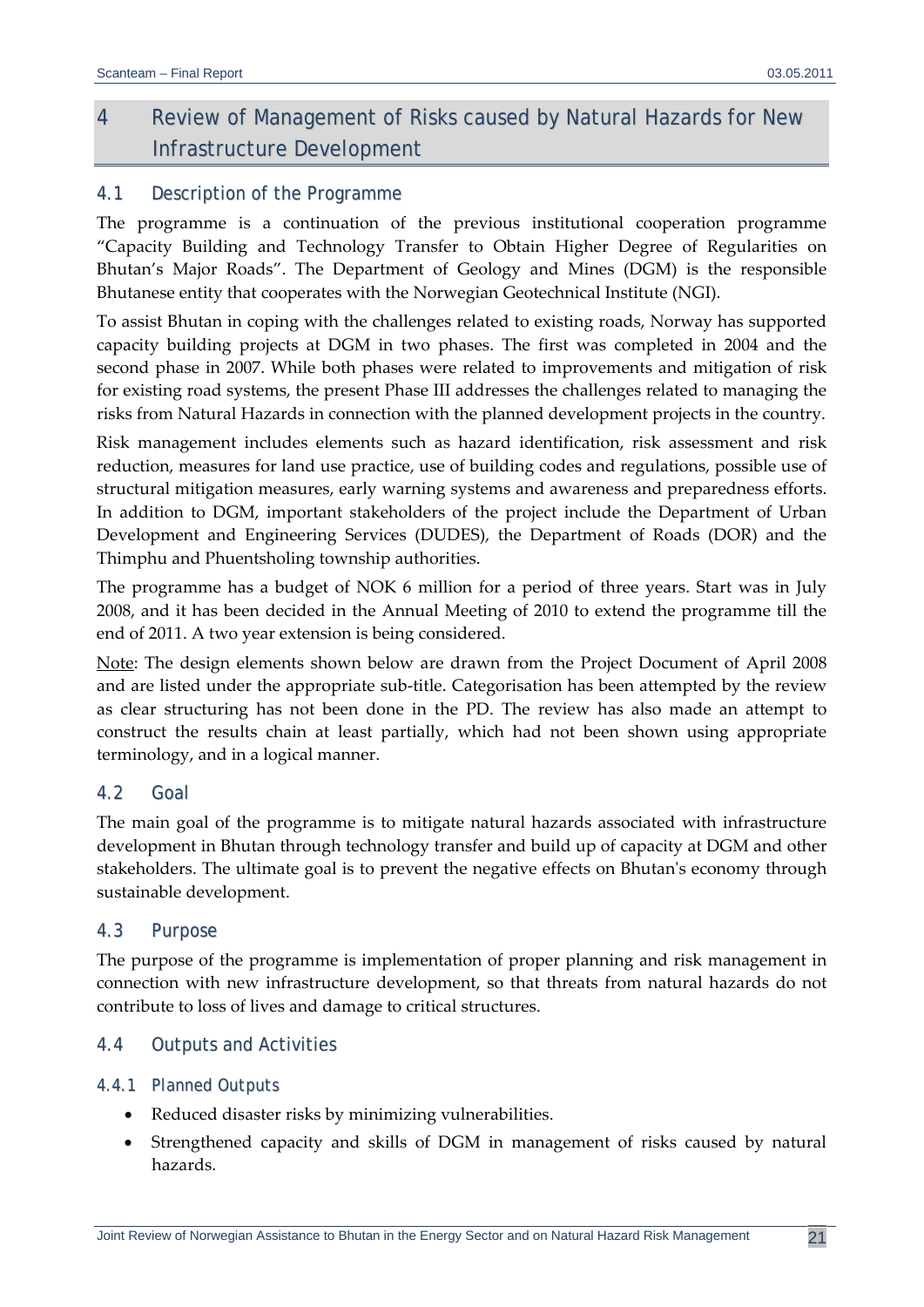- Early warning systems to lessen the impacts of natural and related environmental hazards e.g. due to glacial lake outburst floods (GLOF).
- Preparedness plans for people to become aware of the threat of natural hazards.
- Hazard and risk maps for better land use planning to settle populations in safer areas.
- Professional competence in DGM and other departments will also be enhanced as they will become aware of hazards, risks and vulnerabilities from natural disasters.

## *4.4.2 Activities*

- On-the-job training on sub-surface soil and rock investigations and publication of results report and mapping of slope instabilities, as well as characterisation of rock mass using Q‐system, for tunnelling purposes.
- Landslide mapping using light detection and ranging (LIDAR) technology
- Dissemination of knowledge to other Departments
- Attendance of one student in master's course at Oslo university
- Training and exposure on early warning systems, e.g. on rock slides in Norway.
- Procurement of equipment and software for geological investigations and analysis.
- Preparation of tunnel pre-feasibility study & plans for modern construction technology.
- Demonstration of work pertaining to practical slope stabilization measures along the existing road communication routes will be demonstrated to DGM and DOR personnel.
- Training of personnel to obtain a hands‐on experience on various aspects of tunnelling.
- Exchange of knowledge and experience at the regional level.
- Preparation of hazard and risk zonation maps, including a concept of a Glacial Lake Outburst Flood (GLOF) early warning system, and procurement of related equipment.
- On the job training in Norway and Bhutan. Training material related to practical disaster mitigation measures for mass movements such as rock falls and landslides and seismic events caused by earthquakes will be developed for practising engineers for awareness and preparedness.
- Guidelines for land use planning and application to the management of natural hazards. Based on the damage potential from natural hazards guidelines will be prepared for e.g. building earthquake resilient infrastructures.

## 4.5 Assessment of Performance and Achievements

#### *4.5.1 General Findings*

- $\rightarrow$  Stakeholders perceive the impact of on-the-job practical training as the key achievement of the programme.
- $\rightarrow$  The programme is thematically very broad. On one hand this is an expression of significant dedication of all involved. On the other hand, some observers, including the review, find that the breadth of engagement is stretching the resources too thin, and is at the cost of a clear focus.
- $\rightarrow$  While there have only been indirect links of the programme to the energy sector, Phase III tends now to move towards geotechnical study that is also directly relevant to hydropower infrastructure construction. This is regarded as a positive development, as syner‐ gies appear attainable.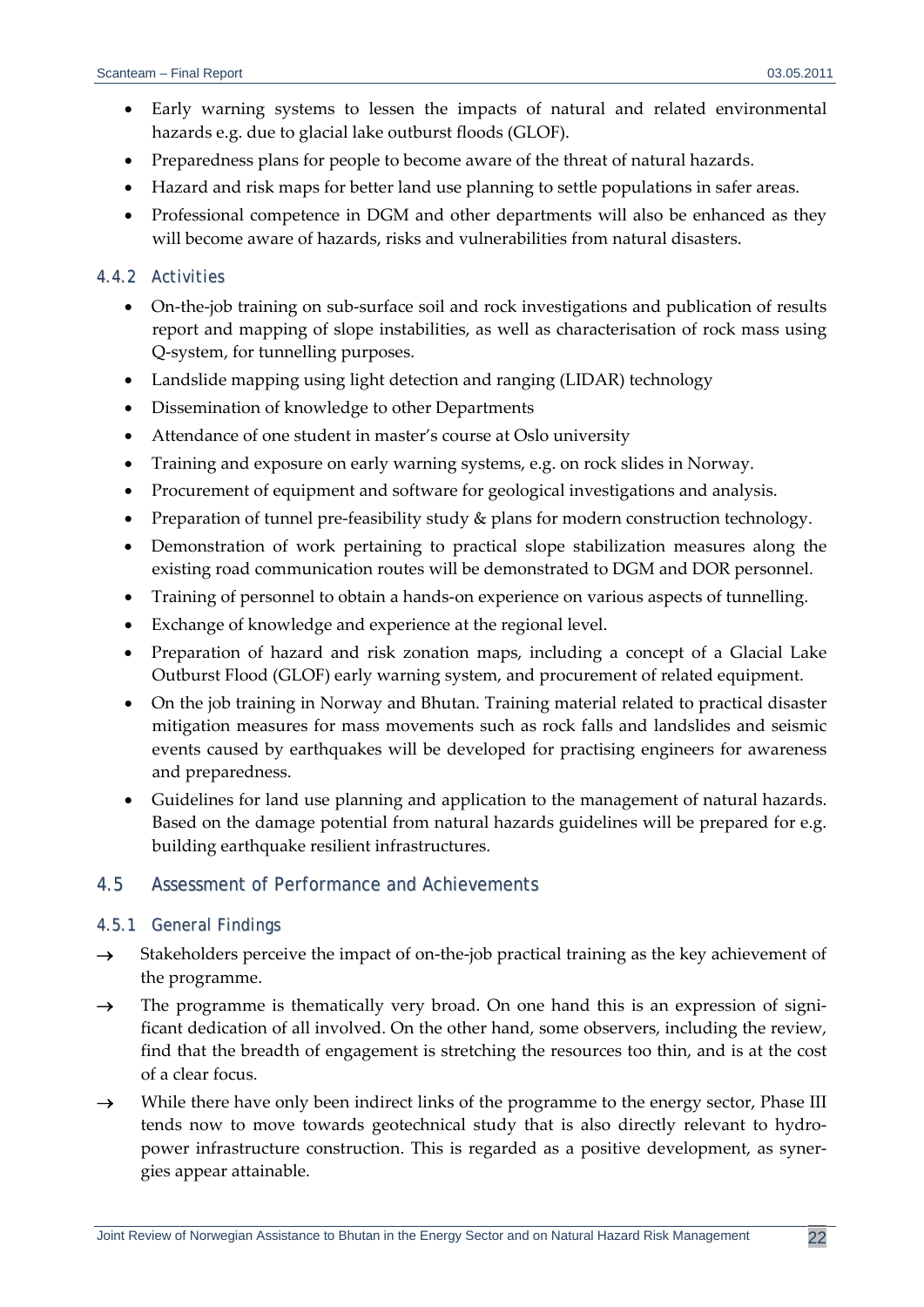- $\rightarrow$  At the same time, including new proposals in the area of seismological study and monitoring would again divert from a strengthened focus.
- $\rightarrow$  From the perspective of the DOR, tunnelling has now become a Government priority. Early further progress is hoped for.
- $\rightarrow$  It is noted that contact between DGM/NGI and DGPC has been established and both sides are very interested in taking up cooperation. In annual meetings, such closer cooperation between the energy sector and the geotechnical area has been explicitly encouraged. Of immediate interest is the investigation of some problems in the Tala cavern powerhouse. In the future, direct synergies could develop in tunnelling activities for roads and HPP.
- $\rightarrow$  The review finds close linkage between the present programmes with energy sector infrastructure implementation a rational reason for a redirection of the programme, This would also provide a sharper overall focus of Norwegian cooperation. The rationale is threefold.
	- 1. Work on tunnelling is synergetic between roads and HPP, and may lead to useful ex‐ change of experience.
	- 2. Road tunnels benefit remote HPP directly by making transport more economic during construction and operation, and
	- 3. The impact of natural hazard risk management for new infrastructures is most impor‐ tant and potentially beneficial due to the national scale of hydropower development.

## *4.5.2 Efficiency*

In the context of efficiency, the TOR for the review specifies the following tasks and questions:

- *Assess programme design, planning process, participation of relevant stakeholders and pro‐ gramme organization, monitoring and reporting.*
- *Assess progress and efficiency of activities carried out. Measure how economically resources and inputs, funds, expertise, time etc., are converted to outputs.*
- *Compliance with agreements and programme documents. To what extent have the partners in Norway and Bhutan complied with obligations as stated in the agreement and programme document?*
- *Assess the quality of the results reporting. To what extent can reported results be verified?*
- *To what extent are disaggregated data included in the reporting with regard to men and women?*

The programme design is assessed as elaborate but somewhat lacking a coherent objectives hierarchy. It is a disadvantage for reporting that the structure has not been set up in line with the Development Cooperation Manual of Norad, Annex II. As a consequence, planning and reporting lack focus and performance indicators are not used.

Despite shortcomings in reporting, the review assesses progress as adequate and in line with resources expended. Overall, the programme shows under‐spending of the budget and this is identified as a result of personnel limitations at DGM, which it appears has now been overcome by employing two additional geologists, which, notably, are women.

Efficiency of carrying out activities cannot be assessed. Firstly, no basis for comparison can be established and secondly, even if it did exist, expenditure reporting is not detailed enough to allow for meaningful assessment.

It is found that stakeholders concur with agreements by and large. It is noted however, that expenditure accounting is not provided against detailed budgets in the annual report, but merely in a summary manner.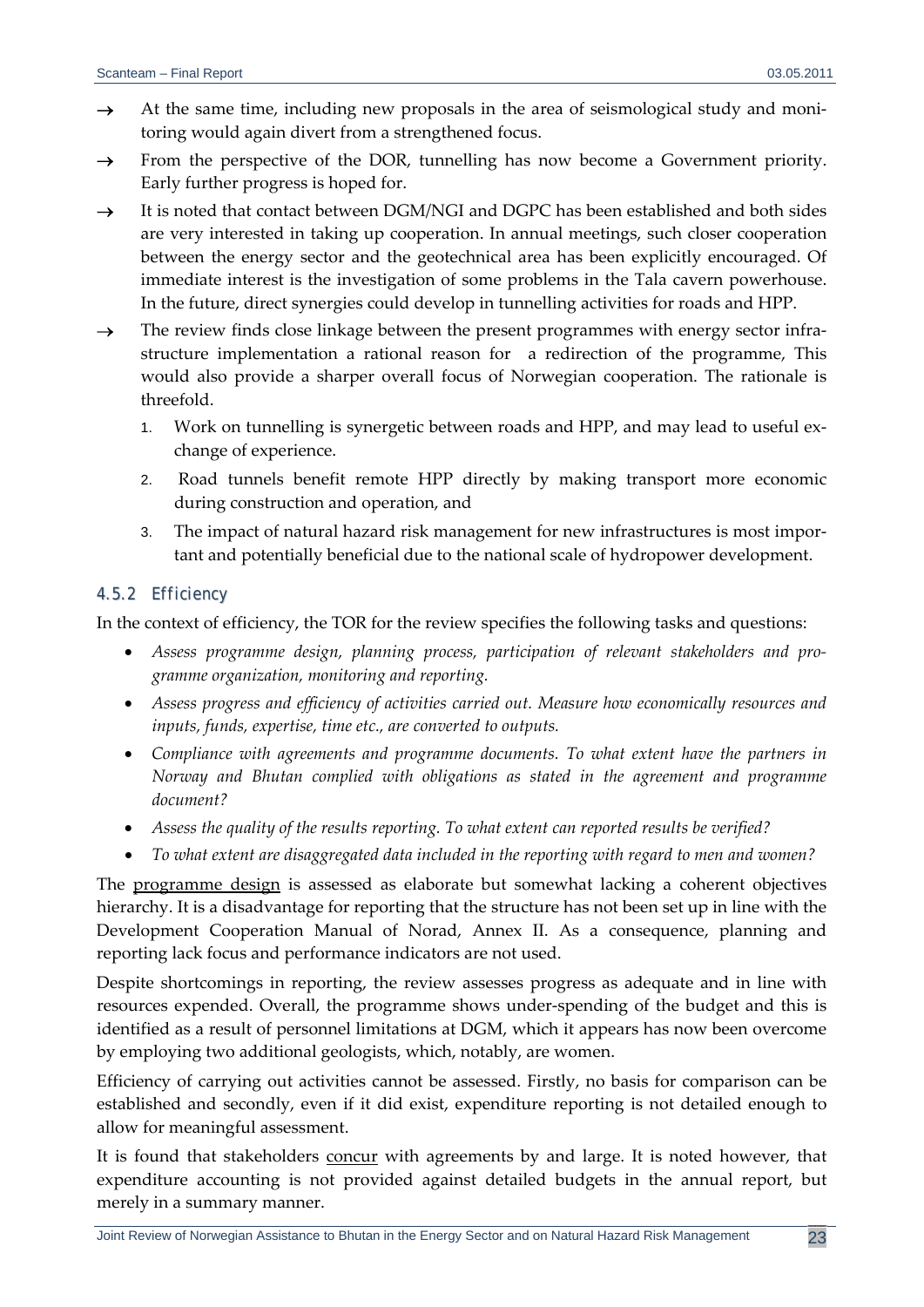## *4.5.3 Effectiveness*

The following questions are addressed:

- *Achievement of objectives:*
	- o *To what extent will the overall objectives be reached? The performance of the programs in relation to set goals and indicators (the results chain).*
	- o *To what extent have inputs, outputs and activities contributed to the overall objectives of the programs.*
- *Deviations:*
	- o *What deviations of plans and budgets have occurred and what are the causing factors. Have adequate measures for avoiding reiteration of deviations been implemented.*
- *The roles and responsibilities among and between the implementing institutions.*
	- o *Donor coordination?*

Achievement of the overall objectives is a challenge because the formulation of goal and purpose is at a high, rather abstract level. On the other hand, the financial inputs have been put to good use in carrying out the various activities. Participating staff have experienced this as valuable practical training and it is perceived that it has improved the capacity of involved institutions. Further, equipment to implement new technologies and related training have widened the scope of skills in DGM.

An attempt is made to show a results chain as an illustrative example (see Fig. 4), but it is noted that the result cannot be quantified by the review because the required data has not been provided.



#### Fig. 4: Hypothetical Results Chain with regard to "Early Warning System" but data is lacking

Deviations: It is stated that there has been considerable delay in completing some of the activities. This implies deviations from plans, and the reason given is the constrained personnel capacity of DGM. From the perspective of the review it may also be the case that too many activities had been planned.

Donor coordination may be an issue in relation to GLOF study and action. The DGM is already engaged in the issue with UNDP and GEF and the hydro‐met division of the DOE has some related activity also. There is a need to make sure that there is no overlap or duplication.

#### *4.5.4 Impact*

Specific questions in the context of programme impact are the following:

- *What are the main outcomes, and if possible to measure, impacts of the programme?*
- *To what extent do the intended target groups benefit from the programme?*
- *To what extent do women and socially excluded benefit from the programme?*
- *Do the programme activities target gender equality and social inclusion issues?*
- *Environmental consequences: Outcomes, and if possible to measure, impacts of the programme?*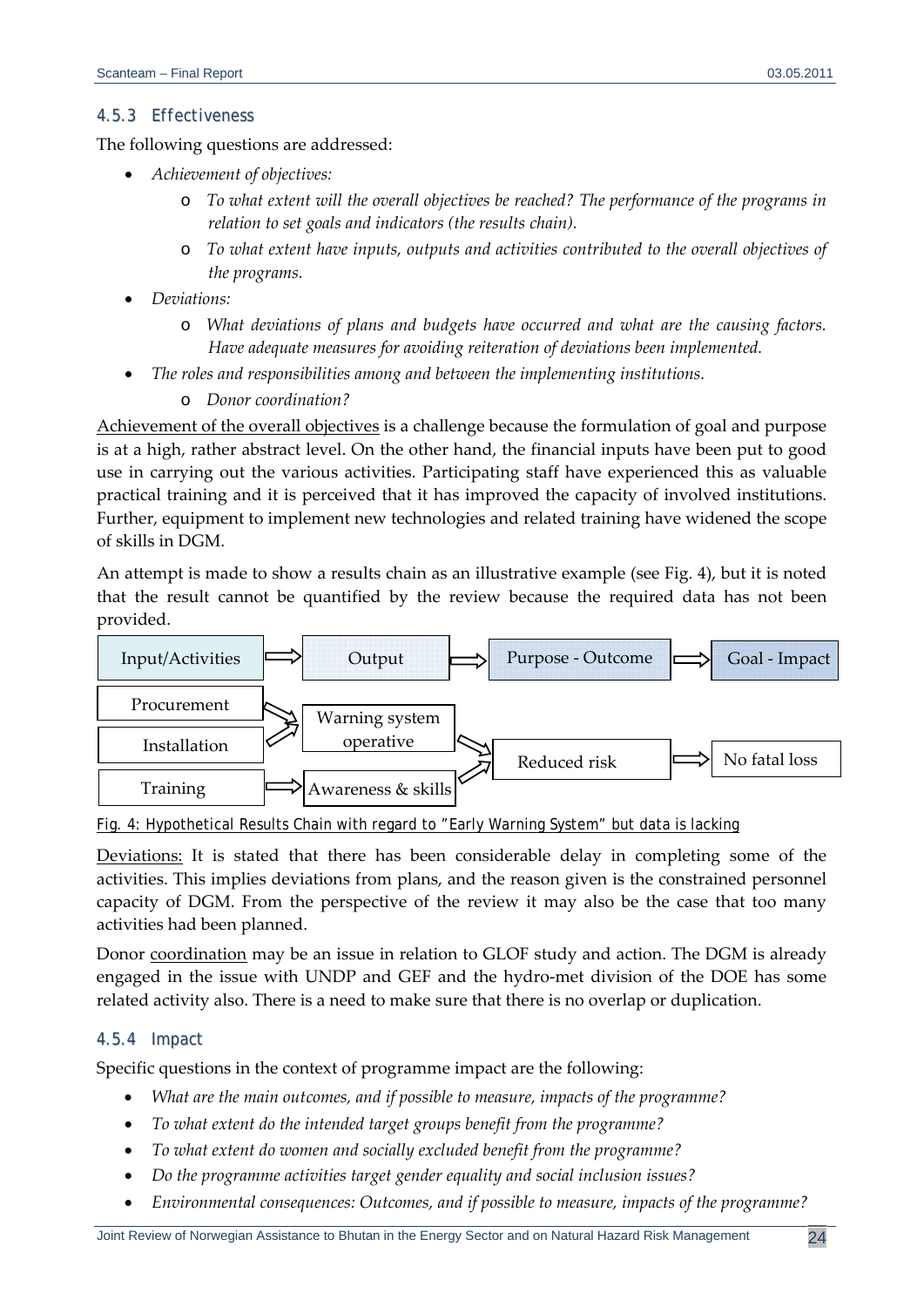

An attempt is made to illustrate the outcomes using the result chain approach.

#### Fig. 5: Programme Activity Results Chains

It is visible that activities generally achieve an output, but that outcomes have not yet followed, and impacts can be expected only in a relatively distant future. In some cases, it is difficult to identify a desirable outcome and a potential impact, or such impact is uncertain. On the other hand, tunnelling investigation technology and risk management, as well as formal education, show a strong causality in the results chain, and impacts appear the most significant for Bhutan and the most rational for the programme.

The potential benefit to target groups  $-$  the people of Bhutan  $-$  is significant, probably the most important is achieved when road tunnels are realised, as this will save time and money for all users, and make traffic safer. Early warning systems will have the same impacts, if implemen‐ ted. The benefit to the general public is probably less direct if geotechnical investigation and new technology is used in hydropower construction. Nevertheless, it will contribute to the nation's most economically relevant development effort.

Women will benefit in the same way as men. The programme is of a technical nature and gender equality is not a meaningful criterion in this context.

Road construction is most likely the prime contributor to human-induced landslides. Road tunnelling has the potential to reduce the scale and frequency of landslides due to road construction. At the same time, it may be possible to circumvent areas prone to natural landslides with road tunnels. Hence, the programme can definitely make a positive contribution to offset environmental impact due to infrastructures.

#### *4.5.5 Relevance*

Requirement according to the TOR: *In general assess the extent to which the objectives of the programme are consistent with the intended beneficiaries' requirements and country needs.*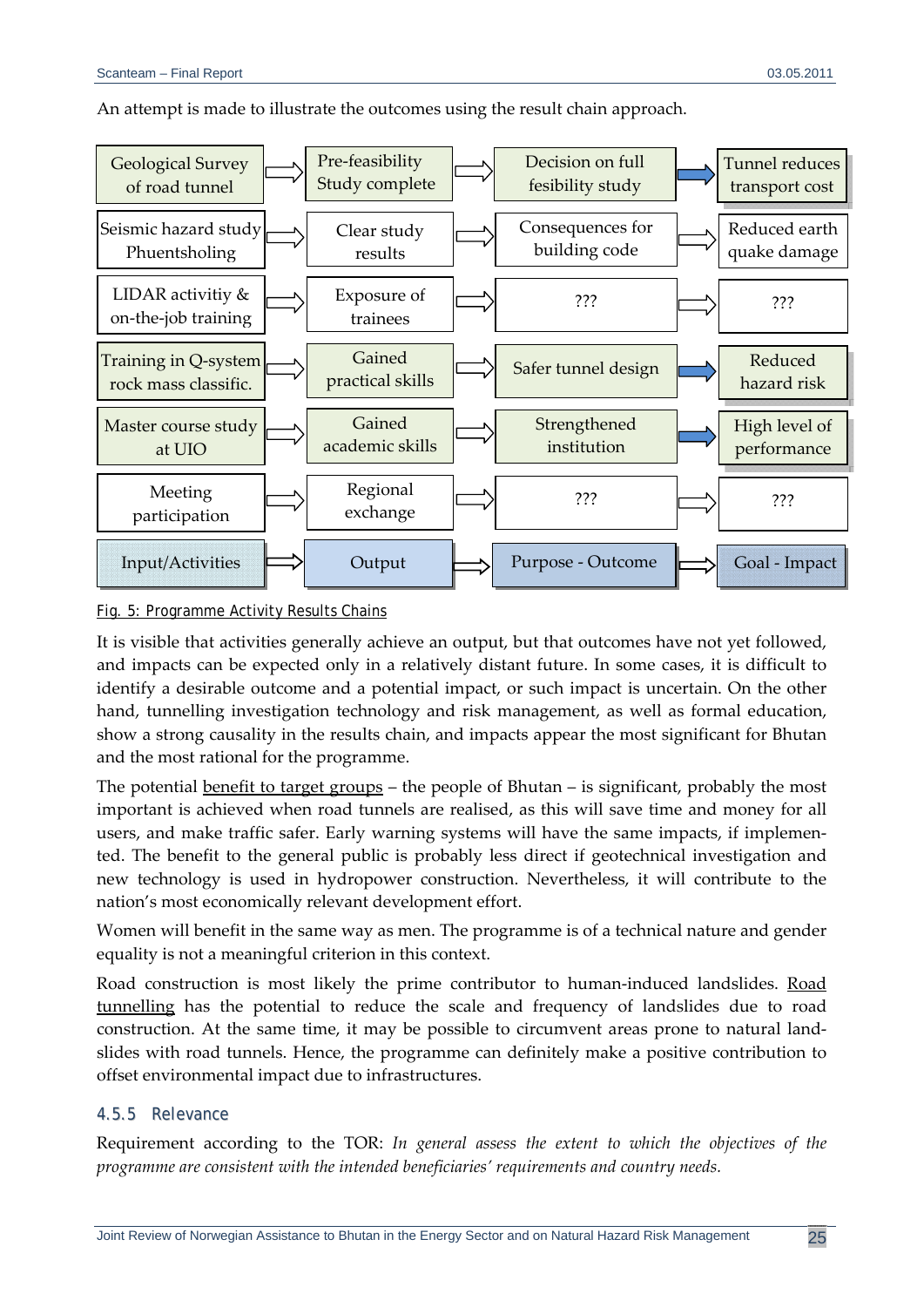The perception of Bhutanese stakeholders is that the relevance of the programme is high. At a general level, all activities are relevant, but this assessment is not very useful for priority setting. Hence, an attempt is made to differentiate and tentatively provide a ranking of different activities, in relation to a potential contribution to goal achievement.

|                | <b>Rank Activity</b>                                 | <b>Attribute</b>  |
|----------------|------------------------------------------------------|-------------------|
|                | On-the-job training and experience                   | Highest relevance |
| 2              | Q-System technology training to inform tunnel design | Highest relevance |
| 3              | Landslide study, monitoring and early warning        | High relevance    |
| $\overline{4}$ | <b>GLOF early warning</b>                            | Medium relevance  |
| 5              | Seismic zonation mapping                             | Low relevance     |

Table 5: Ranking of Activity Relevance

#### *4.5.6 Sustainability*

Finally, the terms of reference pose the following questions in the context of sustainability:

- *To what extent have the activities undertaken contributed to strengthening the institutional capacity of the relevant Bhutanese institutions and to make the institutions more sustainable?*
- *Capacity/competence building: The need for training/capacity building should be identified.*
- *Social‐cultural/gender equality and sustainability? Assess the involvement of women in the programme, including planning and decision‐making. Has, and will the programme affect men and women differently? Has the programme incorporated specific activities and mechanisms to ensure equal participation of women and men? What are the barriers to women's and men's participation? Have means and resources been distributed equitably between women and men?*
- *Environmental sustainability: Have adequate mechanisms for monitoring and mitigating environmental impacts been integrated? Is it possible to follow up and monitor the results?*

The review assesses the sustainability of DGM/NGI activities as follows:

- $\rightarrow$  Institutional capacity has been enhanced, without doubt. However, given the wide range of duties that DGM is mandated to cover, raises the question of sufficient personnel resources. Information was provided to the review that one very senior staff is planning to move to a responsible position elsewhere. Even though this experts' knowledge is not lost to Bhutan, it will be lost to DGM, and it will put in question institutional sustainability of the affected division.
- $\rightarrow$  From the above observation results a need for future training and additional capacity building in general. A sharpened focus in the programme activities, as discussed earlier, will also be conducive to attaining sustainability. Further training on the key subjects identified will be needed in the extension phase. As far as activities in the road sector are concerned, it appears necessary, and is explicitly requested from that side, to include staff of the DOR in training activities; on‐the‐job as well as formal.
- → Social-cultural/gender equality and sustainability are not specifically addressed by the programme. Women have equal chances in being engaged in tasks and positions as men. DGM has been able to employ two women geologists recently.
- $\rightarrow$  With a view to environmental sustainability, it appears that activities can contribute, in particular by moving ahead on support to tunnelling and on landslide study and prevention. Environmental monitoring within programme activities itself is not required.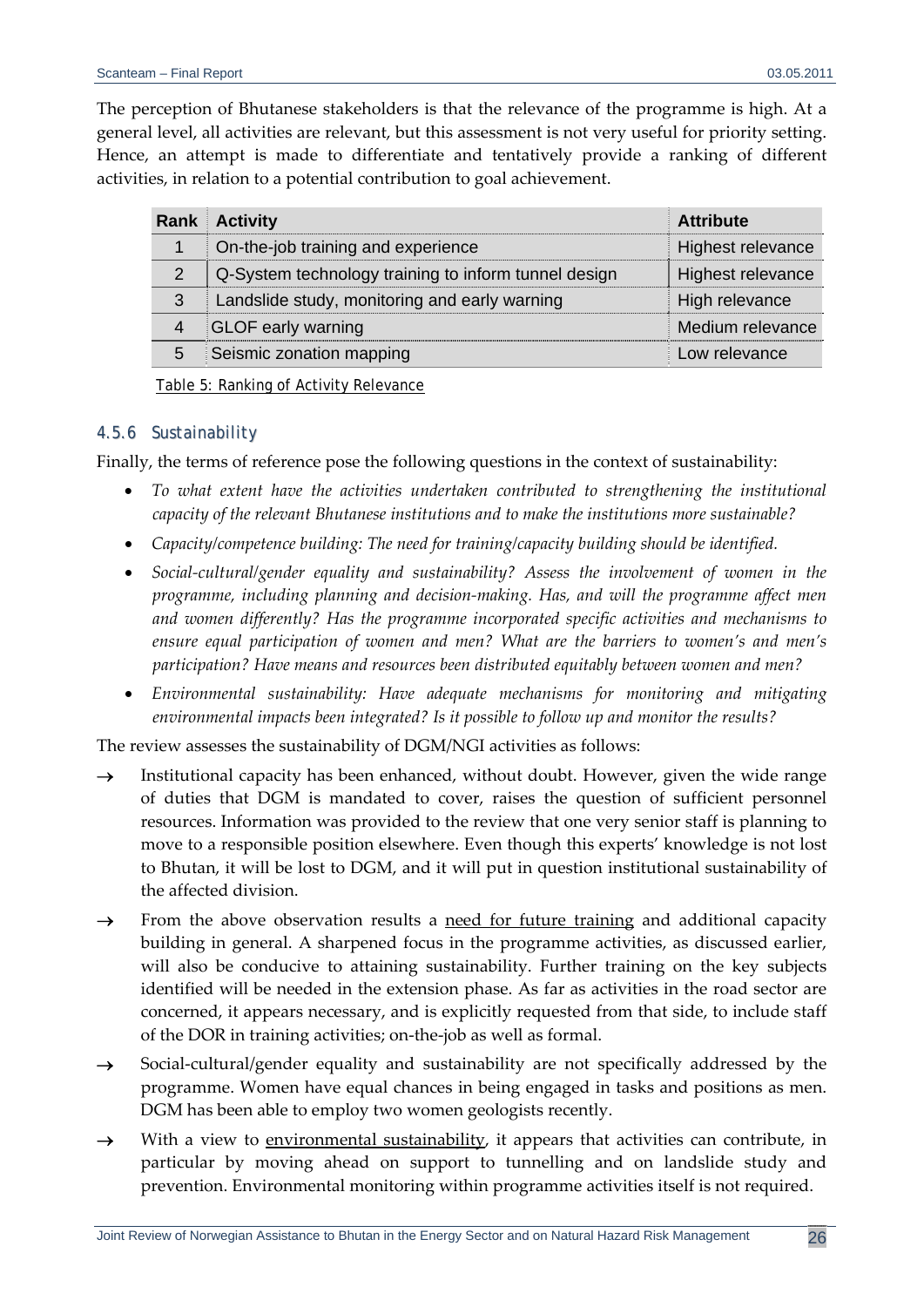## 5 Common Aspects

The projects reviewed have some aspects in common, as the methods and practices of work in the two involved partner institutions DOE and DGM are identical, and both are supervised by the same "parent", the Ministry of Economic Affairs. Therefore, in order to avoid repetition, the assessment applies to all three programmes, but it is differentiated where necessary.

#### 5.1 Risk management

- *Assess the major risks experienced during the implementation of the programmes, and to what extent the programmes have addressed and mitigated these risks. Identify possible future risk factors and present recommendations for how to handle these.*
- *What are the critical issues at organisational and institutional as well as programme level?*

The main risks encountered in field investigations of the accelerated hydropower development programme have been of a geotechnical nature and regarding the facilities to investigate sediments needed to be assessed. Drilling equipment available has not been good enough for the type of drilling required in the studies carried out. Norplan's sub‐contractor has not been able to assess the risk related to its drilling equipment beforehand, resulting in time delay. This was absorbed by extending the final field study period, and the issue is now solved.

No problems or risks have been encountered while carrying out Phase III of the programme of institutional cooperation on strengthening of energy sector institutions. In the wider context of the sector however, it has been recognised that climate change constitutes a serious risk. Under the programme, and in collaboration with UNESCO, a training course was designed and carried out with a view to provide knowledge to the participants on related hydro hazards such as drought and flood, and how to analyse these extremes. The course has been considered a great success and useful in creating awareness of the risks identified.

In the cooperation between DGM and NGI, there is a risk of a lack of focus. Too many needs within the DGM have been identified, and it is understandable that attempts are being made to include as much as possible. However, as has been reiterated in Annual Meetings, complementarity of the different programmes, rather than diversity appears as a logical direction in order to maximise the overall impact. Keeping this in mind eliminates the risk, and it appears as the logical course of action. Concentrating on fewer key activities under the programme will also alleviate the risk of a lack of sustainable staff resources, which tend to be spread too thin.

At an overall level, the review finds that potentially, there is a risk of environmental damage simply due to the scale of ongoing HPP implementation. To an extent, this is already in evidence, for example at the Tala dam which has fatally disrupted the river ecology, and has a negative impact on biodiversity, and at the construction site of Punatsangchhu I, where the spoils from tunnelling are dumped for kilometres along the steep river valley. It is unclear what environmental management plan is being followed, and whether this is appropriate, in both cases. However, it is quite plain that the risk of environmental degradation, including issues of biodiversity is a serious concern that must be taken seriously. According to information received, the National Environment Commission (NEC) is weak, both in terms of its mandate and its staff numbers. It is outside the scope of the present review to assess this. The review makes recommendations on how to address environmental issues from a thematic point of view (refer to page 34), but a more assertive role of NEC is required. It is not possible to estimate the cost and effort required to implement the recommendations at this stage. Also, the review points out that tunnelling in road construction in itself is an environmental damage mitigation measure.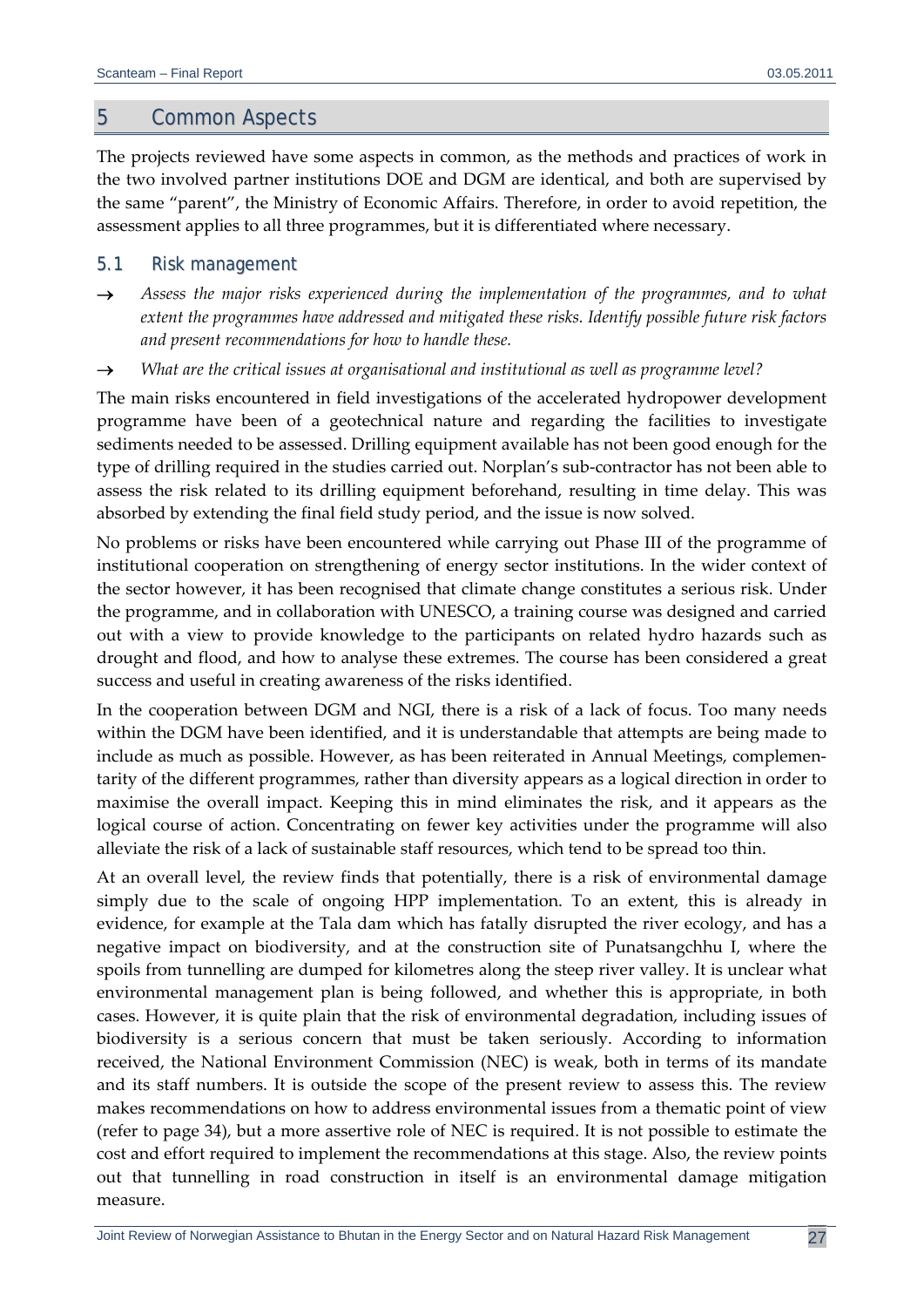## 5.2 Audit

*Assess the accounting and audits that have been carried out for the programmes.*

Accounting for the programmes is being carried out in a distributed manner, in principle by the entity incurring the expenses. For example, DOE does the accounting for the Capacity Building component of the institutional cooperation programme, while NVE carries out the accounting for its own expenditure, and delivers such accounts to DOE as the overall responsible entity.

For expenditure accounted for in Bhutan, the Royal Audit Authority is responsible for auditing of the accounts on an annual basis. The same routines are followed for each programme. Citation from one of the audit reports may therefore suffice. The Royal Audit Authority reports that:

- $\rightarrow$  The funds were released by Norway to the project through the Department of Public Accounts (DPA)
- → The Project Account has been maintained with the LC Account No. 206.01/21 of the Department under FIC No. 2325;
- $\rightarrow$  The project disbursements were valid and supported by adequate documentations;
- $\rightarrow$  The disbursements had been made in accordance with the project document, financial rules and regulations, practices and procedures of the RGOB;
- $\rightarrow$  The project management had maintained an appropriate financial management structure, internal controls and record keeping systems;

In general therefore, the account are approved by the auditor. In the event of irregularities, this is being taken up by the auditor, and requires a project management response. For example, it has been noted that some personnel had not settled travel advances by the end of the financial year. This had to be rectified and project management had to provide the proof of settlement, which the auditor has acknowledged.

## 5.3 Financial Management and Anti-corruption Measures

- *Do the financial management systems and capabilities prove themselves sufficient?*
- *Is the expenditure so far justifiable when compared to plans, progress and outputs?*
- *To what extent are the programmes designed to fight corruption – are measures implemented to avoid and detect corruption functioning satisfactory?*

Financial management systems are in place and in general these are adequate. At the aggregated level, accounting for expenditure is done against respective budget positions.

Accounting is assessed as perhaps not detailed enough in all regards. The review finds that full transparency can be provided if all items procured are listed in the accounts, with full costs. This would also allow for proper asset accounting and management at the Bhutanese institutions concerned.

Expenditures are fully in line with plans, progress and outputs achieved, except for a natural delay in invoicing. This results in some instances in accounting for the expenditure in the following period, but this unavoidable and has no adverse consequences.

The programmes are designed to fight corruption in so far as all procurement from third parties is subject to either Bhutanese or Norwegian regulations, and observance of such regulations is being monitored and reported on.

For direct expenditure from the programmes, the perception of the review is that there is room for improvement. Full transparency is an effective anti-corruption measure. In terms of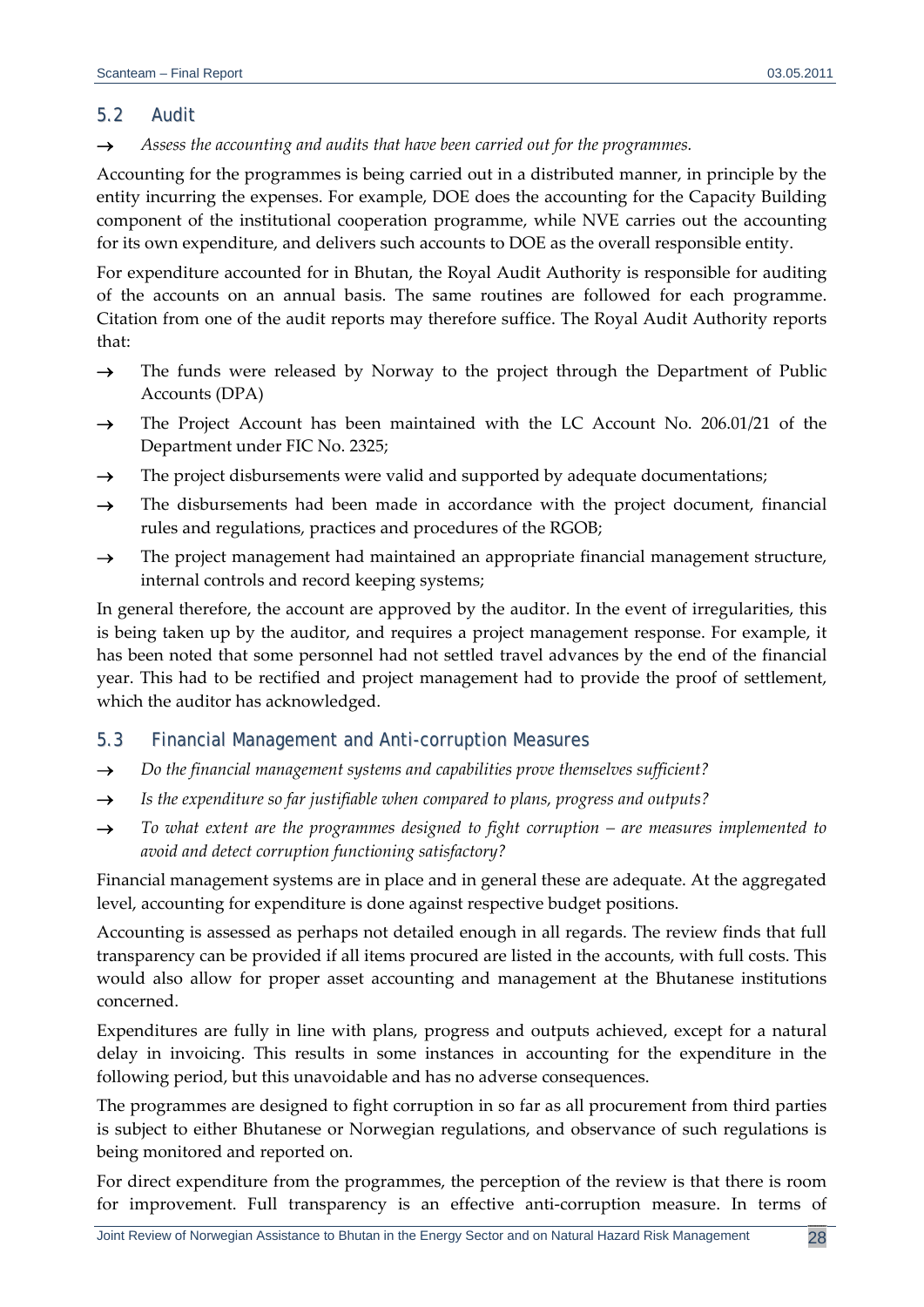accounting, two steps are required for full accounting transparency: The first step is to prepare detail budgets at the item level, consistently using unit rate and quantity calculations. The second step is to set up the chart of accounts according to such detailed budgets, and to do the accounting accordingly. If such information is then provided in annual reports annexes, an effective anti-corruption measure is in place. So far, this has not been done at the level of itemised detail.

## 5.4 Gender Assessment

Among the persons contacted by the review, less than 20% were women. This indicates that female stakeholders are a minority in the context of the programmes reviewed. Informants state that the number of women employed in the various organisations, and benefitting from training is increasing over time. Human resources development and employment in government service is regulated by the Royal Civil Services Commission (RCSC). Gender development and equity is stated as an objective, but there is no documented policy or practice of affirmative action. Recruitment and selection of personnel is purely on the basis of merit of the candidates. Agencies have the delegated authority to recruit and employ personnel at all levels. However, the rule of merit‐based selection applies, and this limits affirmative action at this level, not only in employment but also in selection for further training and education. The number of eligible female candidates is limited. Especially in technical disciplines, eligible male candidates by far outnumber females. As a result, many more men than women are employed. There is anecdotal evidence that when both female and male candidates for employment or promotion to a specific position have equal qualifications, the female will be chosen. In terms of statistics however, there are no gender disaggregated data.

## 5.5 Particular Concerns to be looked into

The terms of reference ask of the review to assess three specific questions with regard to the ongoing programmes. This is complied with by giving an independent outside view in an attempt to provide rational arguments.

#### *5.5.1 Programme Extension?*

 *An option of two years programme extension has been foreseen originally. However, there is a concern that two years may not be sufficient time to complete planned activities, and therefore it may be opportune to extend by three years.*

Stakeholders have unanimously expressed a preference for a three years extension of all programmes. It is felt that two years is a period that is very short. In particular, it is not possible to complete 24 months master's courses within a two years period as the start date of a course is not likely to coincide with the beginning of the programme extension, and preparations, such as candidate selection, choice of course subject and training venue, will take a few months in each case.

Also, as there is a strong wish and a perceived need to expand and partially re‐direct the programmes (see 0). For the inclusion of new themes and directions, again, two years is a very short period.

The review finds that the approach of the three programmes leaves room for improving linkages and synergies, with a view to compound the relevance and overall impact of all activities. To integrate such improvements, a programme planning exercise is suggested as a preparatory measure. Such planning is more efficient if it is done for a three year period, rather than for two years only.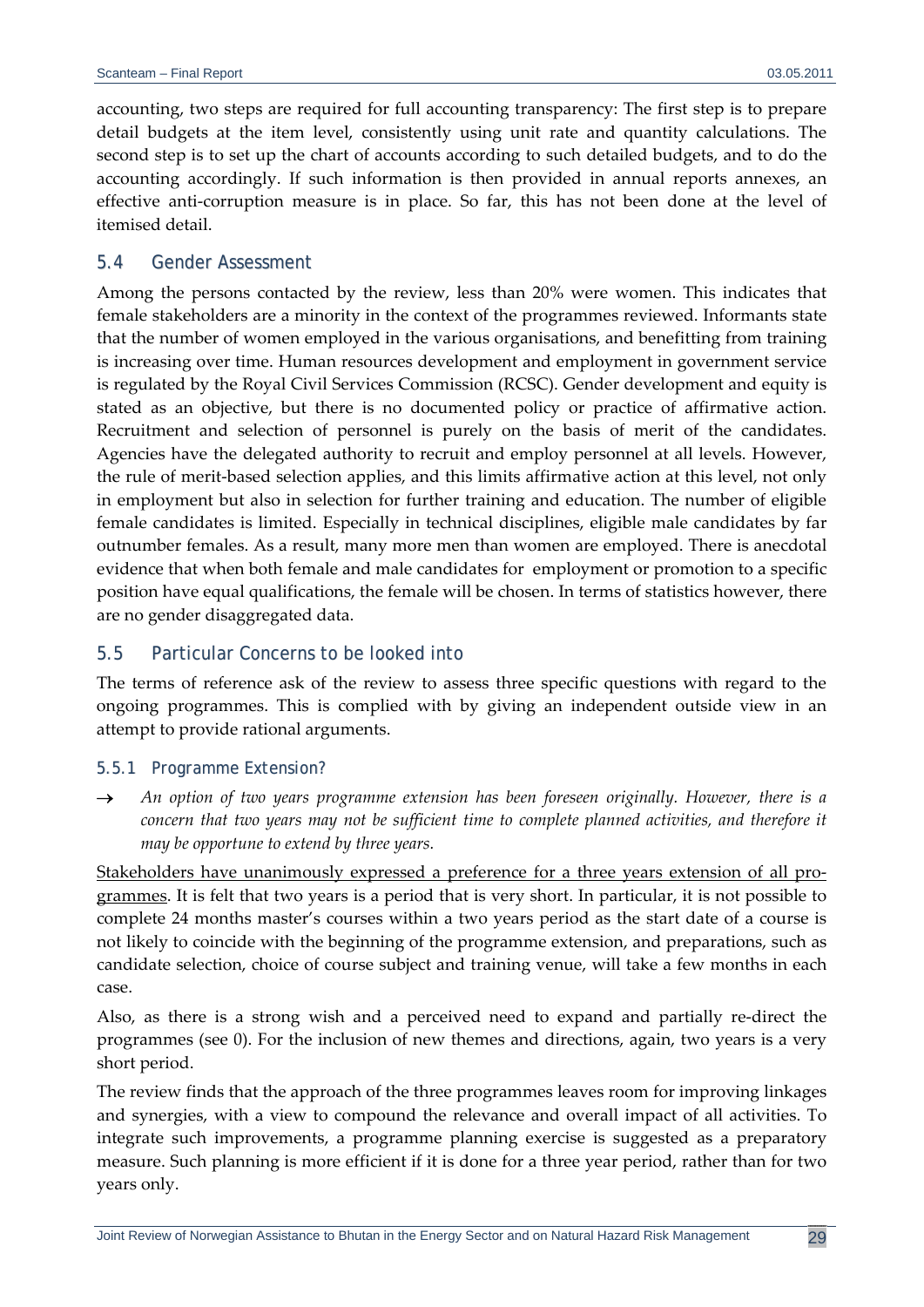While alignment with Bhutan's Five Year Plan periods would desirable, it appears that extending the assistance period beyond the  $10<sup>th</sup>$  Plan period is not a problem. Whatever is beyond the  $10<sup>th</sup>$  Plan can conveniently be carried over into the  $11<sup>th</sup>$  Plan by including it in the planning for the latter.

#### *5.5.2 Programme Expansion?*

 *The question has been put to the review to assess the possibility of adding certain components or activities to the programme.*

There is a wish and rationale to include project design optimisation, a river-basin optimisation approach, the study of large storage projects, geotechnical capacity building with regard to hydropower tunnelling, and execution of road tunnelling feasibility studies. The review also sees the need for the introduction of systematic Strategic Environmental Assessment. A detailed "wish list" of future activities to be included in an expanded programme has been provided to the review. However, assessment of what has been proposed is outside the scope of the review. Rather, a coordinated joint process is required, preferably in the form of a planning workshop, so that priorities can be set and agreed among the stakeholders, as it is unlikely that everything could be included.

#### *5.5.3 Inclusion of Seismic Hazard Initiatives?*

As a general rule, Bhutan follows the construction standards with regard to earthquake risks of zone 5, which is adopted in neighbouring Northern India. As a result, some stakeholders feel structures are over-designed, implying higher costs than strictly necessary.

Bhutan has requested support for earthquake monitoring with a proposal dated May 2009, i.e. the establishment of the Bhutan National Earthquake Observatory, and national capacity building. Later, support was requested for National Seismic Hazard Mapping.

Seismic zonation may eventually result in adopting different standards in some areas, which ultimately may reduce costs of construction. However, an overall economic advantage is doubtful and there is no strong evidence that seismic zonation efforts should be prioritised in Bhutan. On the contrary, the seismic hazard study carried out in the Phuentsholing area has not come up with a recommendation that is different from what has already been the standard.

More importantly, the link to hydropower development and other national infrastructure construction appears weak. The review therefore finds seismic zonation efforts dispensable, in the interest of a sharpened focus of Norwegian assistance.

The review notes that the initiative to establish a national earthquake sensing network (observatory) has proved by Norway. For similar reasons to the above, the review finds no need to reconsider it.

DGM has established a seismology division recently, and is seeking donor support. With regard to donor's comparative advantages, the review does not find Norway to be the best possible choice. If Bhutan needs assistance in seismology and related areas there may be better suited donors, e.g. India (IIT Roorkee), Japan, Germany.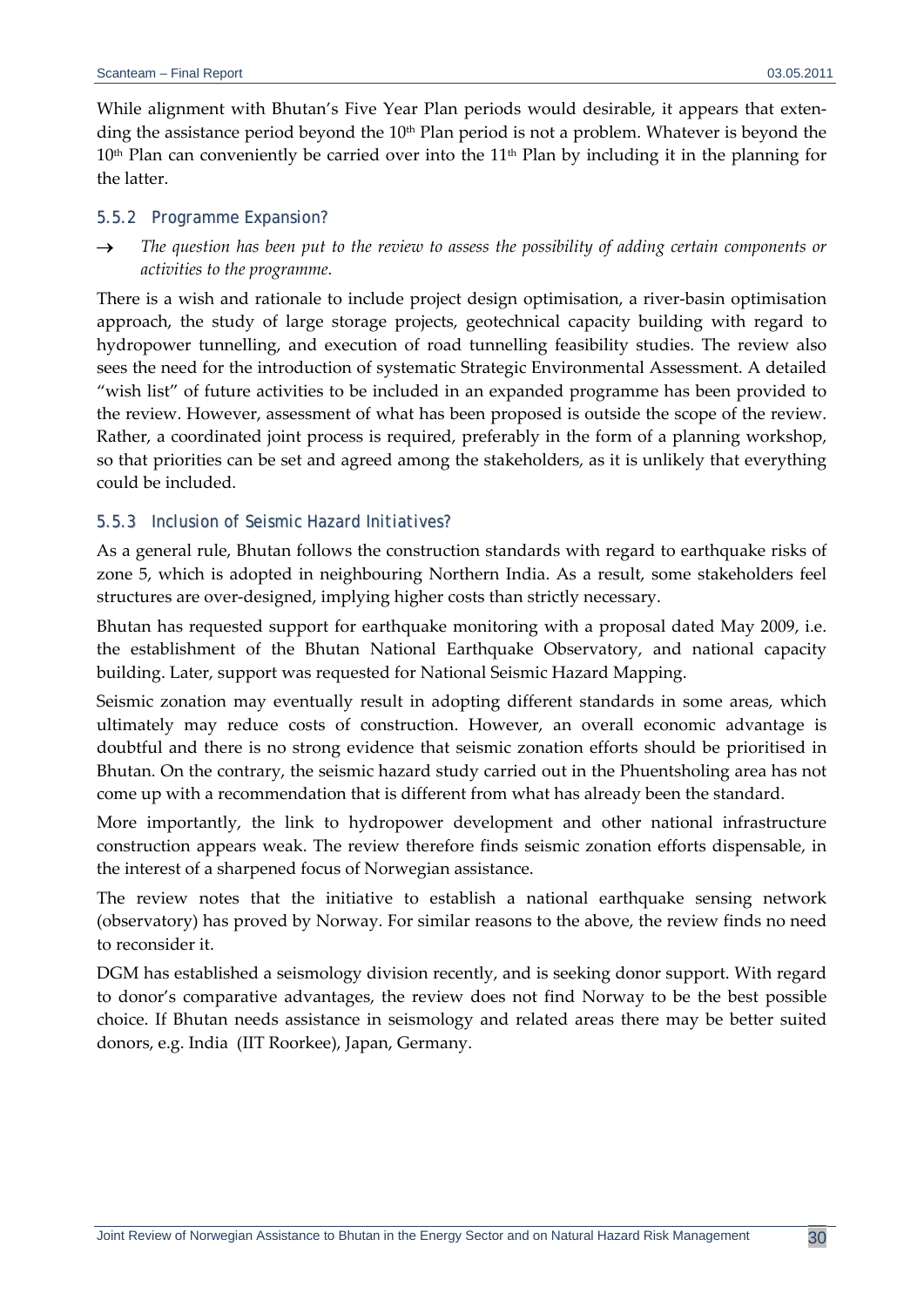# 6 Summary, Conclusions and Recommendations

## 6.1 Summary of the Programmes

All three programmes are being implemented with great effort and dedication. Relevance is high, and results are appreciable. While the two programmes in the energy sector are complementary, the programme on geotechnical hazards has been conceived originally with its own unrelated agenda. During the phase under review, however, it is visible that complemen‐ tarities have been identified and pursued. In all three programmes, there is room for improved results reporting. Table 5 shows the main features of the programmes. For all, an extension up to mid 2014 is recommended. During the extension period, major challenges need to be addressed. In this context, Norad's quality assurance department wishes to emphasise the possibility of reconsidering the phrasing of goal and purpose statements, the need for baselines and suitable qualitative as well as quantitative indicators at all results levels, as well as the identification of the sources of such information.

| Programme                                             | Goal                                                                | <b>Purpose</b>                                                                              | <b>Funding</b><br>(NOK) | <b>Focus</b>                                                                            | <b>Future challenges</b>                                                                                                                                   |
|-------------------------------------------------------|---------------------------------------------------------------------|---------------------------------------------------------------------------------------------|-------------------------|-----------------------------------------------------------------------------------------|------------------------------------------------------------------------------------------------------------------------------------------------------------|
| Institutional<br>strengthening<br>of energy<br>sector | Accelerated<br><b>HPP</b><br>development by<br>capacity<br>building | Local expertise<br>available for planning<br>& regulation                                   | 15 million              | - Training & education,<br>- Hydrology study &<br>data improvement<br>- Regulatory work | - Staff training to keep pace<br>with HPP implementation<br>- Focus & priority setting<br>- Results-based management                                       |
| Accelerated<br><b>HPP</b><br>development              | Accelerated<br><b>HPP</b><br>development by<br>project study        | Studies on financing<br>by private sector and<br>technical design &<br>environmental impact | 14.98 mill              | - Technical study<br>- On-the-job training                                              | - Optimised HPP design<br>River basin development<br>approach<br>Environmental study &<br>management in particular for<br>storage projects                 |
| Management<br>of natural<br>hazard risks              | Mitigated<br>natural hazards<br>in infrastructure<br>development    | Proper planning and<br>risk management                                                      | 6.0 million             | - Tunnelling & landslide<br>control,<br>- Seismic zoning for<br>urban construction      | - Increased alignment of<br>geotechnical action with key<br>infrastructure development:<br>Focus on HPP, roads<br>(tunnelling)<br>Results-based management |

**Table 5: Summary of Reviewed Programmes**

## 6.2 Conclusions

The energy sector of Bhutan is developing at a fast pace. A number of large and mega hydropower projects under construction, totalling some 4'000 MW provide the evidence. Plans are being prepared to expand the DOE and affiliated institutions. In the view of stakeholders, this will require further and intensified capacity building strengthening in future.

It is found that the ongoing projects build on previous collaboration in the energy sector and on geotechnical subjects, respectively. Capacity building on a practical level appears as the key strength of all programmes.

Formal training at Master's level is another key measure. Those that have undergone such training share the perception that this has been invaluable in widening their professional perspective, and fosters individual careers. Leaders at a high level firmly believe that higher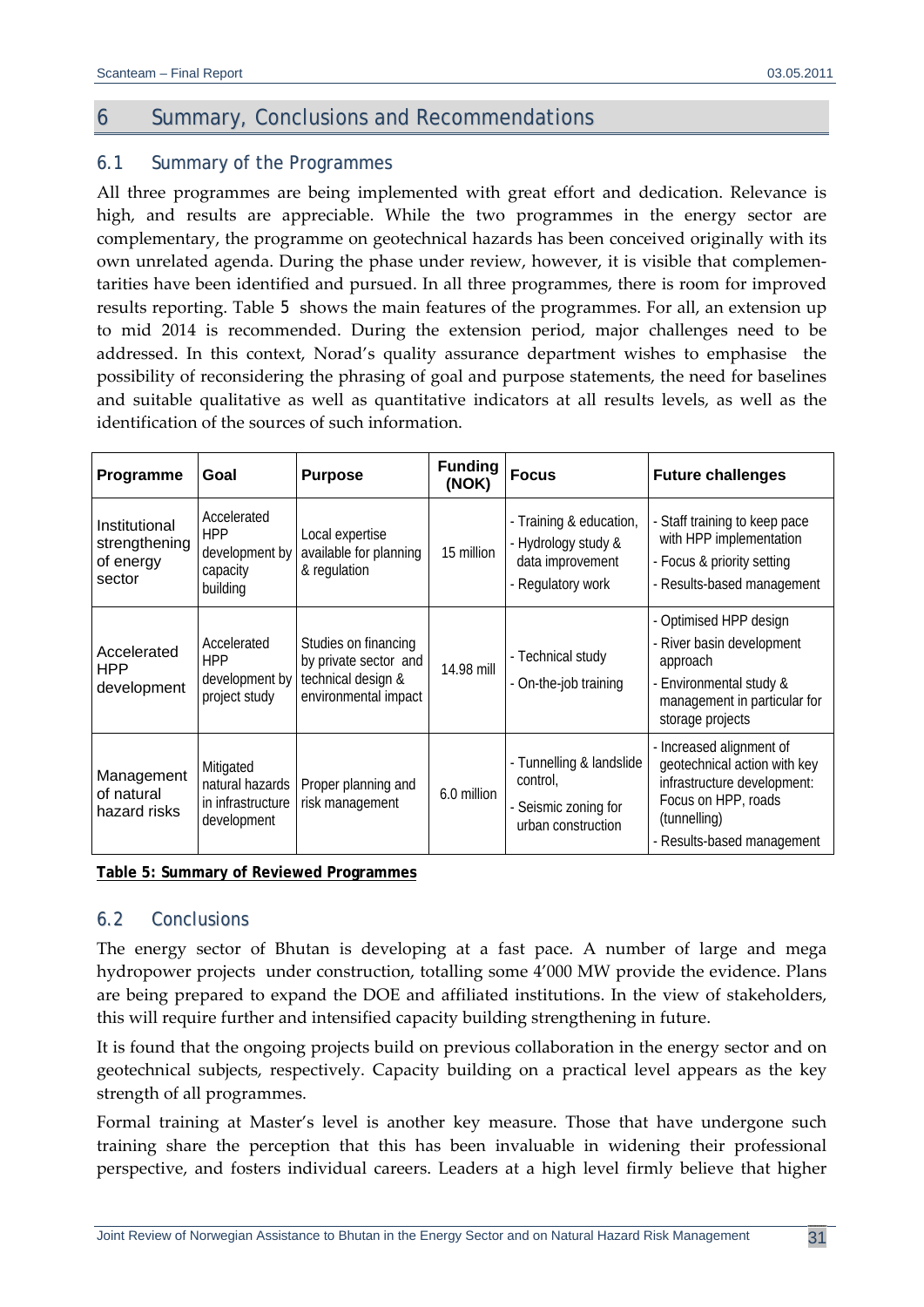education contributes to quality in institution building, and that it is indispensable, also in future.

While support in the energy sector and assistance to geotechnical capacity building were programmes without explicit links to each other in previous phases, this is perceived to have changed in the ongoing phase: DGM and its Norwegian partner NGI pursue activities that have more concrete links and relevance to energy sector development. This is seen as a relevant positive development that can be further strengthened in future, with a view to maximise synergies and to sharpen the overall focus.

Reporting on progress is detailed at the activity level in all programmes. Following the results chain is not a conceptual practice, and it is therefore a challenge to identify the causality between activities on one hand and outcomes and ultimate impacts on the other hand. This is unfortunate, as results‐based management is not only useful for comprehensive reporting but is also a management tool that informs management of progress and the need for corrective action when progress is elusive. The review finds that the situation could be greatly improved by conducting a joint planning exercise which would produce a results‐ and objectives framework (refer to Annex D for explanatory diagrams). According to feedback received, Norad's department for quality assurance also supports this notion.

Overall, the three programmes make a difference – individually and amplified in combination – to institution building in the Ministry of Economic Affairs, and in particular the sub‐ordinate departments DOE and DGM, and affiliated institutions. Commensurate with the economic importance of the energy sector, further growth and associated capacity building is indispensable. Further Norwegian cooperation is considered more important than ever, as significant challenges loom ahead. These need to be addressed in good time with further opening of the sector. The objective will be to increase national benefits while effectively mitigating and managing environmental and social impacts, as indicated in Gross National Happiness criteria.

The review shares the concern of several senior Bhutanese officials that the environment is at great risk of being compromised in the course of accelerated hydropower development. The concern is founded on what is already visible, for example at the Tala dam and the Punatsangchhu site, as well as the modest scope of environmental study and education that is being undertaken under the assistance programmes. Moreover, as has been mentioned earlier, NEC is weak.

From an overall perspective, Norwegian assistance supports the most important development programme of the Bhutanese national economy. Hydropower has become the no. 1 income generating sector of the country. It is obvious that this fact increases the already high dependence from India. The Norwegian assistance for capacity building, institutional support, technical assistance and training of qualified staff is of great significance in countering such dependence.

The Norwegian assistance programmes in the field of energy development and in geotechnical cooperation are conceptually well adapted and carried out in a spirit of genuine partnership by the concerned institutions of Bhutan and Norway. Bhutan sincerely wishes the extension and prolongation of the programmes for at least three years.

The Review Team is impressed by the high quality and dedication of the management and staff of all Bhutanese agencies and institutions collaborating with the Norwegian partners. This appears as a sound professional for future collaboration.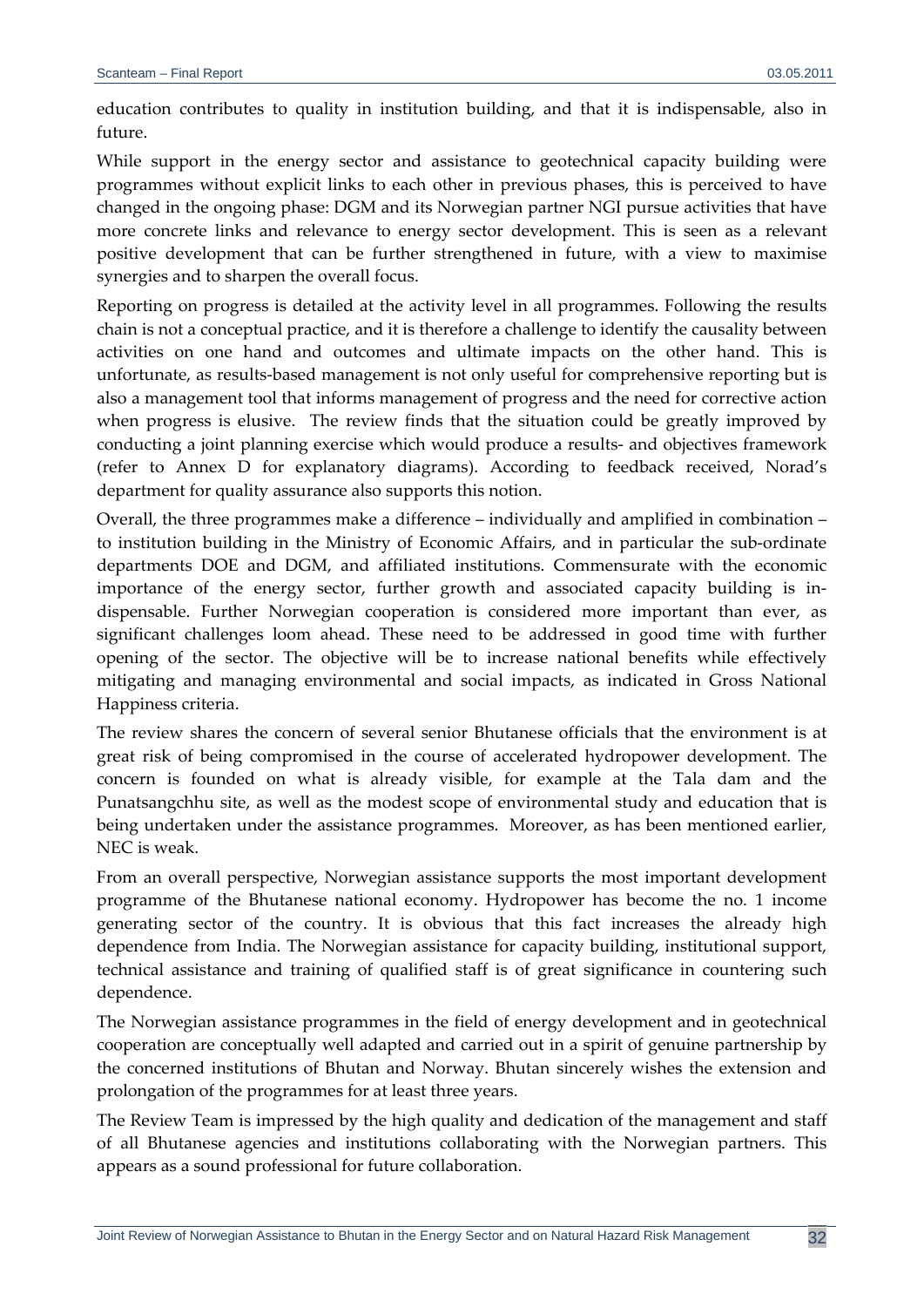#### 6.3 Recommendations

#### *6.3.1 At the Programming Level*

- 1. The review recommends to <u>extend all programmes</u> to complete by 30 June 2014, i.e. the programmes in the energy sector for a period of three years, and the programme on natural hazard management by 2.5 years, as the latter has already been agreed to be extended till the end of 2011. This will give enough time to complete further important work and master courses, as argued earlier.
- 2. It is recommended to further realign the programme on natural hazard management to contribute more meaningfully to infrastructure construction with major significance for Bhutan, i.e. hydropower plants and major roads.
- 3. It is recommended to revisit the formulation of the task "preparing the Detailed Project Report of one project", with a view to assign the responsibility for the task to the Bhutanese partner institutions DOE and DGPC, and to define the consultant's role as general support, specific special tasks, on-the-job training, backstopping and DPR review in the endeavour.
- 4. The review also recommends to conduct a planning exercise for all three programmes combined, in preparation for the extension phase, with a view to align and coordinate, and perhaps rephrase programme Goals and Purpose, and in particular to put in place an appropriate structure and system for results‐based management and reporting based on measurable indicators. Ideally, key personnel of all involved institutions should participate. In the experience of the review, good results are achievable if sufficient time (two days or more) and external workshop facilitation are made available.
- 5. It is recommended to establish baselines for the extension phase in the semi-annual reports per the end of June 2011, i.e. establish what has been achieved so far, quantitatively and qualitatively. This is a requirement for more results oriented monitoring and reporting in the extension phase.

#### *6.3.2 At the Institutional Level*

- 6. It is recommended to develop and introduce a staff performance monitoring system at the level of each organisational entity on an annual basis, and to use reporting internally as well as in the context of programme reporting in response to desirable measuring of capacity development. Stakeholder comments indicate that the RCSC has such a system in place. Hence, it is suggested that the starting point should be to look into the existing monitoring system, and to adapt it as appropriate.
- 7. The review recommends strengthening the collaboration between DGM/NGI and the DOR with regard to landslide mitigation and tunnelling in the road sector, as well as between DGM/NGI and DGPC on the subject of hydropower-related tunnelling and other geotechnical issues in the context of energy sector infrastructures.
- 8. Clarify and avoid possible overlap between DGM/NGI and DGM/UNDP/GEF as well as DOE/NVE regarding work on Glacial Lake Outflow Floods (GLOF).

#### *6.3.3 At the Thematic Level*

9. As the energy sector grows at a fast pace, the need for institutional development and growth is recognised. The review recommends that support to training efforts, short‐term as well as long‐term is intensified as per identified needs.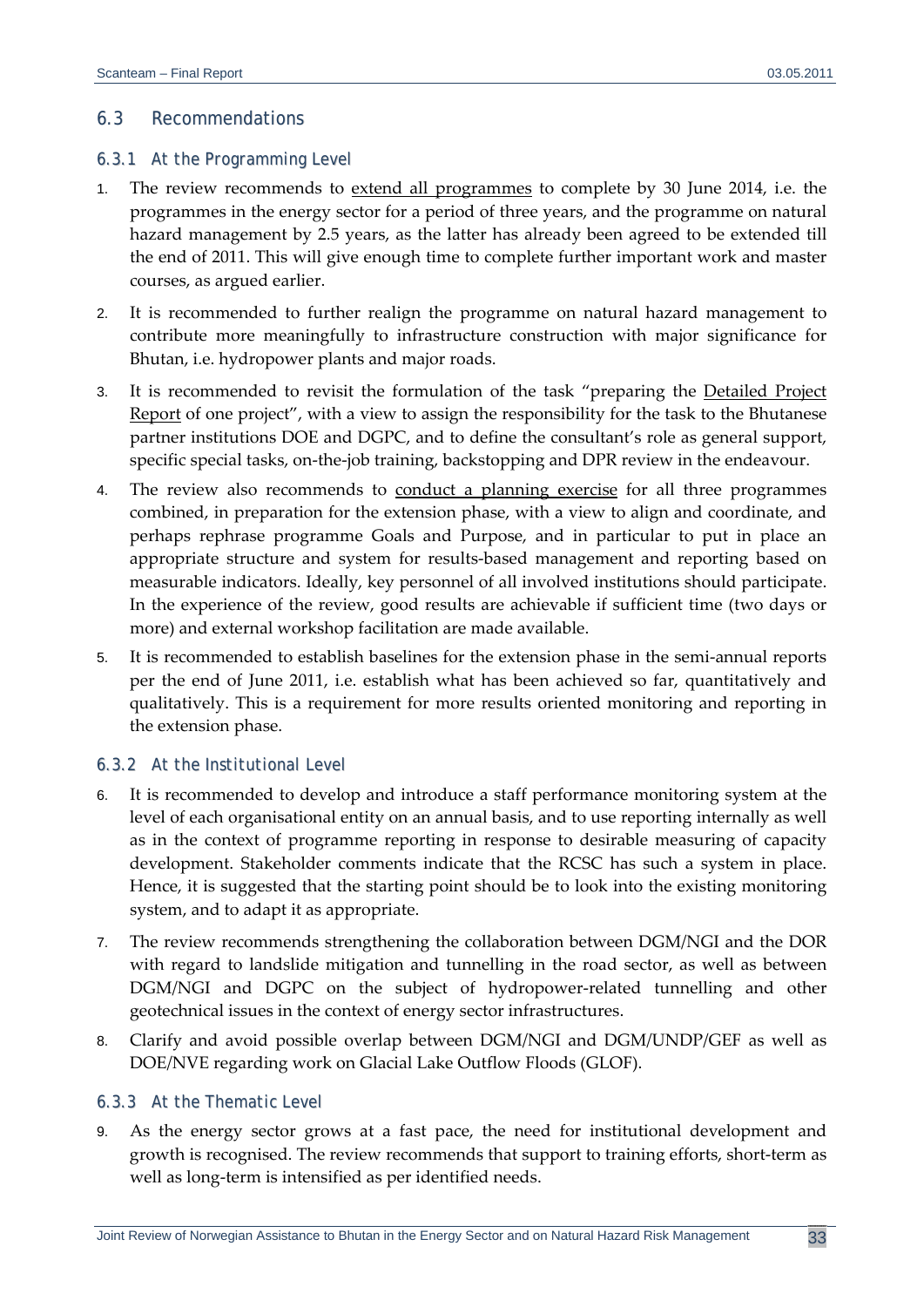- 10. It is recommended to focus on tunnelling in the road sector and on HPP in the Natural Hazards Management programme, as this appears to be the most relevant work activity and creates synergies.
- 11. It is recommended to include the optimisation of HPP design as a study area, as well as optimal utilisation of basin potentials for hydropower development in the Accelerated Hydropower Development Programme.
- 12. As each large/mega HPP will have an environmental impact beyond the project itself, it is recommended to apply best-practice Strategic Environmental Assessment (SEA) as a tool, rather than only EIA. As stakeholders have commented, both the Power System Master Plan, and the Water Resources Master Plan have addressed cumulative effects of Plan implementation. Therefore, revisiting the relevant statements may be useful in the overall effort.
- 13. With large- and mega-scale, and in particular in river-basin oriented hydropower development approaches, river ecology is an issue. Large dams (existing Tala 92m high, 1020 MW, and planned Rotphasong dam, 67 m high, for example), disrupt the river ecology completely and fatally, by blocking fish migration and upstream reproduction. Fish ladders or similar technical measures do not function at this scale. One way to mitigate the problem is to breed local fish species, and once a year put them into the river (restocking) upstream and downstream of the dam. To follow up on this, the review recommends to establish contact with NTNU in Norway, Prof. Kjell Nilssen (at Institute of Biology), who is an expert on the subject.
- 14. The RGOB is at present seeking parliamentary approval of the draft Renewable Energy Policy. Hydropower development of projects smaller than 25 MW is an important part of it. This scale of projects represents an opportunity for unilateral and private sector approaches. It is recommended that the Accelerated Hydropower Development Programme include support to this scale of projects as and when opportunities arise.
- 15. In order to gain a sharpened focus across all programme activities, it is recommended not to include support to other Renewable Energy initiatives in DOE, or seismic mapping and related activities in DGM in the programme extension period.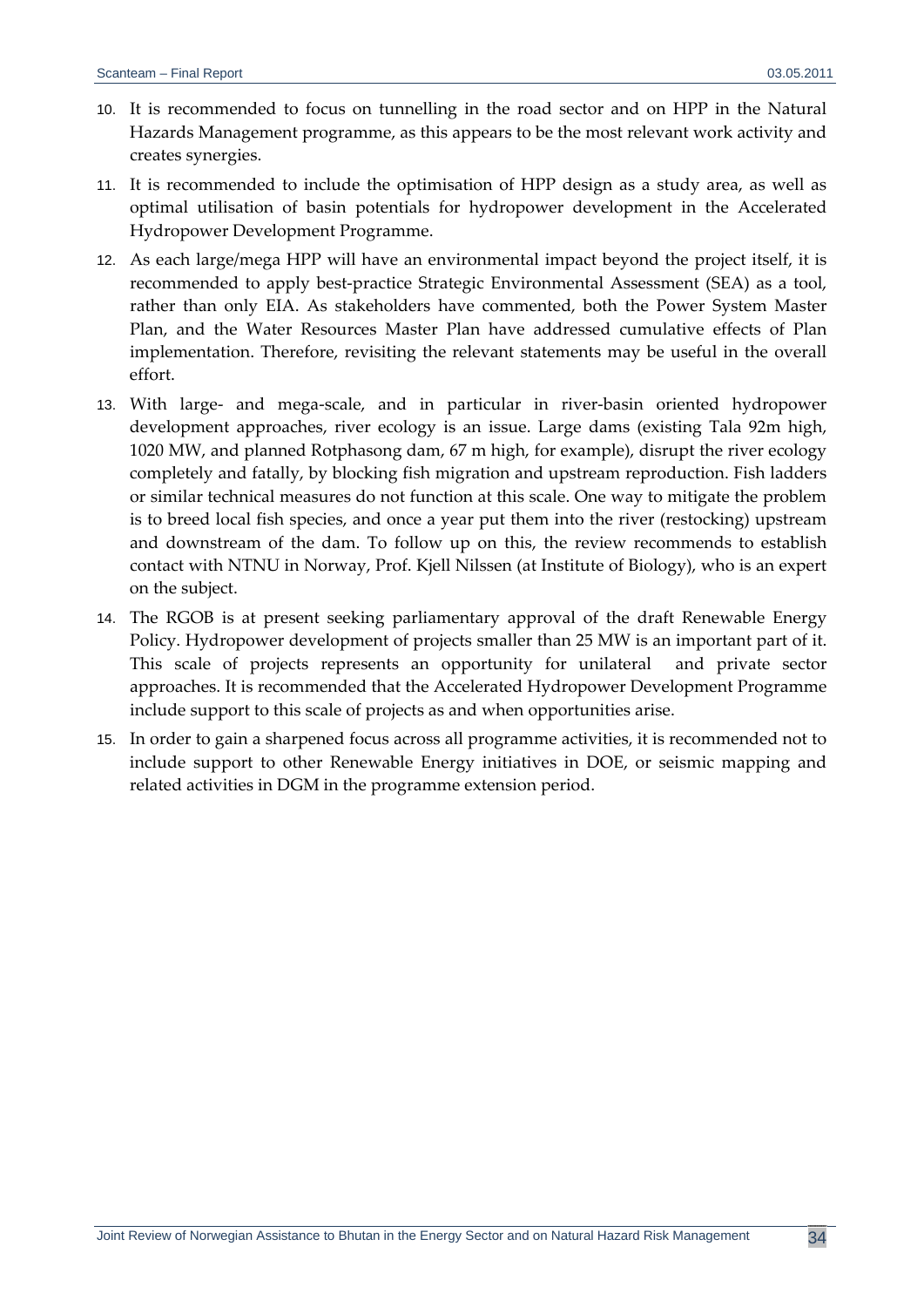#### Annexes

#### Annex A: Terms of Reference

#### **Terms of Reference (20 October 2010) for**

## **Joint review of the Norwegian assistance to Bhutan with regard to**

- **a) Institutional cooperation for strengthening of the energy sector phase III, and**
- **b) The accelerated hydropower development program, and**
- **c) Management of risks caused by natural hazards for new infrastructure development – phase III**

#### **1 Background**

In 2001 the Government of the Kingdom of Norway and the Royal Government of Bhutan signed phase I of the agreement for assistance to the "Institutional strengthening of the energy sector" and the "Water resources management and planning". Phase II of assistance to the "Institutional strengthening of the energy sector" was signed in 2003.

In 2002 phase I of the agreement for "Preventive measures for landslide hazards in the Kingdom of Bhutan" was signed between the Government of the Kingdom of Norway and the Royal Government of Bhutan. Phase II of this program was signed in 2004.

An independent consultant, Norplan, was commissioned in 2007 to carry out a review of the Norwegian assistance to the above mentioned programs.

Based on the findings and recommendations in the review report, it was decided to start up phase III of the programs, and the agreements between Norway and Bhutan were signed in May 2008. The program period is July 2008 – June 2011 for all the three programs listed below. The programs may be extended for two year depending on the results of the planned review, as described in this TOR, and the priorities of the Government of the Kingdom of Norway and the Royal Government of Bhutan.

According to the article X in the respective agreements, a "review focusing on progress to date and effectiveness of the program, i.e. the extent to which the purpose is being/has been achieved, shall be carried out after two and a half years of implementation of the program. An assessment of the programs impact may also be included in the review."

The last annual meetings between the Government of the Kingdom of Norway and the Royal Government of Bhutan were held in May 2010, and it was decided that a joint review of the programs should be carried out towards end of 2010. This is the general background for the assignment. A more detailed description of the different programs and purpose etc of the planned review is given below.

#### **a) Institutional cooperation for strengthening of the energy sector – phase III**

Under an agreement dated 21 May 2008 Norway has agreed to provide financial support for institutional strengthening of the energy sector and water resource management for planning – phase III. In accordance with the agreement, the Norwegian Water Resources and Energy Directorate (NVE) provide assistance to the Department of Energy (DoE) which is the implementing institution in Bhutan. The total financial grant from Norway is NOK 15 million.

Goal: Accelerated development of the hydropower resources of Bhutan, and for attracting investors for implementation of hydropower projects, thereby leading to socio-economic development and poverty reduction. Furthermore, to ensure the required regulatory capacity to allow the growth of the power sector in an orderly and cost effective manner, and in this way also support the accelerated hydropower development strategy f the 10<sup>th</sup> Five Year Plan for Bhutan.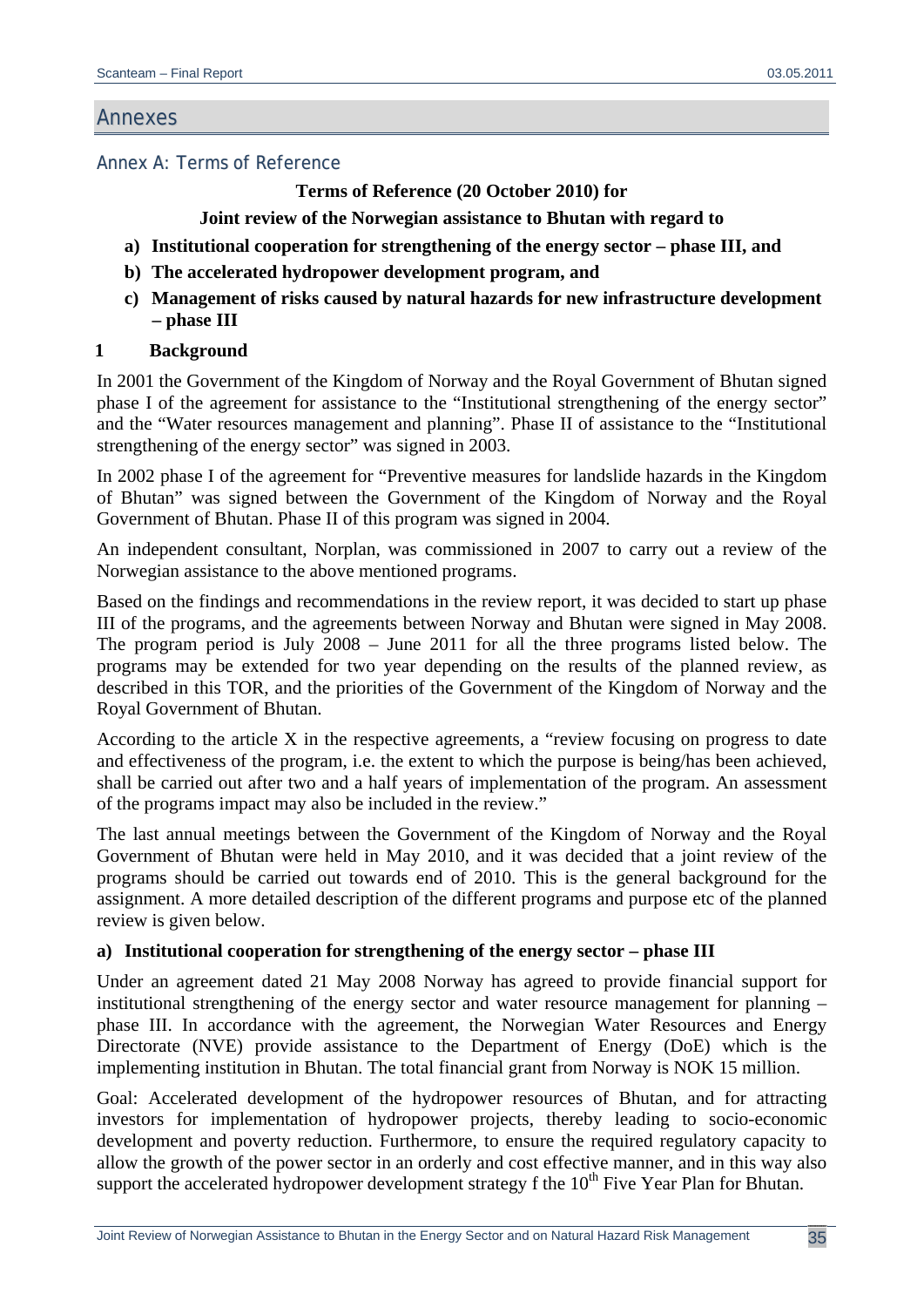Purpose: To ensure the availability of local expertise for planning the development of hydropower resources and strengthening of the regulator capacity.

## **b) The accelerated hydropower development program**

Under an agreement dated 21 May 2008 Norway has agreed to provide financial support to the accelerated hydropower program of Bhutan. In accordance with the agreement, the Norwegian Water Resources and Energy Directorate (NVE) provide assistance to the Department of Energy (DoE) which is the implementing institution in Bhutan. The total financial grant from Norway is NOK 15 million.

Goal: Accelerated development of the hydropower resources of Bhutan, in the form of program finance and power sales agreements, reconnaissance surveys for remaining listed sites under the Power System Master Plan, pre-feasibility studies of project sites and a detailed program report of one site including environmental studies.

Purpose: Accelerated development of the hydropower resources of the country, and for attracting investors for implementation of hydropower projects, thereby leading to socio-economic development and poverty reduction

According to the 2009-report for this program, the annual meeting in 2009 agreed that no activity is expected on Activity 1 – project finance and power sales agreements – and Activity 4 – detailed project report (DPR) of one site including environmental study.

## **c) Management of risks caused by natural hazards for new infrastructure development – phase III**

Under an agreement dated 21 May 2008 Norway has agreed to provide financial support for management of risks caused by natural hazards for new infrastructure development in Bhutan. In accordance with the agreement, the Norwegian Geotechnical Institute (NGI) provides assistance to the Department of Geology and Mines (DGM) which is the implementing institution in Bhutan. The total financial grant from Norway is NOK 6 million.

At the annual meeting in May 2010 it was agreed to extend the cooperation to December 2011.

 Goal: Mitigate natural hazards associated with infrastructure development through technology transfer and build up of capacity at DGM and stakeholders. The ultimate goal is to prevent the negative effects on Bhutan's economy through sustainable development.

Purpose: Implementation of proper planning and risk management in connection with new infrastructure development in Bhutan, so that threats from natural hazards do no contribute to loss of lives and damage to critical structures.

#### **2 Purpose of the review**

The overall purposes of the joint review of the three above listed programs are to **i**) assess the program performance against the planned inputs, activities, outputs, outcomes and, if possible to measure, impacts **ii**) give the foundation for decisions on possible corrective measures for the rest of the program periods and to **iii**) obtain information and advice with regard to the preparations of possible extensions of the existing programs after the completion in June 2011, as well as possibilities for changes and expansions of the existing programs and possible new areas of cooperation.

#### **3 Expected outputs**

The following are the expected outputs of the review:

- 1. A mission preparation note prior to the arrival to Bhutan.
- 2. A wrap-up report prior to the departure from Bhutan.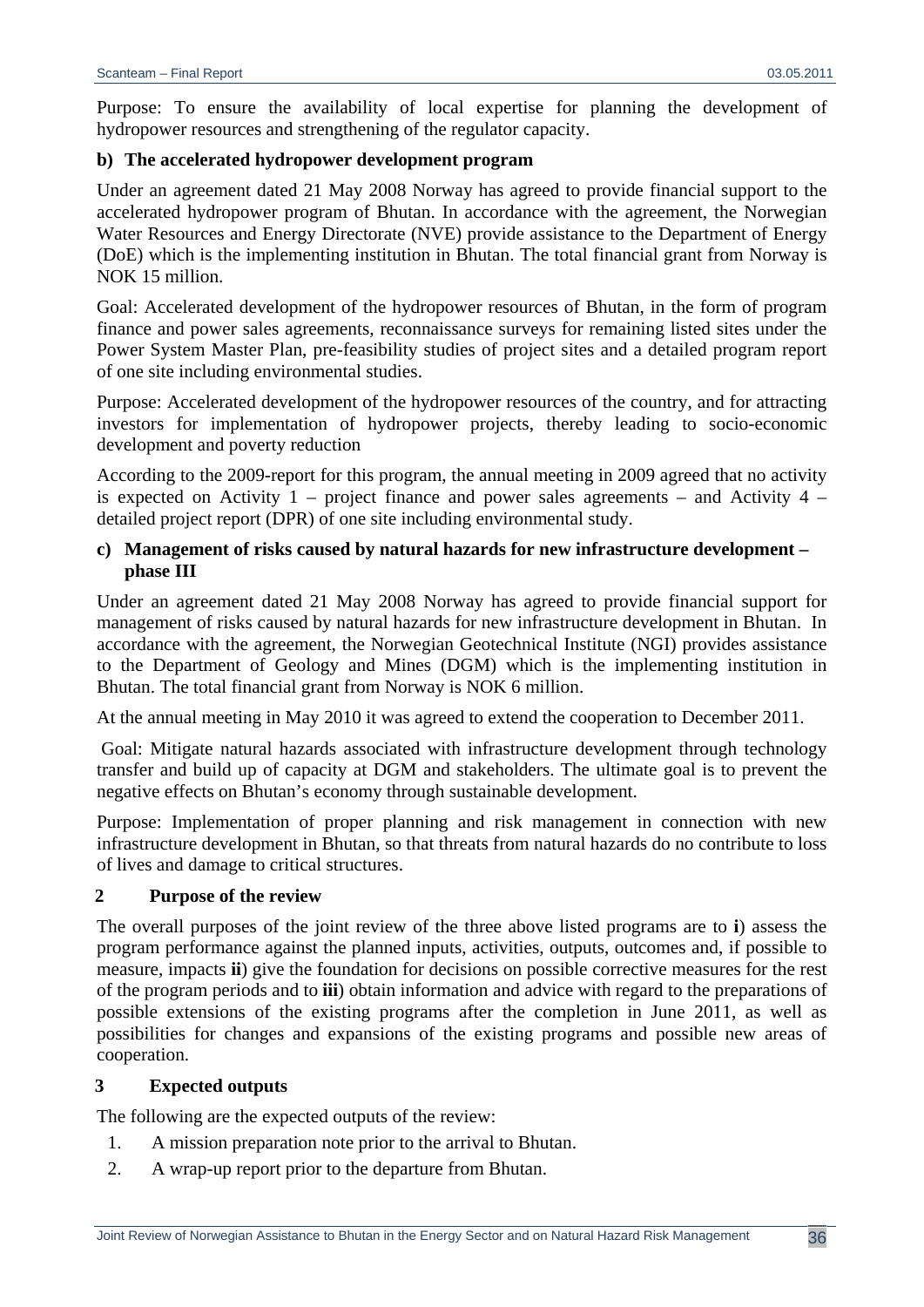3. A final review report including the observations, analysis and conclusions of the Consultant. The final report shall also include a set of specific recommendations for possible improvements of the existing programs in the remaining program period, possible extension of the existing programs, and possible new programs/areas of cooperation (related to the existing programs).

Seismic hazard mapping has in particular been suggested as a possible new area of cooperation, and this could possibly be integrated in the energy- and hydropower programs. A project proposal has been worked out by NORSAR and the Geological Survey of Bhutan/Department of Geology and Mines. The review should assess the possibility to include this as a new area of cooperation.

#### **4 Scope of work**

The review shall cover the period from the preparations of the three existing phase III programs and to current date. In general the Consultant shall address all issues found to be pertinent to meet the planned results of the programs. Hereunder, but not necessarily limited to, the following issues:

#### **Efficiency**

- Assess program designs, planning processes, participation of relevant stakeholders and program organization, monitoring and reporting.
- Assess progress and efficiency of activities carried out. Measure how economically resources and inputs; funds, expertise, time etc., are converted to outputs.
- Compliance with agreements and program documents. To what extent have the partners in Norway and Bhutan complied with obligations as stated in the agreements and program documents?
- Assess the quality of the results reporting. To what extent can reported results be verified?
- To what extent are disaggregated data included in the reporting with regard to men and women?

## **Effectiveness**

- Achievement of objectives:
	- o To what extent will the overall objectives be reached? The performance of the programs in relation to set goals and indicators (the results chain).
	- o To what extent have inputs, outputs and activities contributed to the overall objectives of the programs.
- Deviations:
	- o What deviations of plans and budgets have occurred and what are the causing factors. Have adequate measures for avoiding reiteration of deviations been implemented.
	- o The roles and responsibilities among and between the implementing institutions.
- Donor coordination?

#### **Impact**

- What are the main outcomes, and if possible to measure, impacts of the programs?
- To what extent do the intended target groups benefit from the programs?
- To what extent do women and socially excluded benefit from the programs?
- Does the program's activities target gender equality and social inclusion issues?
- Environmental consequences: Are there any outcomes, and if possible to measure, impacts of the programs?

#### **Relevance**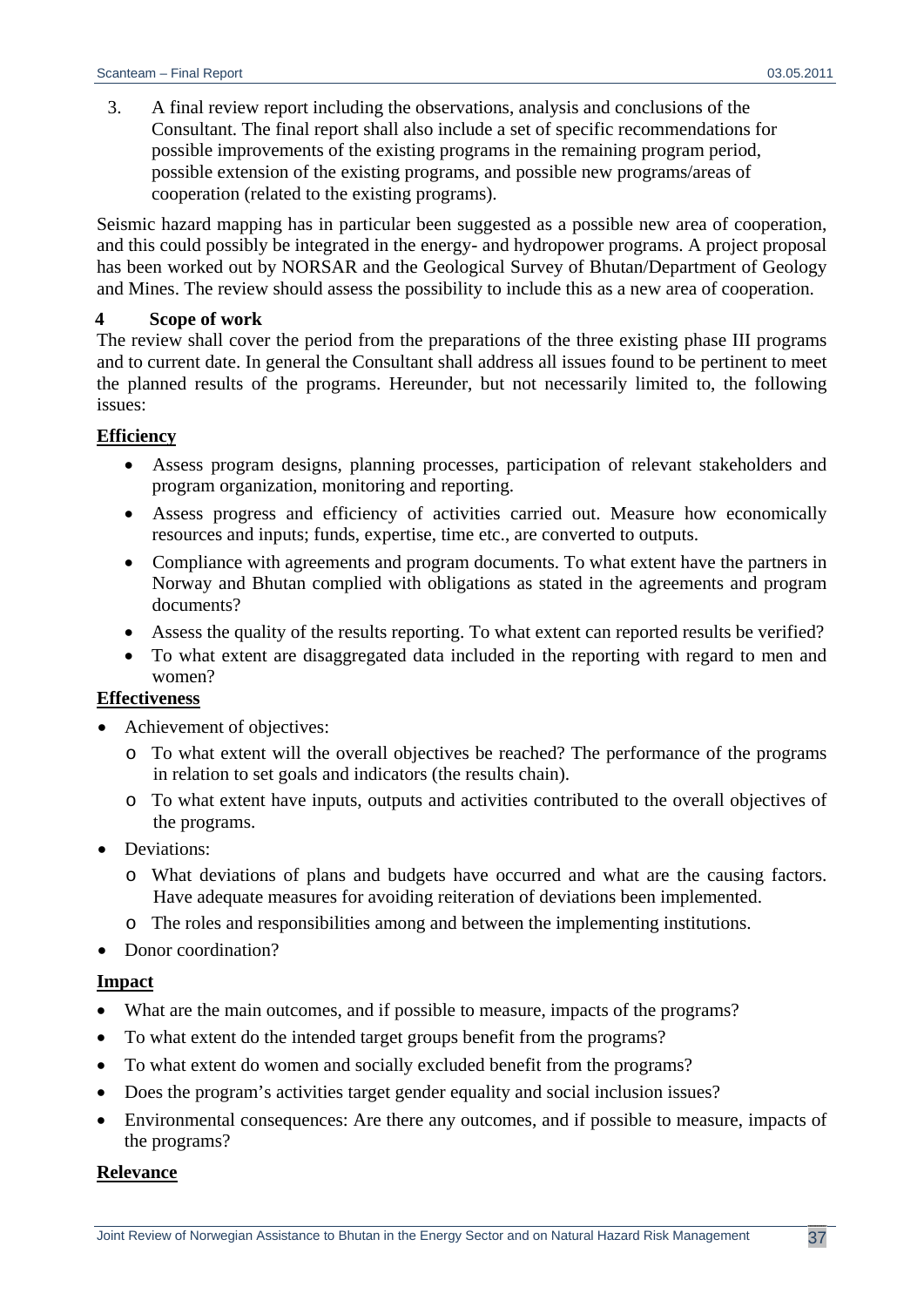In general assess the extent to which the objectives of the programs are consistent with the intended beneficiaries' requirements and country needs.

#### **Sustainability**

- To what extent have the activities undertaken contributed to strengthening the institutional capacity of the relevant Bhutanese institutions and to make the institutions more sustainable?
- Capacity/competence building: The need for training/capacity building should be identified.
- Social-cultural/gender equality and sustainability? Assess the involvement of women in the programs, including planning and decision-making. Have, and will the programs affect men and women differently? Have the programs incorporated specific activities and mechanisms to ensure equal participation of women and men? What are the barriers to women's and men's participation? Have means and resources been distributed equitably between women and men?
- Environmental sustainability: Have adequate mechanisms for monitoring and mitigating environmental impacts been integrated? Is it possible to follow up and monitor the results?

#### **Risk management**

- Assess the major risks experienced during the implementation of the programs, and to what extent the programs has addressed and mitigated these risks. Identify possible future risk factors and present recommendations for how to handle these.
- What are the critical issues at organisational and institutional as well as program level?

#### **Particular concerns to be investigated**

- The review shall consider whether a 3-year extension of the programs might be more suitable than a 2-years extension, to take into account the need to extend scholarships to existing students.
- Possible expansion of the existing programs/possible new activities related to the existing.
- Seismic hazard mapping has in particular been suggested as a possible new area of cooperation, and this could possibly be integrated in the energy- and hydropower programs. A project proposal has been worked out by NORSAR and the Geological Survey of Bhutan/Department of Geology and Mines. The review shall assess the possibility to include this as a new area of cooperation.

#### **Audit**

Assess the accounting and audits that have been carried out for the programs.

#### **Financial management and anti-corruption measures**

- Do the financial management systems and capabilities prove themselves sufficient?
- Is the expenditure so far justifiable when compared to plans, progress and outputs?
- To what extent are the programs designed to fight corruption are measures implemented to avoid and detect corruption functioning satisfactory?

#### **5 Implementation and reporting**

#### **Sources of information and methodology to be employed**

**Documents**: The members of the review team shall make themselves familiar with all relevant and available background information, such as project documents, appraisals, the agreements, addendums, the decision documents, work plans, progress reports, minutes from the annual meetings etc. The Consultant will have access to all relevant documents at the Norwegian Embassy and in Norad.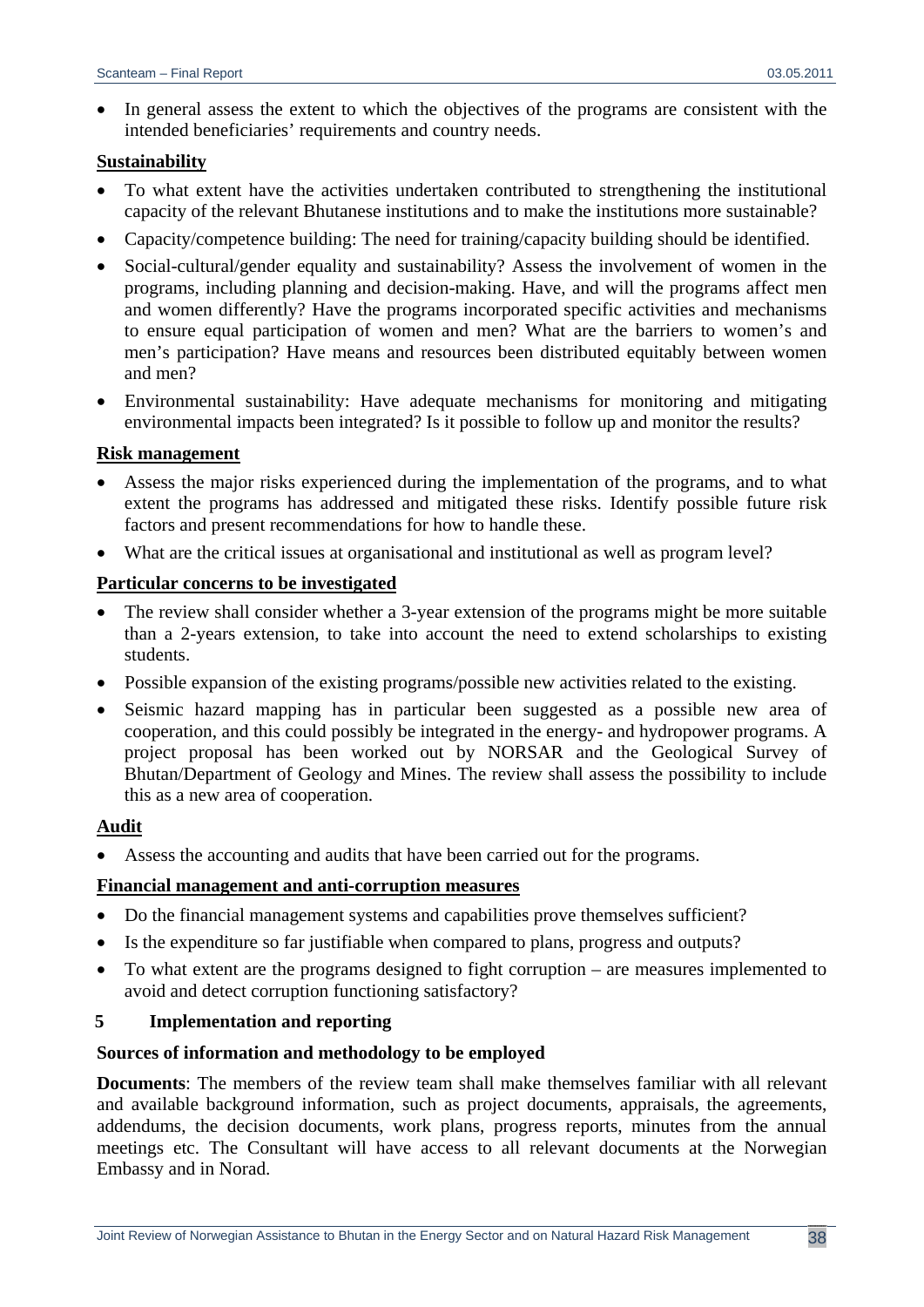**Interviews**: In addition, the review will be done through interviews with key informants in Norway and Bhutan, and with personnel at the Norwegian Embassy in New Delhi. The team is expected to have extensive meetings with relevant partners, stakeholders and counterparts, women as well as men, providing input for the purpose of the review. Interviews of stakeholders in Norway may be arranged as meetings in person, by telephone and/or by video-conferences.

**Field work**: One field visit to Bhutan shall be carried out for a maximum period of two weeks. A detailed field visit plan shall be prepared prior to the arrival of the Consultant, and the Bhutanese coordinators of the programs will provide the necessary logistics and organize the field trips. The Norwegian Embassy in New Delhi and the Norwegian Agency for Development Cooperation (Norad) will also give assistance in the preparations of a meeting schedule.

## **Timetable for preparation, field work, reporting and indicative volume of assignment**

**Preparations**: Upon signing of the contract, the Consultant will study relevant documents, and work out a mission preparation note.

**Field work**: The Consultant shall undertake a maximum 2-week fact-finding mission to Bhutan, tentatively in December 2010, to conduct interviews, review additional documents and visit field sites.

**Reporting**: The final review report shall be written in English and shall preferably not exceed 30 effective pages, plus an executive summary and attachments. The report shall be submitted on paper and electronically. The report format is shown in appendix 1. The preparation of the final review report shall be based on the following process:

- a) A mission preparation note shall be submitted to the Norwegian Embassy in New Delhi, Norad and the partners in Bhutan, prior to the arrival to Bhutan. The note should include the key issues identified, building upon a preliminary assessment of the programs, referring to the outlined scope of work in point 4 above.
- b) The Consultant shall submit a report with the major findings in wrap-up meetings with the parties prior to the departure from Bhutan.
- c) The report mentioned in b) above shall also be submitted to the Norwegian Embassy in New Delhi, and the Consultant shall present the report and interview relevant personnel at the Norwegian Embassy.
- d) The Consultant is expected to present a draft report to the parties, including summary of main findings, conclusions and recommendations, within 10 working days after the field work in Bhutan. The draft shall also be submitted to Norad.
- e) The final report is to be submitted within 2 weeks after the parties have delivered their comments to the draft report.

#### **Indicative volume of the assignment**

The following assumptions indicate the volume of the assignment. The final budget, together with a work plan with a time schedule, is however to be proposed by the Consultant.

- 2 international experts and 1 local expert.
- Preparations: two weeks á five working days.
- Bhutan mission: one to two weeks á five working days.
- Reporting: two to three weeks á five working days.

Approximately  $9 - 12$  working weeks in total for the team.

#### **6 Qualifications of the Consultant**

It is the decision of the tenderer, but it is envisaged that it is necessary to have a team of several persons to be able to successfully carry out the assignment. The tenderer is expected to put forward the best team composition, and this will be given special attention in the evaluation of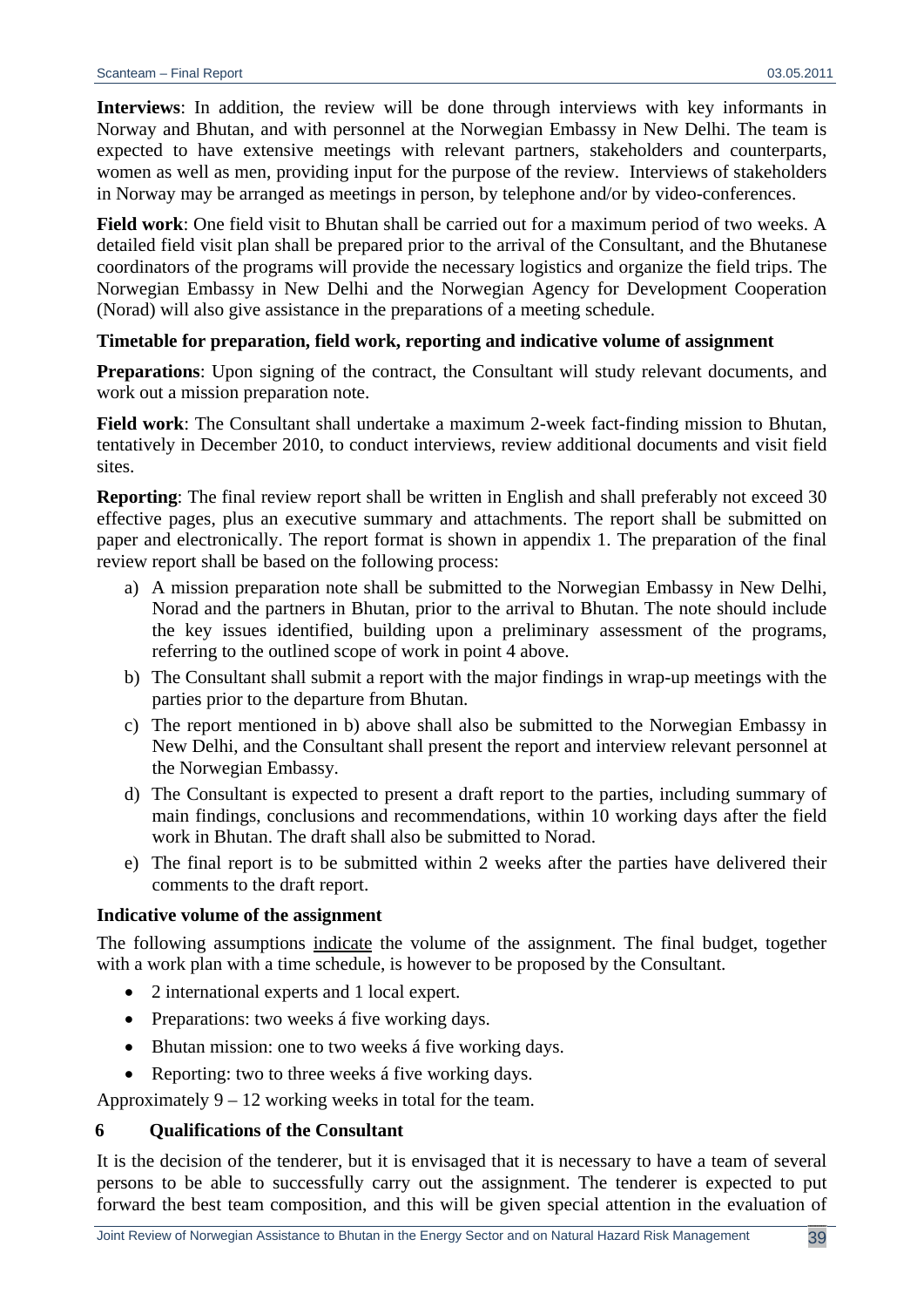the tender. A gender-balanced team of qualified team members will in particular be assessed positively.

The team shall consist of a team leader who has the overall responsibility for the assignment. It is envisaged that the team leader will be assisted by one international expert and/or one local expert. The team should altogether cover the following disciplines and qualifications:

- A minimum of 5 years professional experience.
- International in-depth knowledge of and experience from the energy sector and management of risks caused by natural hazards.
- Familiarity with Bhutan, especially with regard to the energy sector and the natural hazards situation, will be a benefit.
- In-depth knowledge of and experience from program design, appraisal, management and implementation, especially with regard to infrastructure and institutional development.
- Experience from similar review assignments.
- Knowledge of and experience from financial management and auditing.
- Preferably a strong grasp of the modalities of development cooperation, preferably with references from donors or multilateral institutions.
- Strong critical analysis skills.

xxx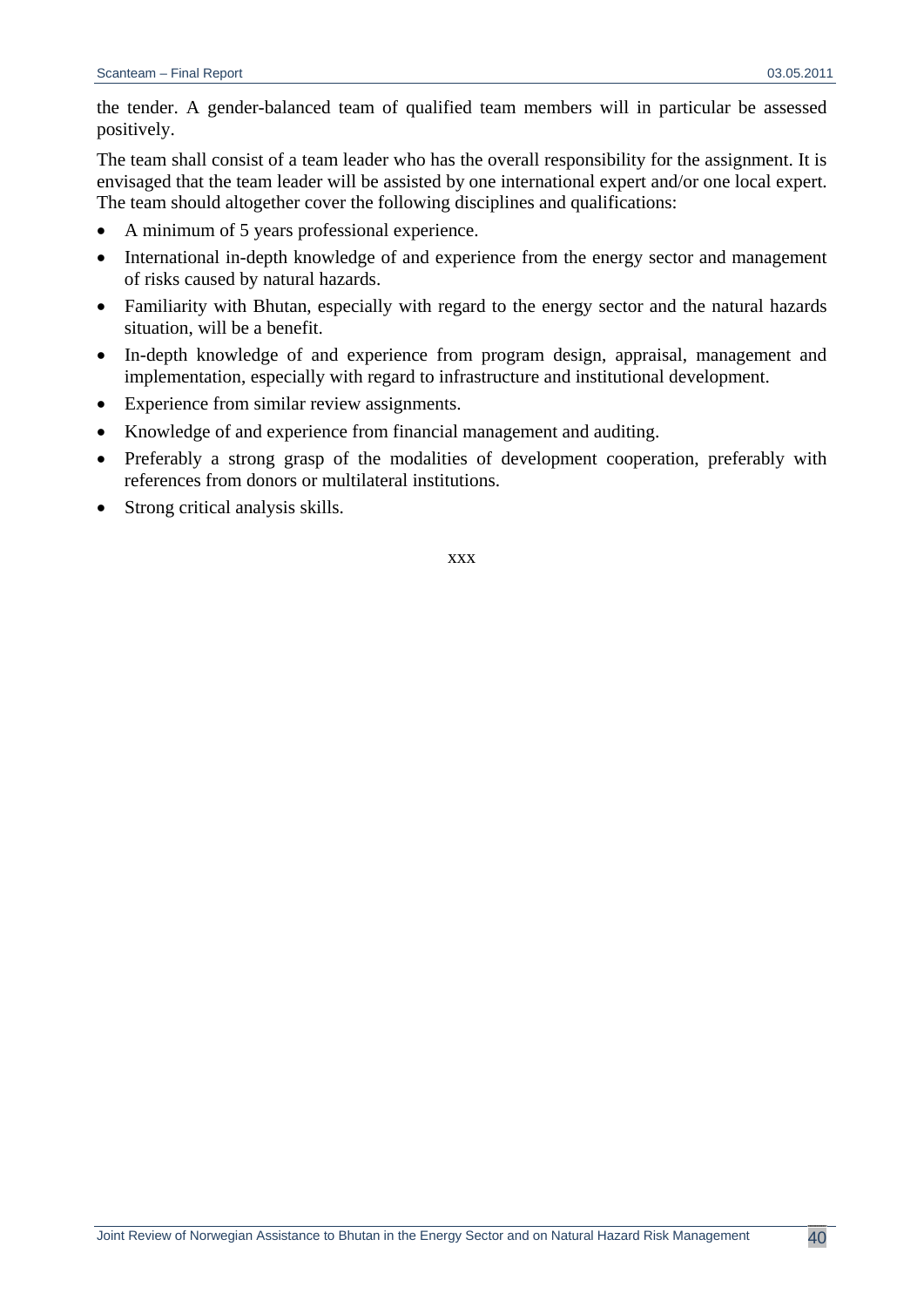## Annex B: Document List

- <sup>-7</sup> 01-PD Draft-Support Accelerated Hydropower Development 9 April 20...
- 4. 02-A-Annex II PD Phase III Budget and Planning Sheets.pdf
- D2-PD Strengthening Energy- 2008-DOE-NVE.pdf
- 1. 03-PD Natural Hazard Risk 2008-dgm-ngi.pdf
- 4 04-Annual Report 2008 energy sector.pdf
- 1. 05-Semi Annual Report 2009 energy sector.pdf
- <sup>9</sup> 06-Annual Report 2009-energy sector-Final.pdf
- <sup>4</sup> 07-Annual Report 2009-Hazard Risk-DGM-NGI Draft.pdf
- DB-ACCHydro\_Annual Report 2009 Final.pdf
- 7 09-Norplan review energy+Hazard Risk.pdf
- 10-NORSAR proposal Bhutan\_Hazard.pdf
- 411-NORSAR proposal Earthquake observatory.pdf
- 412-NORSAR note on proposal rejection.pdf
- 13- AD-Management of Risks caused by Natural Hazards.doc 807292\_1\_1...
- 4.4-AD-Accelerated Hydropower doc 805167\_1\_1.pdf
- <sup>-</sup> 15-AD-Energy institutions III-0701104.pdf
- 17 Agreement NVE-Norplan Bhutan April 2009.pdf
- 18-Arlig møte Rapport fra Bhutan 09 endelig versjon doc 900644\_1\_1.pdf
- 19-Accelerated Progress Report 01 3Q2008 Rev01 pdf 919896\_1\_0.pdf
- 20-Accelerated Progress report 02 4Q2008 Rev01 pdf 919897\_1\_0.pdf
- 21-Accelerated Progress Report 03 1Q2009 Rev00 pdf 919898 1 0.pdf
- 22-Accelerated Progress Report 04 2Q2009 Rev00 pdf 919899 1 0.pdf
- 23-Accelerated Progress Report 05 3Q2009 Rev00 pdf 919900\_1\_0 (2).pdf
- 24-Accelerated Progress Report 06 4Q2009 Rev00 pdf 919901\_1\_0.pdf
- 25-Phase III Progress Report 01-3Q2008.pdf
- 26-Phase III Progress Report 02-4Q2008.pdf
- 27-PHASE III Progress Report 03-1Q2009.pdf
- 28-Phase III Progress Report 04 2Q2009.pdf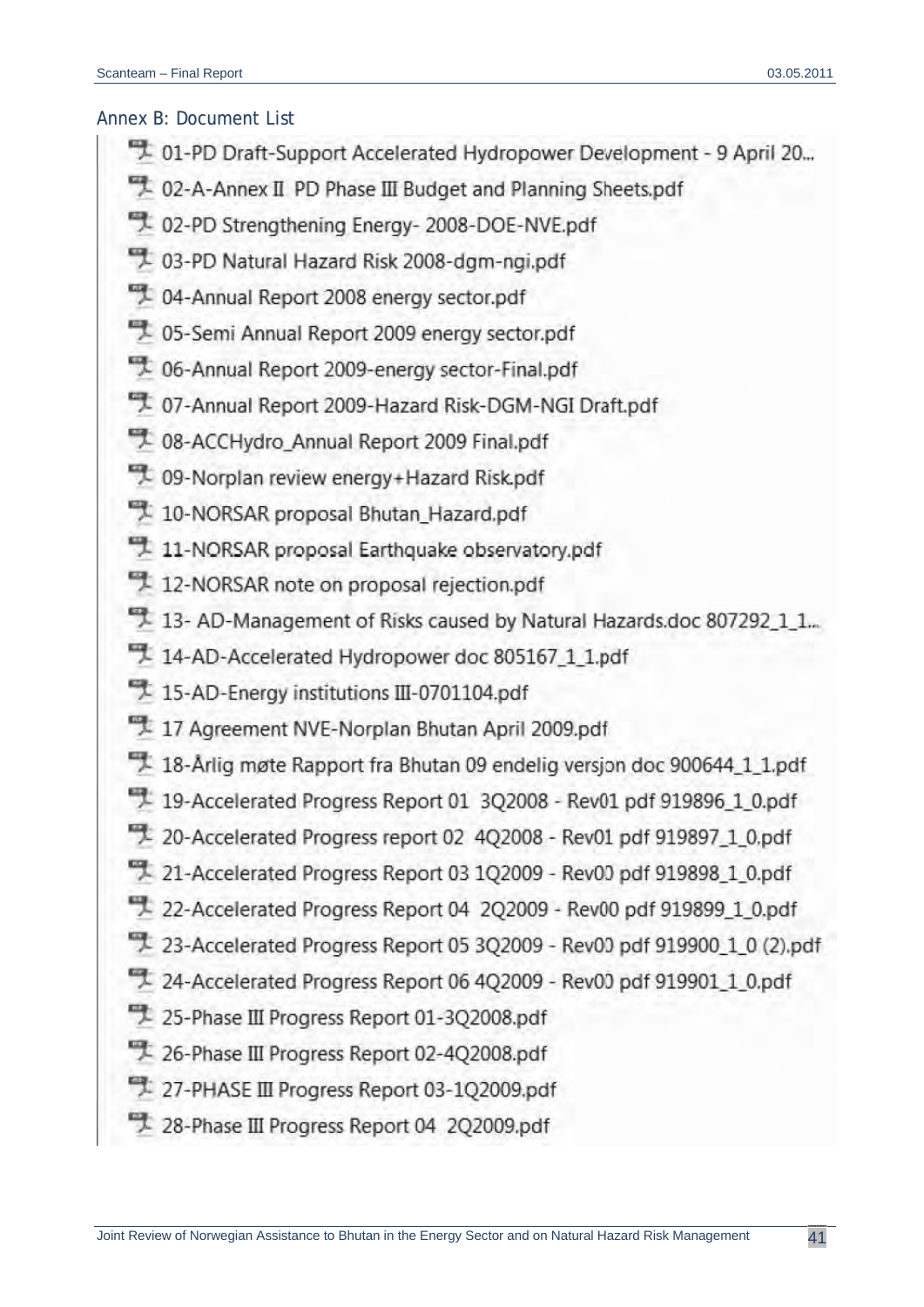- 29-Phase III Progress Report 05 3Q2009.pdf
- 30-Phase III Progress Report 06 4Q2009.pdf
- 31-NORAD Phase III Expenditure and Planning Sheets xls 919905\_1\_0.xls
- 32-mandate I annual meeting May 2010.doc
- 33-mandate II annual meeting May 2010.doc
- 34-mandate III annual meeting May 2010.doc
- 35-mandate IV meeting with RUB May 2010.doc
- 36-Notes for Meetings in Bhutan May 2010 msg.pdf
- 37-2009 travel report annual meetings.pdf
- 37-2010 travel report annual meetings.pdf
- 38-Agreement Natural hazard risk NGI-DGM.pdf
- 39-Agreement on DOE-NVE Strengthening III.pdf
- 39-Agreement Support to Accelerated Hydropower Development Progra...
- 40-Bhutan jordskjelv risiko.msg 920206\_1\_1.pdf
- 41-DGPC-Bhutan-Basochhu.pdf 922351\_1\_0.pdf
- 42-APPRAISAL Natural hazard risk.RTF
- 43-2009 DGM-NGI agreed\_minutes\_6 May.pdf
- 44-2010 DGM-NGI agreed minutes annual meeting.pdf
- 45-2007 energy sector Agreed Minutes Annual Meeting.pdf
- 45-2010 Energy sector III-Agreed minutes annual meeting.pdf
- 46-Energy sector Phase III Expenditure and Planning Sheets.XLS
- 47-Seismic hazard-leter Norad.DOC
- 48-Appraisal DOE-NVE FASE III Strenghtening.doc
- 49-2007 Annual report Energy sector.pdf
- 50-Norplan-TERMS OF REFERENCE-Final.pdf
- 51-Norplan Q-Report 1 Nov 09.pdf
- 52-Norplan Q-Report 2 Jan 10.pdf
- 53-Norplan Combined Interim&Progr Rep no3-MainVol.pdf
- 54-Norplan Q-Report 4 Aug 2010.pdf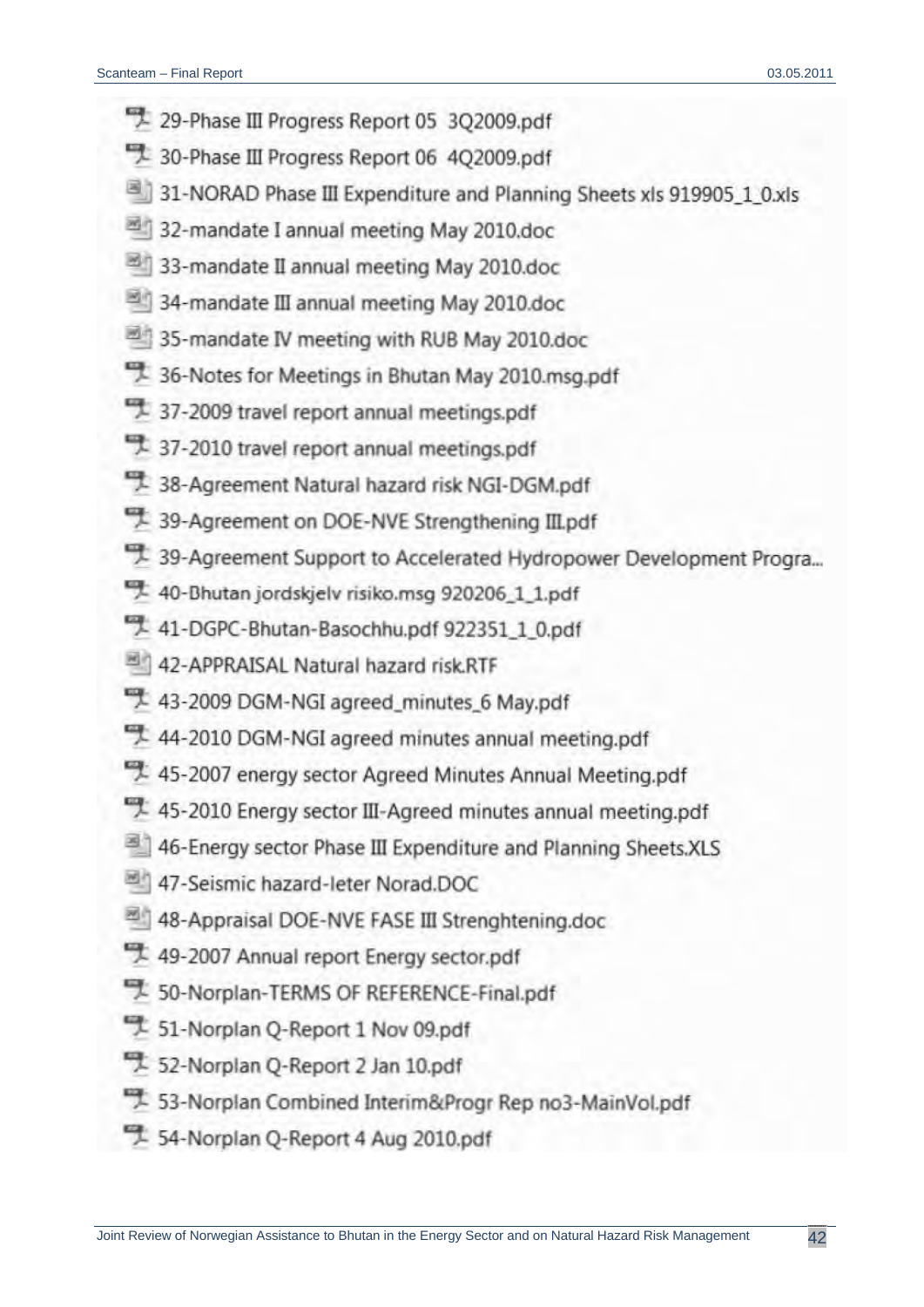- 56-ADB-DOE TNA Final .pdf
- 57-ADB DOE TNA Annexures Final.pdf
- 58-Energie\_AU-Sektorprogramm\_bhutan\_2005\_2007.pdf
- 59-GLOF risk punatsangchhu.docx
- <sup>4</sup> 60-icimod-science regarding glacier melt re.pdf
- 61-Bhutan GLOF 1028 (1).ppt
- 62-Bhutan-Danida 201002Evaluationreport.pdf
- <sup>9</sup> 63-Druk Holding & Investments.pdf
- 64-India Aid to Bhutan 2009.docx
- 55-India 2010-11 Budget outcome.pdf
- 66-#000-AidData Bhutan.xls
- 5 66-Norplan Inception report with appendix JULY 2009.pdf
- 67-Bhutan Hydropower Policy.doc
- 68-Bhutan SEA FINAL DRAFT Basin-2.doc
- 69-Cumulative training breakdown III.xlsx
- 70-Low-Flow course Evaluation report NVE.pdf
- 71-NORAD PhaseIII ISES 2010 Semi-annual Report -final.docx
- 72-NORAD PhaseIII ACCHydro 2010 Semi-Annual Report final.doc
- 73-PR07NVE ACC 1Q2010 Rev00.pdf
- 74-PR07NVE PHASE3 1Q2010 Rev00.pdf
- 75-PR08NVE ACC 2Q2010 Rev00-Complete Report.pdf
- 76-PR08NVE PHASE3 202010 Complete Report.pdf
- 77-PR09NVE ACC 302010 Rev00.pdf
- 78-PR09NVE PHASE3 3O2010 Rev00.pdf
- 79-PR10NVE PHASE3 402010 Rev00.pdf
- 80-Rotpashong Prefeasibility study Vol 1 Draft Report.pdf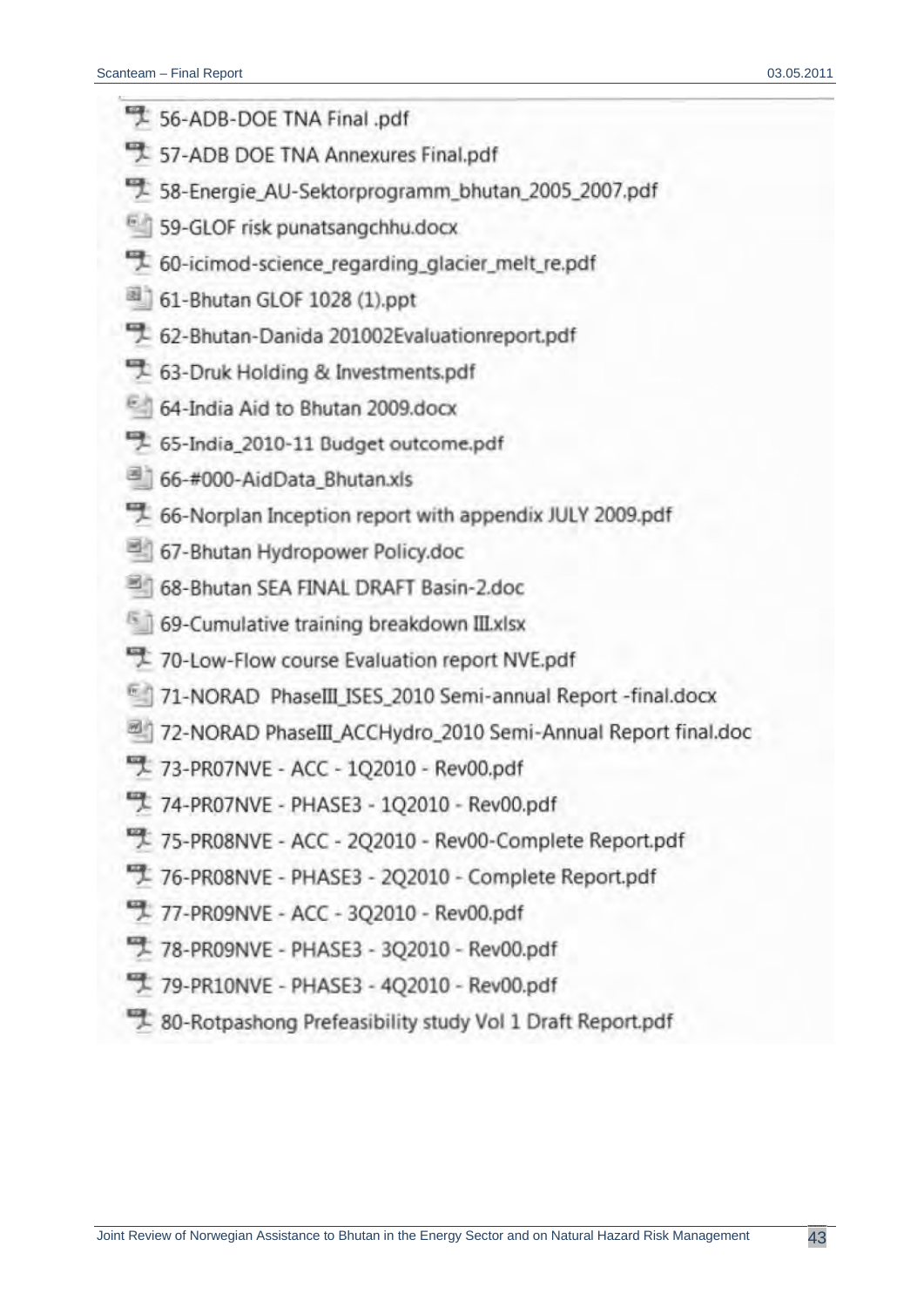# Annex C: Persons Contacted

| $^{\#}$        | <b>Name</b>                                                            | Affiliation, position                                                                    |  |
|----------------|------------------------------------------------------------------------|------------------------------------------------------------------------------------------|--|
| <b>Bhutan</b>  |                                                                        |                                                                                          |  |
| 1              | Renewabel Energy Division DOE, Chief Engingeer<br>Mr. Mewang Gyeltshen |                                                                                          |  |
| $\overline{2}$ | Mr. Gem Tshering                                                       | BPC, Director                                                                            |  |
| 3              | Mr. G. Karma Chhopel                                                   | National Environment Commission (NEC), Water Resources<br>Coordinator                    |  |
| 4              | Mr. Tshering Tashi                                                     | NEC, Water Resources Officer                                                             |  |
| 5              | Mr. N.B. Dhital                                                        | Kalachakra Consultancy, Proprietor                                                       |  |
| 6              | Mr. Karma Dupchu                                                       | DOE, Hydro-met Services Division, Head Hydrology Section                                 |  |
| 7              | Mr. Dorji T. Phuntshok                                                 | Druk Green DGPC), Head HR & Admin. Department                                            |  |
| 8              | Mr. Suresh Nepal                                                       | BPC, General Manager Rural Electrification Department                                    |  |
| 9              | Mr. Ugyen Tshewang                                                     | RCSC, HRD Division, Chief Human Resources Officer                                        |  |
| 10             | Mr. Karma Tshering                                                     | BEA, Chief Executive Officer                                                             |  |
| 11             | Mr. Yeshi Wangdi                                                       | DOE, Director General                                                                    |  |
| 12             | Mr. Christian Mazal                                                    | Austrian Coordination Office for Development Cooperation,<br>Councellor, Head of Office  |  |
| 13             | Mr. Ramesh Chhetri                                                     | Austrian Coordination Office for Development Cooperation,<br>Programme & Project Officer |  |
| 14             | Mr. Ugyen Wangda                                                       | DGM, Head of Division Geological Survey of Bhutan                                        |  |
| 15             | Dasho Chhewang Rinzin                                                  | DGPC (Druk Green), Managing Director                                                     |  |
| 16             | Mr. Rinchen Wangdi                                                     | GNHC, Development Cooperation Division, Chief Program<br>Coordinator                     |  |
| 17             | Ms. Kuenzang L. Sangey                                                 | GNHC, Development Cooperation Division, Program Officer                                  |  |
| 18             | Mr. Tashi Dorjee                                                       | DOE, Planning and Coordination Division, Chief Engineer                                  |  |
| 19             | Mr. Jambay Lhundup                                                     | DOE, Planning and Coordination Division, Project Engineer                                |  |
| 20             | Mr. Hari Sharma                                                        | DOE, Planning and Coordination Division, Programme<br>Coordinator                        |  |
| 21             | Mr. Sangey Tenzing                                                     | DOR, Director General                                                                    |  |
| 22             | Ms. Tukten Wangmo                                                      | BEA, Monitoring Division                                                                 |  |
| 23             | Ms. Sonam Wangmo                                                       | Norplan Project Secretary                                                                |  |
| 24             | Mr. Dechen Dorji                                                       | RCSC, HR Officer                                                                         |  |
| 25             | Mr. Ugyen Tshering                                                     | DOE, Chief HR                                                                            |  |
| 26             | Mr. Yeshi Dorjee                                                       | DGM, Specialist on Geology, Programme DGM-NGI<br>coordinator                             |  |
| 27             | Ms. Pratigya Pradhan                                                   | DGPC, Projects Department, Manager                                                       |  |
| 28             | Mr. Sonam Tobgyel                                                      | DGPC, HRO                                                                                |  |
| 29             | Mr. Pema Dorji                                                         | DGPC, Projects Department, Asst. Manager                                                 |  |
| 30             | Ms. Deki Choden                                                        | BEA, Acting Chief Tariff & Economic Division                                             |  |

Joint Review of Norwegian Assistance to Bhutan in the Energy Sector and on Natural Hazard Risk Management 44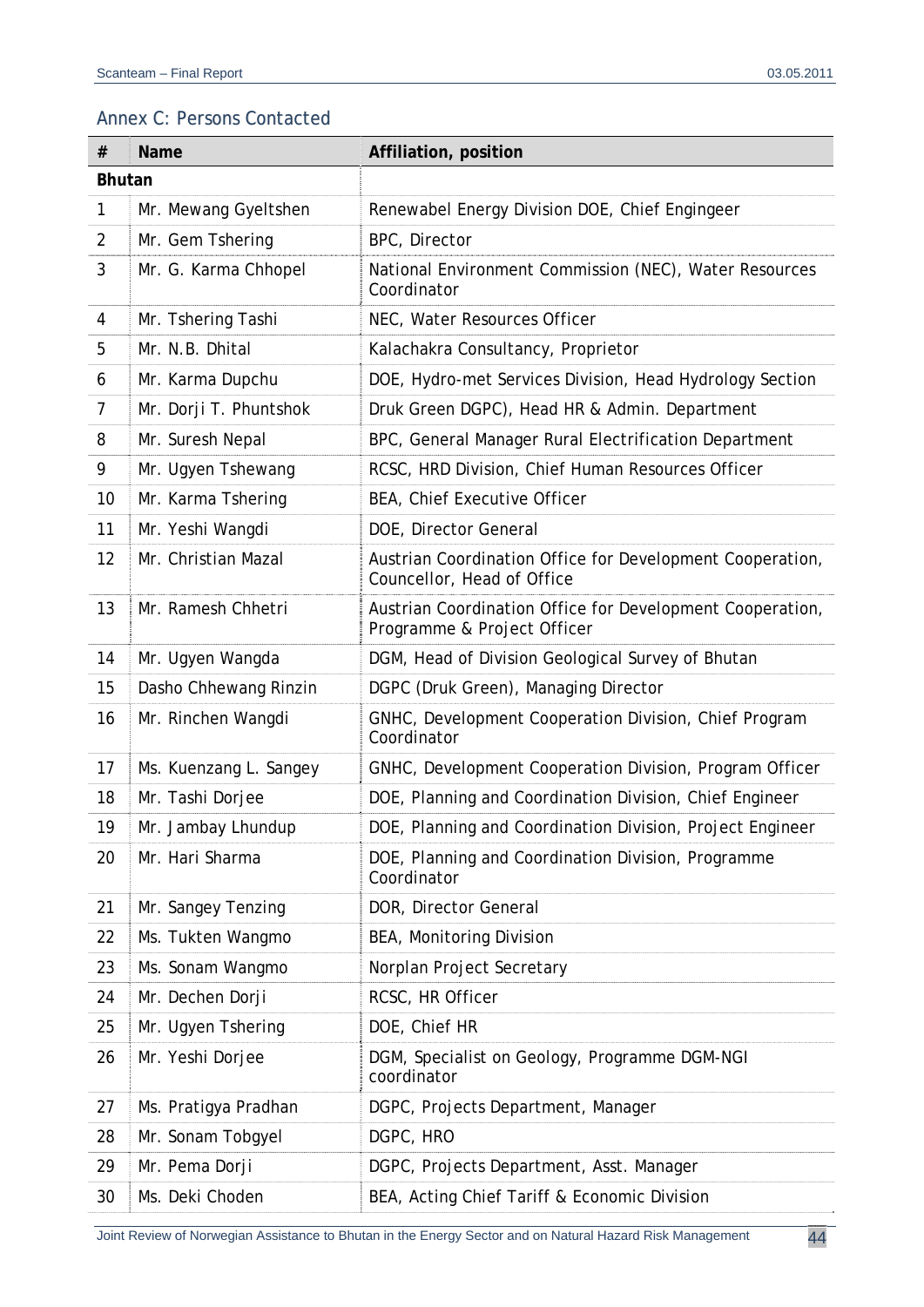| #  | Name                    | Affiliation, position                                |
|----|-------------------------|------------------------------------------------------|
| 31 | Mr. Pem Dorjee          | BEA, Chief Monitoring Division                       |
| 32 | Mr. Dorji               | BEA, Acting Chief Admin. & HR Finance Division (AFD) |
| 33 | Mr. Nima Tshering       | BEA, Chief of Licensing and Technical Division       |
| 34 | Mr. Kuenzang Penjor     | BEA, AFD, Asst. Admin. Officer                       |
| 35 | Ms. Karma Choden        | BEA, Personal Assistant to the CEO                   |
| 36 | Ms. Tshering Choden     | BEA, Accounts Assistant AFD                          |
| 37 | Mr. Tshering Wangdi B.  | Department of Roads (DOR), Chief Engineer            |
| 38 | Mr. Sherub Phuntsho     | DOR, Deputy Executive Engineer                       |
| 39 | Mr. Dilip Thapa         | DOR, Geotechnical Engineer                           |
| 40 | Mr. Nir Kumar Giri      | DOR, Geotechnical Engineer                           |
| 41 | Mr. Kunzang Wangdi      | DOR, Specialist                                      |
| 43 | Mr. Choten Duba         | DOE, Engineer                                        |
| 44 | Mr. Chhimi Dorji        | DOE, Engineer                                        |
| 45 | Ms. Tashi Pem           | DOE, Engineer                                        |
| 46 | Ms. Ngawang Choeda      | DOE, (previous) Programme Manager                    |
| 47 | Ms. Wangmo              | DOE, Assistant Engineer                              |
| 48 | Mr. Tilak Sunwar        | DOE, Engineer                                        |
| 49 | Mr. Passang             | DOE, Engineer                                        |
| 50 | Ms. Kuenga              | DOE, Personal Assistant to DG                        |
| 51 | Mr. Kuenzang            | DOE, Assistant Engineer                              |
| 52 | Ms. Dechen Wangmo       | DOE, Assistant Engineer                              |
| 53 | Mr. Phurba              | DOE, Met. Technician                                 |
| 54 | Mr. Ranjit Tamang       | DOE, Met. Technician                                 |
| 55 | Ms. Budhi Maya Subha    | DOE, Admin. Assistant                                |
| 56 | Mr. Taybha Budha Tamang | DOE, Engineer                                        |
| 57 | Ms. Chhimi Wangmo       | DOE, Office Asst.                                    |
| 58 | Mr. Jigma Renzin        | DOE, Junior Engineer                                 |
| 59 | Mr. Thinley Wangchuk    | DOE, Technician                                      |
| 60 | Mr. Norbu Wangdi        | DOE, Sr. Met. Technician                             |
| 61 | Mr. Karma P. Dorji      | DOE, Executive Engineer                              |
| 62 | Mr. Satchi              | DOE, Executive Engineer                              |
| 63 | Mr. Karma Tshewang      | DOE, National Programme Manager                      |
| 64 | Mr. Kinzang Sonam       | DOE, Head Meteorology                                |
| 65 | Mr. Gem Dorji           | DOE, Principal Engineer                              |
| 67 | Mr. Dorji Tshering      | BPC, Manager Corporate Planning                      |
| 68 | Mr. Garab Dorji         | BPC, EDCD Senior Engineer                            |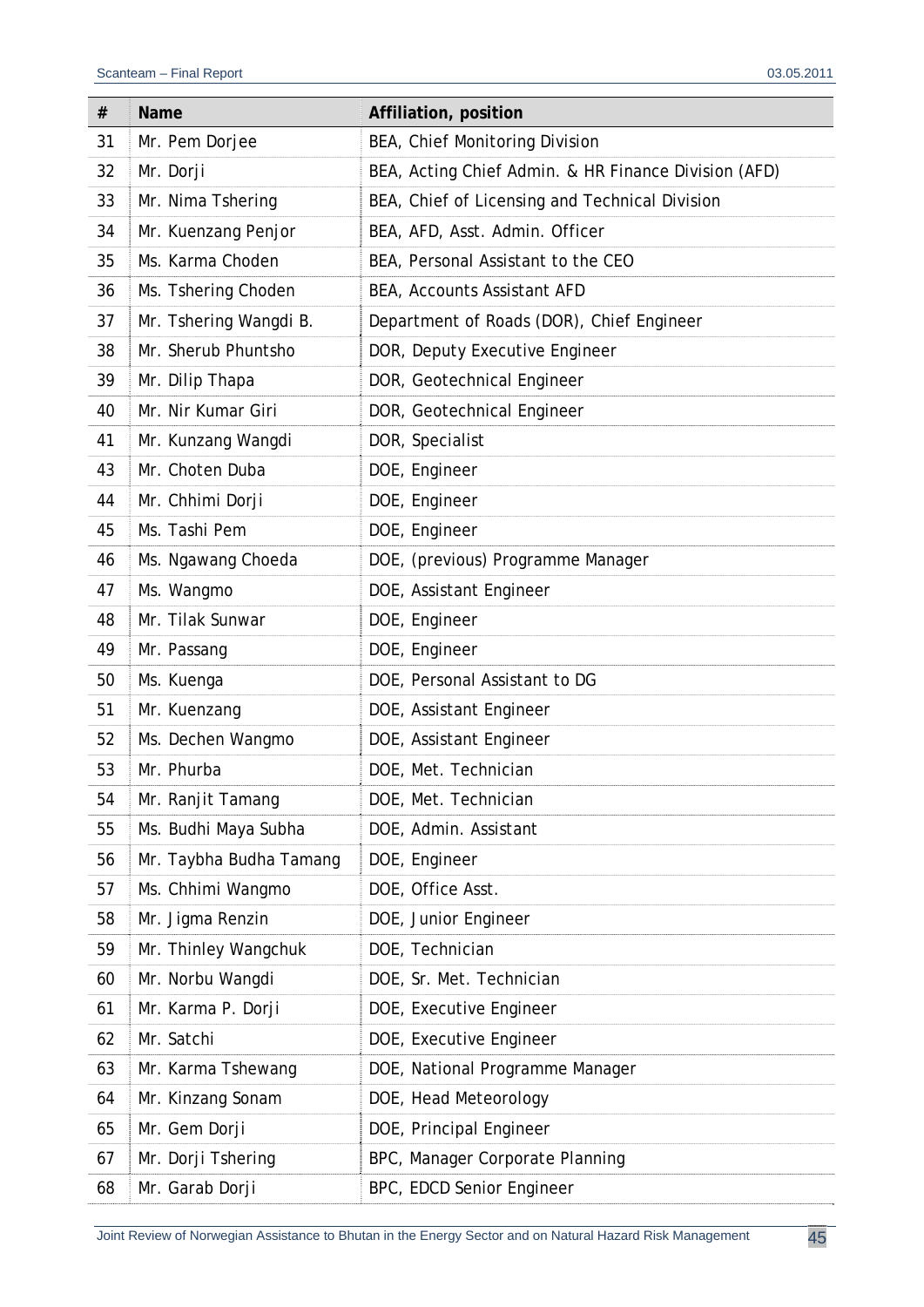| #      | <b>Name</b>               | Affiliation, position                                            |
|--------|---------------------------|------------------------------------------------------------------|
| 69     | Mr. Karma Tenzin          | BPC, Transmission Maintenance Division Senitheka,<br>Manager     |
| 70     | Mr. Ghana Shyam Tamang    | BPC, DCSD Thimphu, Engineer                                      |
| 71     | Mr. Pema Tenzin           | BPC, Transmission Division SMD Supervisor                        |
| 72     | Mr. Ugyen Dorji           | BPC, Transmission Division SMD Supervisor                        |
| 73     | Mr. Dorji Tshewang        | BPC, DCSD Engineer                                               |
| 74     | Mr. Norbu Tshering        | BPC, DCSD Senior Engineer                                        |
| 75     | Mr. Yeshi Dorji           | BPC, Planning & Coordination Cell, Corporate Planning<br>Manager |
| 76     | Mr. Tashi Tshering        | BPC, TLMSD Sentha TMD Incharge                                   |
| 77     | Mr. Duptho Wangdue        | BPC, TCMSD, TMD Incharge                                         |
| 78     | Mr. Tshering Namgey       | BPC, TMD Manager                                                 |
| 79     | Mr. Yeshi Dorji           | BPC, Simtoka Incharge                                            |
| 80     | Mr. Sonam Dorji           | BPC, TMD Sintokhu L/man.                                         |
| 81     | Mr. Dowchu Dukpa          | DGM, Geophysicist                                                |
| 82     | Mr. Jamyang Chhopel       | DGM, Geologist                                                   |
| 83     | Mr. Ugyen Wangda          | DGM, Chief Geologist                                             |
| 84     | Mr. Tashi Tshering        | DGM, Geophysicist, M.Sc. Student UIO                             |
| 85     | Ms. Pema Deki             | DGM, Geologist                                                   |
| 86     | Ms. Sonam Lhamo           | DGM, Geologist                                                   |
| 87     | Mr. Rinchen Dorjee        | DUDES, Director                                                  |
| 88     | Mr. Sonam Yangley         | DGM Director General and officiating Secretary MoEA              |
| Norway |                           |                                                                  |
| 89     | Mr. David Wright          | NVE, Program coordinator of Energy Sector Programs               |
| 90     | Mr. Martin Brittain       | NVE, Legal Adviser                                               |
| 91     | Mr. Tore Langset          | NVE, Tariffs Specialist                                          |
| 92     | Ms. Miriam Jackson        | NVE, Glaciologist                                                |
| 93     | Ms. Hege Hisdal           | NVE, Head Hydrology                                              |
| 94     | Mr. Stein Beldring        | NVE, Hydrology Specialist                                        |
| 95     | Mr. Jan Atle Roti         | Norplan, Team Leader Hydropower studies                          |
| 96     | Mr. Jan Lindemark         | Norplan, Consultant Chukha HPP Rehabilitation                    |
| 97     | Mr. Rajinder Kumar Bhasin | Norwegian Geotechnical Institute (NGI), Program<br>coordinator   |
| 98     | Mr. Oddvar Kjekstad       | NGI, Senior Adviser                                              |
| 99     | Dr. Kong                  | NGI, Specialist                                                  |
| 100    | Mr. Pawel Jankowski       | NGI, Senior Specialist on Ground Penetrating Radar<br>technology |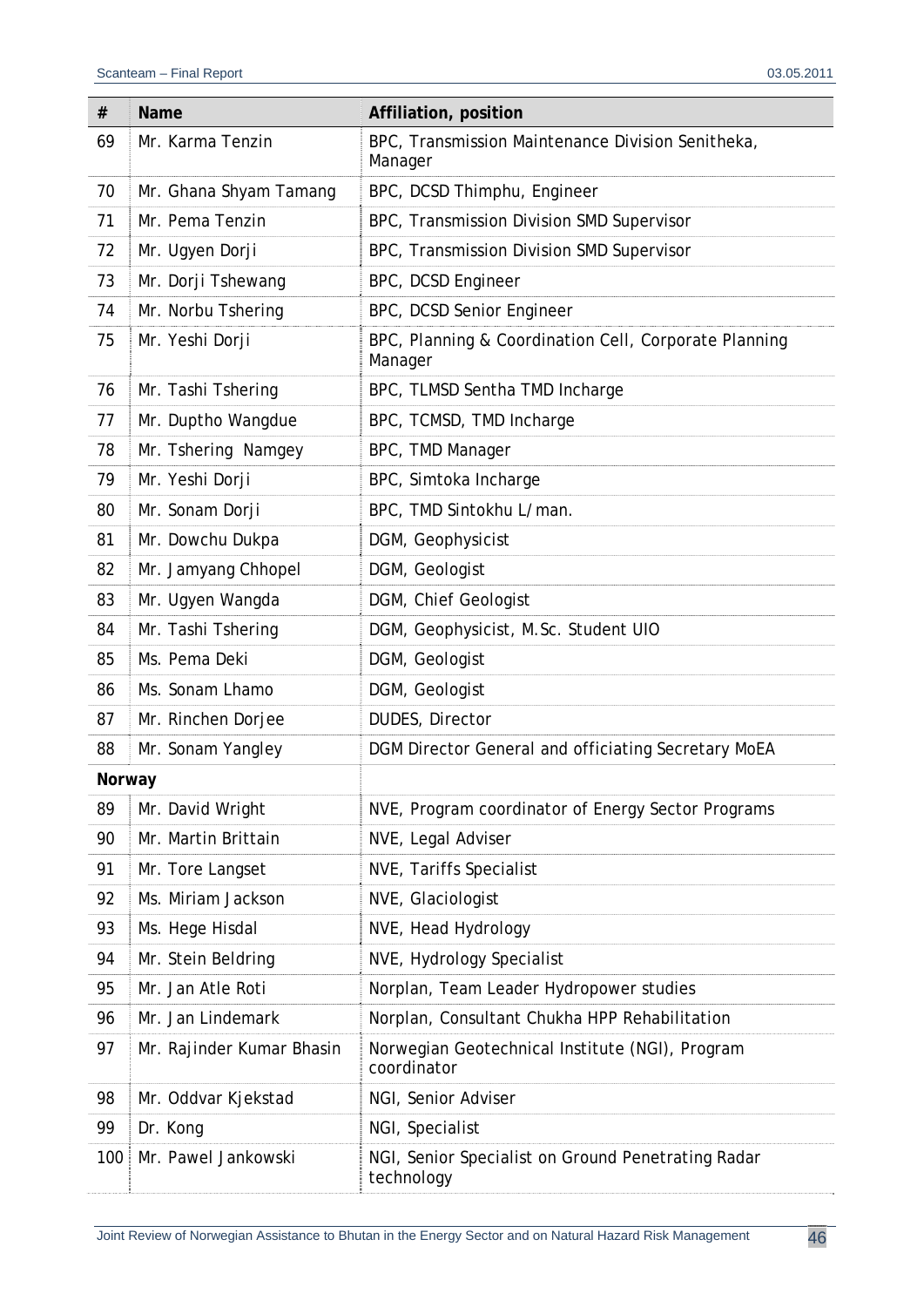| #                           | <b>Name</b>              | Affiliation, position |
|-----------------------------|--------------------------|-----------------------|
|                             | 101 Mr. Roger Olsson     | NGI, Rock Engineering |
|                             | 102 Mr. Arnstein Aarseth | NGI, LIDAR Specialist |
| Norwegian Embassy New Delhi |                          |                       |
|                             | 103 H.F.Ms. Ann Ollestad | Ambassador            |